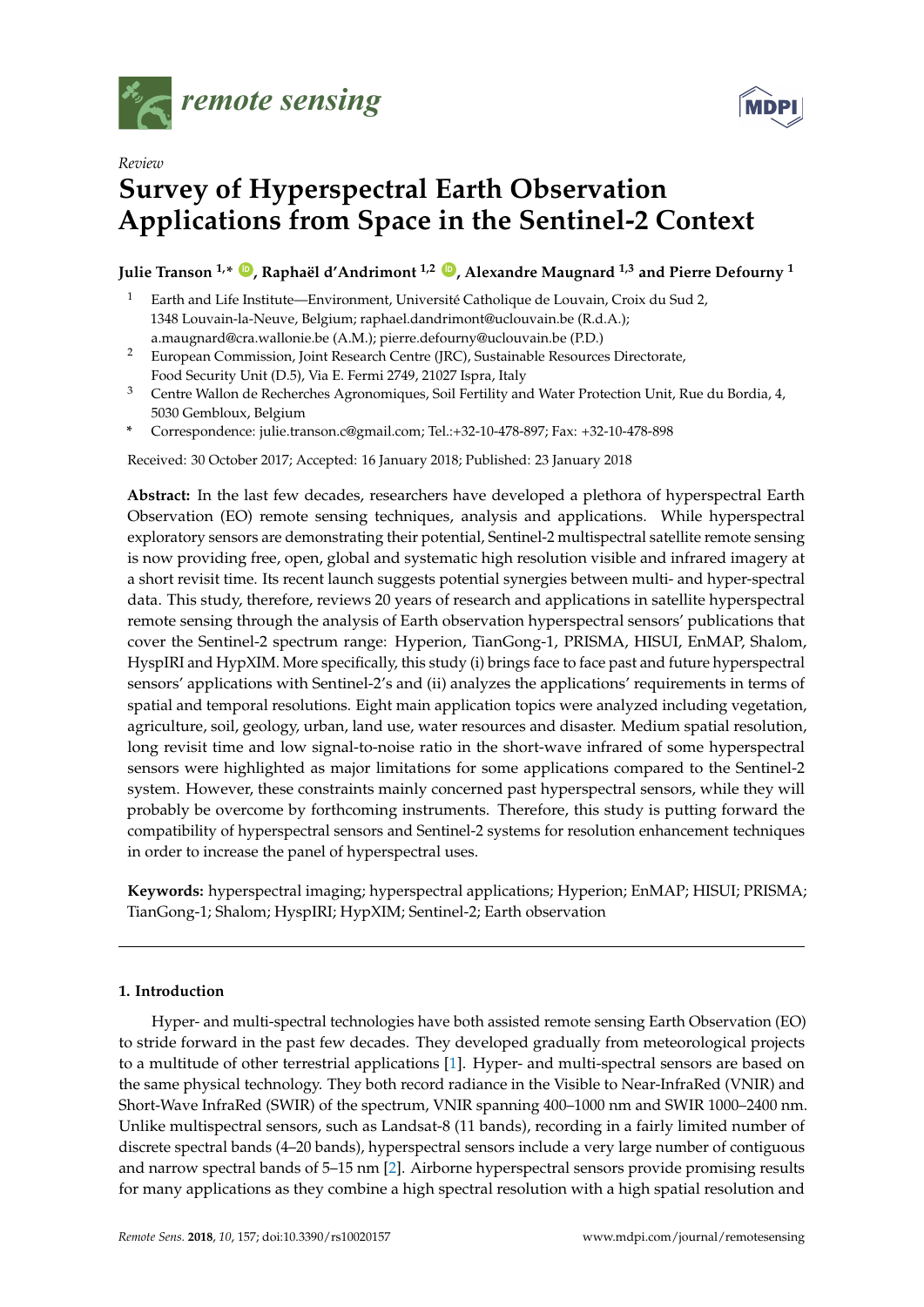are not so affected by atmospheric perturbation [\[3–](#page-21-2)[6\]](#page-21-3). These platforms have played a key role in the development of hyperspectral science and applications [\[7](#page-21-4)[–9\]](#page-21-5). Thanks to emblematic sensors such as HyMAP, Compact Airborne Spectrographic Imager (CASI), Airborne Visible/InfraRed Imaging Spectrometer (AVIRIS) , Digital Airborne Imaging Spectrometer (DAIS), Reflective Optics System Imaging Spectrometer (ROSIS), Airborne Imaging Spectrometer for Applications (AISA), Hyperspectral Digital Imagery Collection Experiment (HYDICE), Multispectral Infrared Visible Imaging Spectrometer (MIVIS), etc., hyperspectral research quickly expanded the number of hyperspectral applications in vegetation monitoring, water resources management, geology and land cover [\[9](#page-21-5)[–12\]](#page-21-6). However, they do not allow regular and synoptic coverages over large areas as spaceborne sensors. Moreover, spaceborne sensors produce images with lower angular effects due to their much smaller field of view.

Despite the technological advances, hyperspectral satellites are still poorly represented in the spaceborne missions compared to multispectral ones, even considering forthcoming launches. Two hyperspectral missions for EO started around 2000 and were decisive in the progress of hyperspectral application development and demonstration. Hyperion (EO-1 platform) was first launched in 2000 and recorded data with a 30-m GSD and 400–2500 nm as the spectral range (Figure [1\)](#page-1-0). Compact High Resolution Imaging Spectrometer (CHRIS) is fully programmable (i.e., in spatial resolution, total swath and spectral band settings) and provides five distinct angular views [\[13\]](#page-21-7). However, since this sensor does not cover the SWIR range, CHRIS was excluded from this hyperspectral application review. Several hyperspectral missions will shortly be launched, such as the PRISMA (PRecursore IperSpettrale della Missione Applicativa) Italian mission with a 30-m GSD and a wavelength range of 400–2505 nm [\[14\]](#page-22-0), the EnMAP (Environmental Mapping and Analysis Program of 30-m GSD, 420–2500 nm) German mission [\[9\]](#page-21-5) and the HISUI (Hyperspectral Imager SUIte of 30-m GSD, 400–2500) Japanese mission [\[15\]](#page-22-1). This low number of hyperspectral spaceborne instruments is mainly due to technical and practical constraints including challenging Signal-to-Noise Ratio (SNR) in particular bottom-of-atmosphere reflectance, sensor cost, data volume and associated data processing cost and time [\[10\]](#page-21-8). Several studies demonstrated the potential of hyperspectral sensors in a wide range of applications from geology [\[11\]](#page-21-9), to vegetation [\[16,](#page-22-2)[17\]](#page-22-3), water resources [\[10](#page-21-8)[,18\]](#page-22-4) and land cover [\[19\]](#page-22-5). Each of these reviews focused on a very limited number of application subjects, missing a more comprehensive overview of hyperspectral remote sensing findings.

<span id="page-1-0"></span>



Hyperspectral imaging has proven its better discrimination than multispectral instruments thanks to its fine and continuous spectral information [\[20](#page-22-6)[,21\]](#page-22-7). Concomitantly, the performance of multispectral technology is increasing gradually with the recent launch of new generation multispectral sensors. As part of the Copernicus program, the European Space Agency (ESA) developed a new EO mission with a high number of spectral bands; i.e., the Sentinel-2 (S2) constellation. Its main applications range from monitoring vegetation, geological component detection, as well as risk and disaster management [\[22\]](#page-22-8). Two identical S2 sensors covering the 443–2190-nm spectral range with 13 bands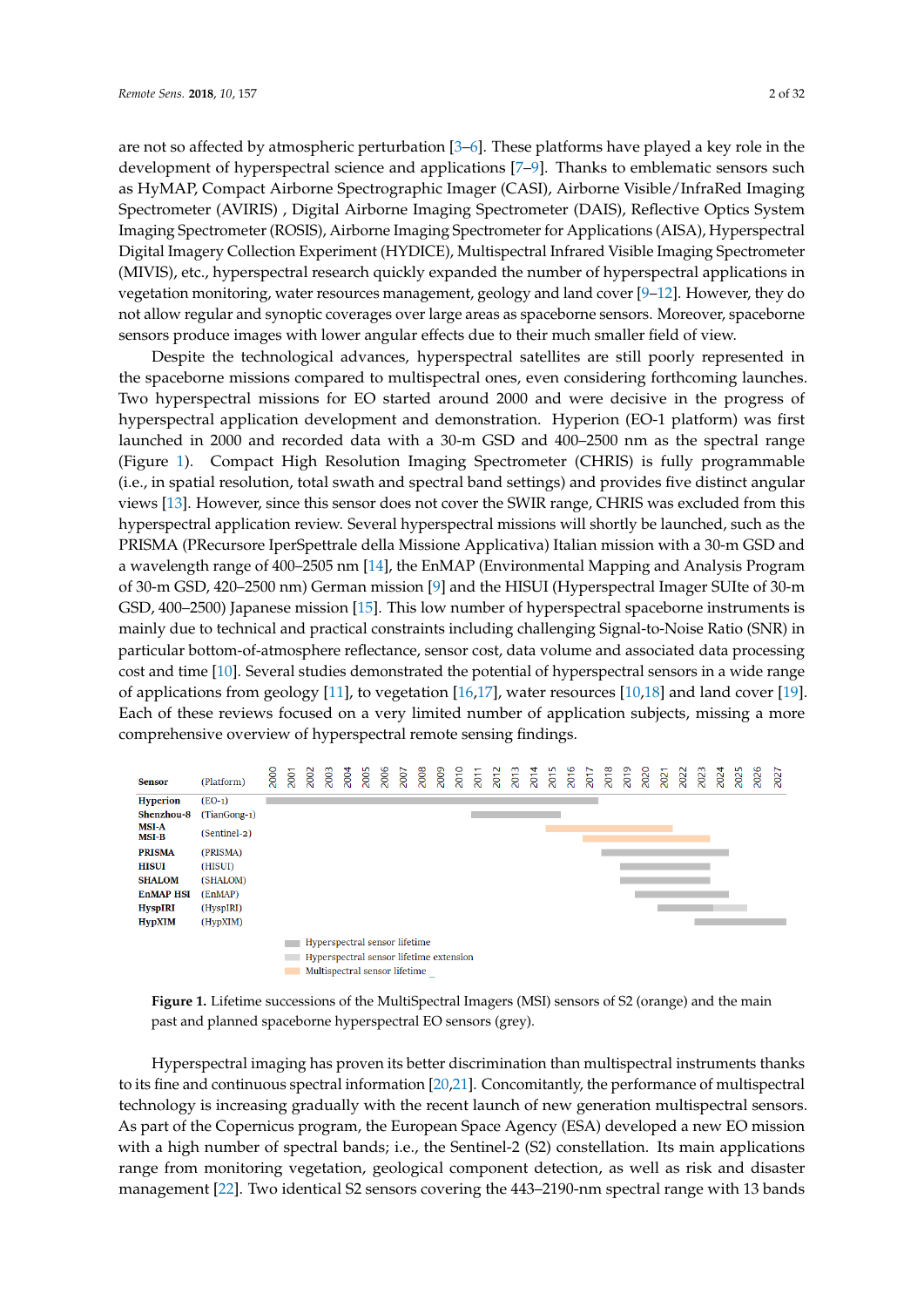have been launched in 2015 and 2017 in order to provide unique multispectral reflectance time series over land and coastal zones. At least two other S2 sensors are planned to be launched from 2021 [\[23\]](#page-22-9). Their spatial and temporal resolutions reach 10, 20 and 60 m and five days of revisit time in the constellation mode. The S2 mission took advantage of previous hyperspectral sensors' experiment and multispectral missions, such as MODIS (MODerate-resolution Imaging Spectroradiometer), Landsat, ALI (Advanced Land Imager), MERIS (MEdium Resolution Imaging Spectrometer) or SPOT (Satellites Pour l'Observation de la Terre), in order to identify the most suitable wavelengths enabling the observation of various geophysical variables.

In this EO context, this review specifically aims to survey hyperspectral remote sensing applications in order to best target hyperspectral potential and synergies with multispectral sensors, like S2. Therefore, this study encompasses the diversity of hyperspectral applications with a much broader perspective than previous works [\[10,](#page-21-8)[11,](#page-21-9)[16](#page-22-2)[–19\]](#page-22-5). The specific objectives of this literature review of the results obtained based on spaceborne hyperspectral imagery are (i) to identify the main hyperspectral sensors and their applications compared to S2 and (ii) to identify the major limitations and advantages of current and future hyperspectral spaceborne sensors for operational EO.

# **2. Method**

In order to assess the relevance of hyperspectral sensors in the S2 context, this section will first list and describe past and planned hyperspectral sensors for EO in the S2 context. The application literature of these sensors will then be analyzed to point out the most useful wavelengths that are not recorded by S2. This analysis will then help to discuss major current limitations and advantages of the hyperspectral sensors for operational EO applications. It should be noted that all information of this manuscript is adapted to the situation as of December 2017.

#### *2.1. Review of Hyperspectral Sensors*

As this study aims to target applications for hyperspectral sensors in the S2 context, this review focuses on EO spaceborne sensors with a  $\leq 60$ -m resolution with a VNIR and SWIR capacity (i.e., from about 400–2400 nm). In order to select the appropriate sensors for our literature review, an inventory of the main spaceborne hyperspectral instruments has been indexed compiling their major specifications (e.g., satellite, swath width, spectrum range, number of spectral bands, spatial and temporal resolution, SNR, etc.). The information identified in this table is collected from publications, conference proceedings or websites found thanks to the Google and the Google Scholar platforms, using the words "hyperspectral", the name of the sensor or the project and/or the name of a given specification. Military sensors and instruments with a non-EO objective were excluded from our research. Characteristics of S2 sensors were also added to the table to better compare respective specifications of multi- and hyper-spectral sensors.

# *2.2. Review of the Applications*

After the identification of the main hyperspectral sensors, we extracted publications related to each hyperspectral sensor from the Scopus platform, using structured queries such as "SensorName AND hyperspectral" in titles, abstracts and keywords from January 1999–December 2016. However, because the name of the EnMAP sensor (i.e., Hyperspectral Imager) could be confused with other sensors, the "EnMAP AND hyperspectral" query was conducted instead. We applied the same methodology with S2 using the "Sentinel-2 AND multispectral" query. It is important to note that no further methodology was developed to detect other potential homonyms in our research. We also visualized the evolution of each sensor's publications over time.

Then, we classified all of the identified articles, reviews and conference proceedings according to their main topic in order to select EO application research, except for the Hyperion sensor. Indeed, due to its very long lifetime, this hyperspectral sensor provided an abundant literature. Therefore, we decided to classify its 600 latest Scopus results only. Studies merely mentioning the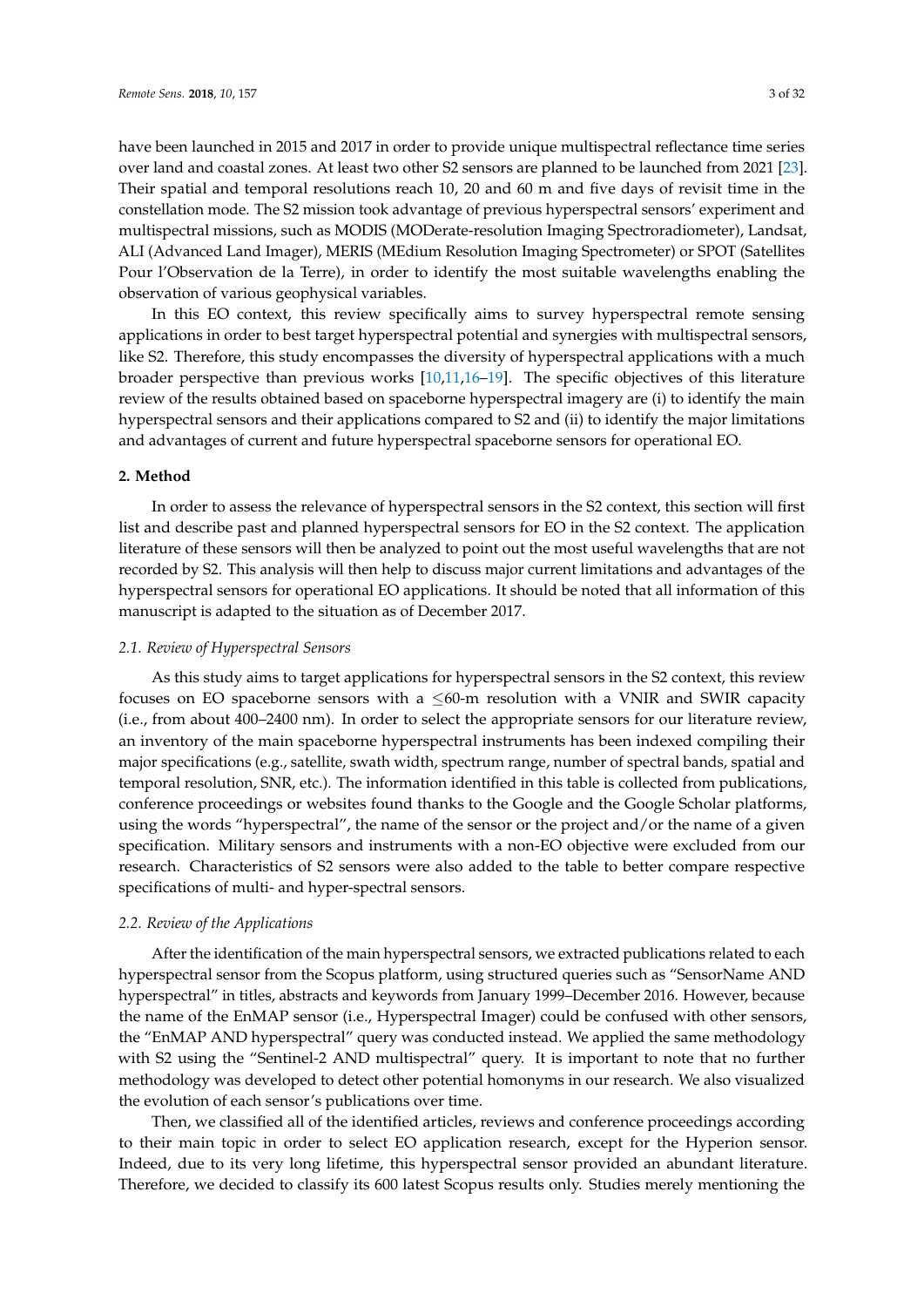sensor's name in their title, abstract or keyword were also excluded. The analyzed publications have also been classified depending on the quality of their results: (a) results were satisfactory because the objectives were reached; (b) results were moderate at best seeing that the objectives were reached in part; (c) results were not satisfactory because the objectives were not reached.

# *2.3. Inventory of the Useful Wavelengths*

We identified the most useful wavelengths for remote sensing applications mainly based on the studies of Segl et al. [\[24\]](#page-22-10) and Miglani et al. [\[25\]](#page-22-11). Segl et al. [\[24\]](#page-22-10) discussed the relevance of the multispectral bands of S2, and Miglani et al. [\[25\]](#page-22-11) focused on the agricultural wavelengths. They were classified depending on their main application topic (vegetation, agriculture, soil, geology, water resources, disasters or land use). Note that vegetation, agriculture and land cover topics were merged, while disaster applications were mainly split into the vegetation applications (vegetation recovery after fire, wildfire assessment, etc.).

# **3. Results**

# *3.1. Review of the Hyperspectral Sensors*

A total of eight spaceborne hyperspectral sensors corresponding to the selected criteria have been identified (Tables [1](#page-3-0) and [2\)](#page-4-0). Most of them are future sensors whose launches are planned after 2017 (i.e., PRISMA, EnMAP HyperSpectral Imager, HISUI, Spaceborne Hyperspectral Applicative Land and Ocean Mission (SHALOM) , Hyperspectral Infrared Imager (HyspIRI) and Hyperspectral X IMagery (HypXIM) (Figure [1\)](#page-1-0). Two of them already have been decommissioned (i.e., Hyperion and TianGong-1 (TG-1)) (Figure [1\)](#page-1-0). Their number of bands is about 200, except TianG-1 (i.e., 128), with a spectral resolution of approximately 10 nm. As a comparison, S2 sensors measure 13 spectral bands' reflectance of 15–180 nm of spectral resolution depending on the band. It should be noted that several other EO hyperspectral sensors were identified; however, they did not fulfill our criteria or had a too restricted literature (see Appendix, Table [A1](#page-3-0) for a summary). Some of these sensors are planned to be launched soon and could offer alternative applications to the analyzed sensors.

<span id="page-3-0"></span>

| Table 1. Comparison of the S2 sensors specifications with the Hyperion, TianGong-1 (TG-1), PRISMA |  |
|---------------------------------------------------------------------------------------------------|--|
| and HISUI sensors' characteristics [26–30].                                                       |  |

| <b>Instrument</b>   | <b>MSI</b>        | Hyperion          | TianGong-1          | <b>PRISMA</b>       | <b>HISUI</b>         |  |
|---------------------|-------------------|-------------------|---------------------|---------------------|----------------------|--|
| Platform name       | Sentinel-2        | $EO-1$            | Shenzhou-8          | <b>PRISMA</b>       | <b>HISUI</b>         |  |
| Sensor type         | Multispectral     | Hyperspectral     | Hyperspectral       | Hyperspectral       | Hyperspectral        |  |
| Swath width (km)    | 290               | 7.5               | 10                  | 30                  | 30                   |  |
| Spectral range (nm) | 443-2190          | 357-2576          | 400-2500            | 400-2505            | 400-2500             |  |
| <b>VNIR</b>         |                   | 357-1000          | 400-1000            | 400-1010            | 400-970              |  |
| <b>SWIR</b>         |                   | 900-2576          | 1000-2500           | 920-2500            | 900-2500             |  |
| Spectral bands      | 13                | 220               | 128                 | 249                 | 185                  |  |
| Resolution          |                   |                   |                     |                     |                      |  |
| Spatial (m)         | $10 - 20 - 60$    | 30                | 10 (VNIR)           | 30                  | 30                   |  |
|                     |                   |                   | 20 (SWIR)           |                     |                      |  |
| Temporal (day)      | 5                 | $16 - 30$         |                     | $14$ to $7$         | $2 - 60$             |  |
| Spectral (nm)       | $15 - 180$        | 10                | 10 (VNIR)           | 10                  | 10 (VNIR)            |  |
|                     |                   |                   | 23 (SWIR)           |                     | 12.5 (SWIR)          |  |
| SNR (30% albedo)    |                   |                   |                     |                     |                      |  |
| <b>VNIR</b>         | 89:1 to 168:1     | 144:1 to 161:1    |                     | 200:1               | $>450$ at 620 nm     |  |
|                     |                   |                   |                     | $600:1$ at $650$ nm |                      |  |
| <b>SWIR</b>         | 50:1 to 100:1     | 40:1 to 110:1     |                     | 200:1               | $>$ 300:1 at 2100 nm |  |
|                     |                   |                   |                     | 400:1 at 1550 nm    |                      |  |
|                     |                   |                   |                     | 100:1               |                      |  |
|                     |                   |                   |                     | 200:1 at 2100 nm    |                      |  |
| Objective           | Earth observation | Earth observation | Scientific research | Natural resources   | Energy, vegetation   |  |
|                     |                   |                   | and land imaging    | and atmosphere      | monitoring           |  |
| Country             | Europe            | <b>USA</b>        | China               | Italy               | Japan                |  |
| Organization        | <b>ESA</b>        | <b>NASA</b>       | Chinese Academy     | Agenzia Spaziale    | Japanese Ministry    |  |
|                     |                   |                   | of Science          | Italiana            | of Economy, Trade,   |  |
|                     |                   |                   | Physics             |                     | and Industry         |  |
| Number              | 41                | 608               | 8                   | 5                   | 1                    |  |
| of articles         |                   |                   |                     |                     |                      |  |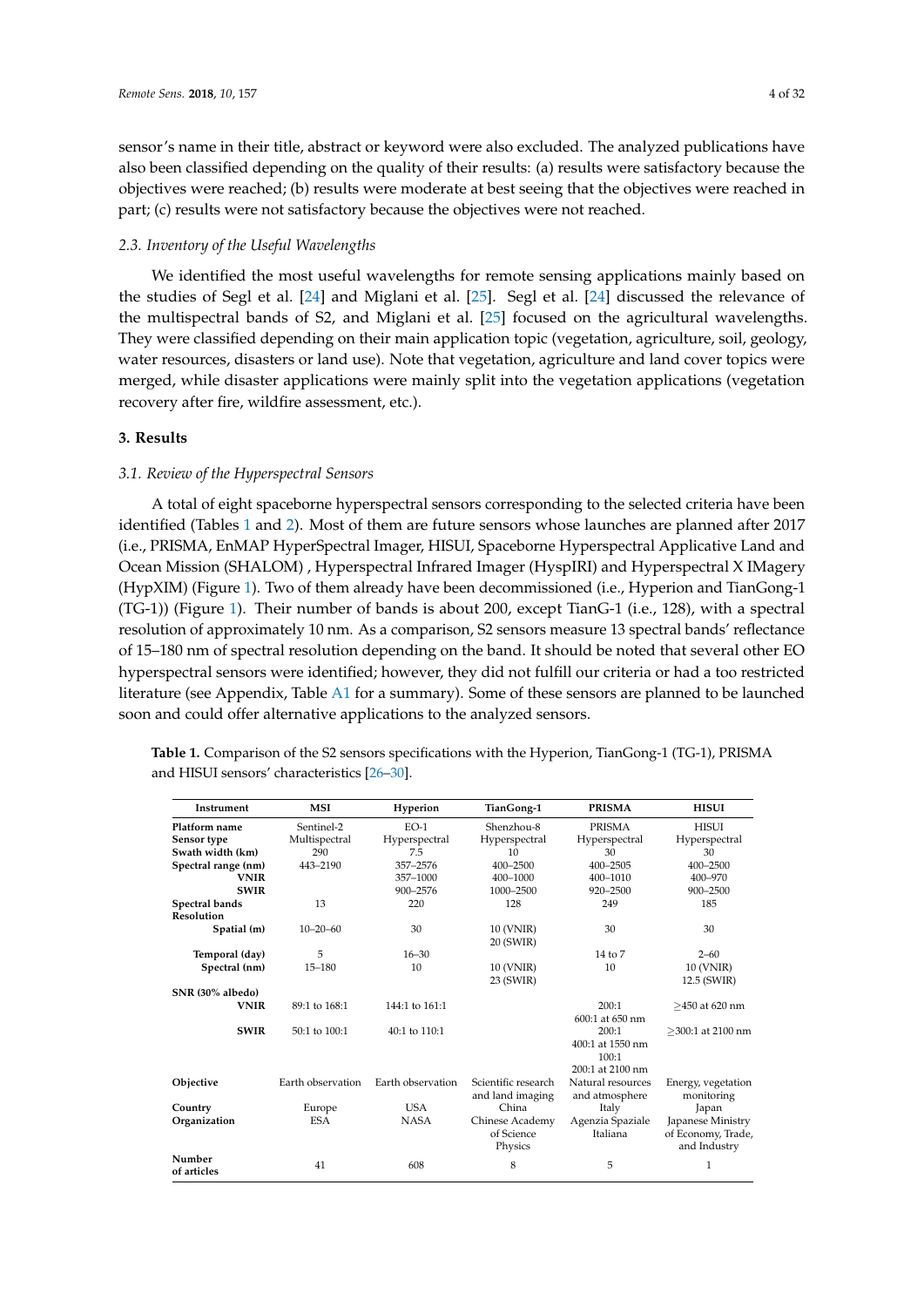| <b>Instrument</b>   | <b>MSI</b>        | <b>EnMAPHSI</b>                                  | <b>SHALOM</b>                                         | <b>HyspIRI</b>                                | HypXIM                                   |
|---------------------|-------------------|--------------------------------------------------|-------------------------------------------------------|-----------------------------------------------|------------------------------------------|
| Platform name       | Sentinel-2        | EnMAP                                            | Improved Multi-<br>Purpose Satellite-II               | HyspIRI                                       | HypXIM                                   |
| Sensor type         | Multispectral     | Hyperspectral                                    | Hyperspectral                                         | Hyperspectral                                 | Hyperspectral                            |
| Swath width (km)    | 290               | 30                                               | 30                                                    | 145-600                                       | 15                                       |
| Spectral range (nm) | 443-2190          | 420-2450                                         | 400-2500                                              | 380-2510                                      | 400-2500                                 |
| <b>VNIR</b>         |                   | 420-1000                                         | 400-1010                                              | 380-1400                                      | 400-1100                                 |
| <b>SWIR</b>         |                   | 900-2450                                         | 920-2500                                              | 1400-2510                                     | 1100-2500                                |
| Spectral bands      | 13                | 244                                              | 275                                                   | 214                                           | 210                                      |
| <b>Resolution</b>   |                   |                                                  |                                                       |                                               |                                          |
| Spatial (m)         | $10 - 20 - 60$    | 30                                               | 10                                                    | 30(60)                                        | 8                                        |
| Temporal (day)      | 5                 | 27 (VZA $\geq$ 5°)<br>$4 (VZA > 30^{\circ})$     | $4 (VZA \geq 30^{\circ})$                             | $5 - 16$                                      | $3 - 5$                                  |
| Spectral (nm)       | $15 - 180$        | $6.5$ (VNIR)<br>10 (SWIR)                        | 10                                                    | 10                                            | 10                                       |
| SNR (30% albedo)    |                   |                                                  |                                                       |                                               |                                          |
| <b>VNIR</b>         | 89:1 to 168:1     | 400:1                                            | 200:1                                                 | 560:1 at 500 nm                               | $>200:1$ to 250:1                        |
| <b>SWIR</b>         | 50:1 to 100:1     | $>400:1$ at 495 nm<br>180:1<br>>180:1 at 2200 nm | 600:1 at 650 nm<br>200:1<br>400:1 at 1550 nm<br>100:1 | 356 at 1500 nm<br>236 at 2200 nm              | >100:1                                   |
| Objective           | Earth observation | Earth observation                                | 200:1 at 2100 nm<br>Land and ocean<br>observation     | Volcanic.<br>vegetation, soil,<br>exploration | Soil, urban,<br>coastal,<br>biodiversity |
| Country             | Europe            | Germany                                          | Italy-Israël                                          | <b>USA</b>                                    | France                                   |
| Organization        | <b>ESA</b>        | GFZ-DLR                                          | ASI-ISA                                               | <b>IPL-NASA</b>                               | <b>CNES</b>                              |
| Number of articles  | 41                | 41                                               | 2                                                     | 35                                            | 1                                        |

<span id="page-4-0"></span>**Table 2.** Comparison of the specifications of the S2 sensors with the EnMAP, SHALOM, HyspIRI and HypXIM sensors' characteristics [\[9,](#page-21-5)[15,](#page-22-1)[26,](#page-22-12)[31](#page-22-14)[–35\]](#page-22-15).

## *3.2. Preliminary Analysis of the Literature Database*

A total of 701 studies published between January 1999 and December 2016 focusing on hyperspectral applications was found for the eight selected sensors. The analysis of each of these hyperspectral sensors' publications revealed that Hyperion and EnMAP clearly stood out from the crowd with a total of 608 and 41 publications, respectively (Tables [1](#page-3-0) and [2\)](#page-4-0). S2 applications are covered by 41 studies. As shown by Figures [1](#page-1-0) and [2,](#page-5-0) the Hyperion sensor has been recording data for a long time period, leading to a particularly high and increasing number of publications throughout the years compared to the other sensors. In the last few years, the literature about the EnMAP and S2 missions clearly increased each year as their launch dates approached. However, due to the limited access to some of the papers and our restriction of Hyperion studies (i.e., selection of the 600 latest results), we analyzed a total of 175 EO-application publications (i.e., 78 for Hyperion, 2 for TG-1, 6 for PRISMA, 27 for EnMAP, 1 for HISUI, 1 for SHALOM, 32 for HyspIRI, 1 for HypXIM and 27 for S2; Table [3.](#page-5-1)

The literature has been classified into eight main topics: agriculture, geology, natural vegetation (not crops or grasslands), water resources, land cover, soil, disaster and urban areas (Figure [3\)](#page-5-2). More than 30% of the total application studies were focused on natural vegetation, while agriculture and water resources represented around 15% of the hyperspectral research topics. Geological applications were the second most important subjects, representing around 18% of the documents. The proportions of publications related to land cover, soil, disaster and urban areas were quite similar (between 3% and 10%).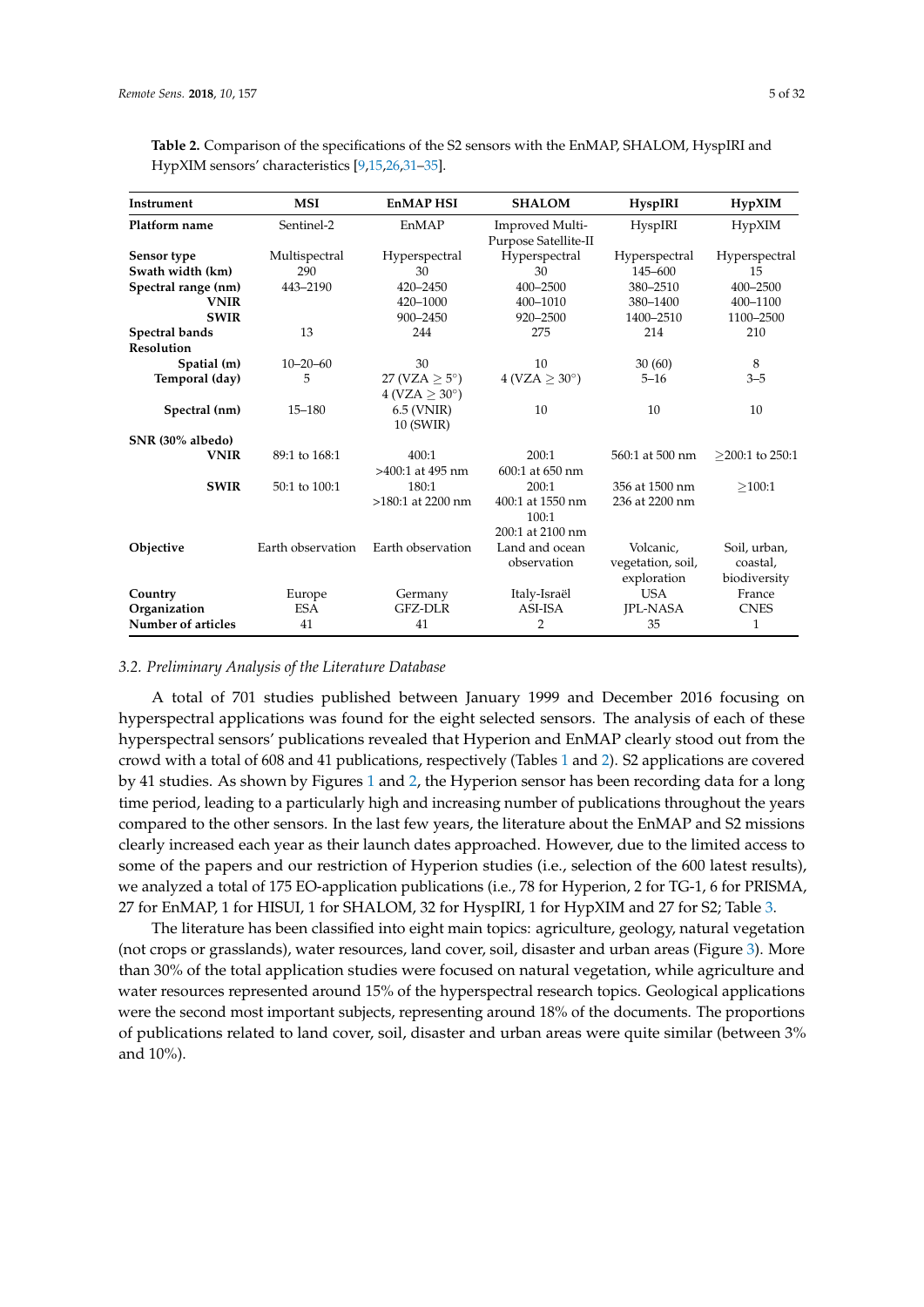<span id="page-5-0"></span>

**Figure 2.** Evolution of the publication number of each selected Earth observation hyperspectral sensor and of the S2 sensors between 1999 and 2016. For each sensor, the total amount of Scopus results appears in brackets.

<span id="page-5-2"></span>

**Figure 3.** Distribution of the research publications found with the Scopus platform using hyperspectral and S2 imagery depending on their main applications between 1999 and 2016. The number of publications treating of applications is specified in brackets for each sensor.

Table [3](#page-5-1) shows the distribution of articles classified depending on the quality of their results. This table exclusively focuses on the analyzed studies and not on the total number of Scopus publications. Most of the S2 and EnMAP studies showed satisfactory results, reaching their objectives, while the Hyperion and HyspIRI results were much more distributed between satisfactory and moderate results. Nonetheless, the reader's attention should be drawn to a potential bias of this classification. Indeed, we compared actual and simulated sensors results, seeing that some of them have not been launched yet.

<span id="page-5-1"></span>**Table 3.** Article distribution classified according to the accomplishment of their respective objectives (i.e., (**a**) satisfactory, (**b**) moderate, (**c**) not satisfactory).

| Results        | S <sub>2</sub> | <b>Hyperion</b> | TG-1     | <b>PRISMA</b> | EnMAP    | <b>HISUI</b> | <b>SHALOM</b> | HyspIRI  | HypXIM    |
|----------------|----------------|-----------------|----------|---------------|----------|--------------|---------------|----------|-----------|
| (a)            | 77.8%          | 57.7%           | $50.0\%$ | $50.0\%$      | $63.0\%$ | $100.0\%$    | $100.0\%$     | $40.6\%$ | $100.0\%$ |
| (b)            | $22.2\%$       | 30.8%           | $50.0\%$ | $50.0\%$      | 29.6%    | $0.0\%$      | $0.0\%$       | $46.9\%$ | $0.0\%$   |
| (c)            | $0.0\%$        | $11.5\%$        | $0.0\%$  | $0.0\%$       | $7.4\%$  | $0.0\%$      | $0.0\%$       | $12.5\%$ | $0.0\%$   |
| <b>Studies</b> | 27             | 78              |          |               | 27       |              |               | 32       |           |

*3.3. Hyperspectral and Sentinel-2 Application Analysis*

3.3.1. Natural and Agricultural Vegetation Applications

Because hyperspectral studies of agricultural and natural vegetation both regard plant analysis, their applications and conclusions are very similar. Three main kinds of vegetation applications have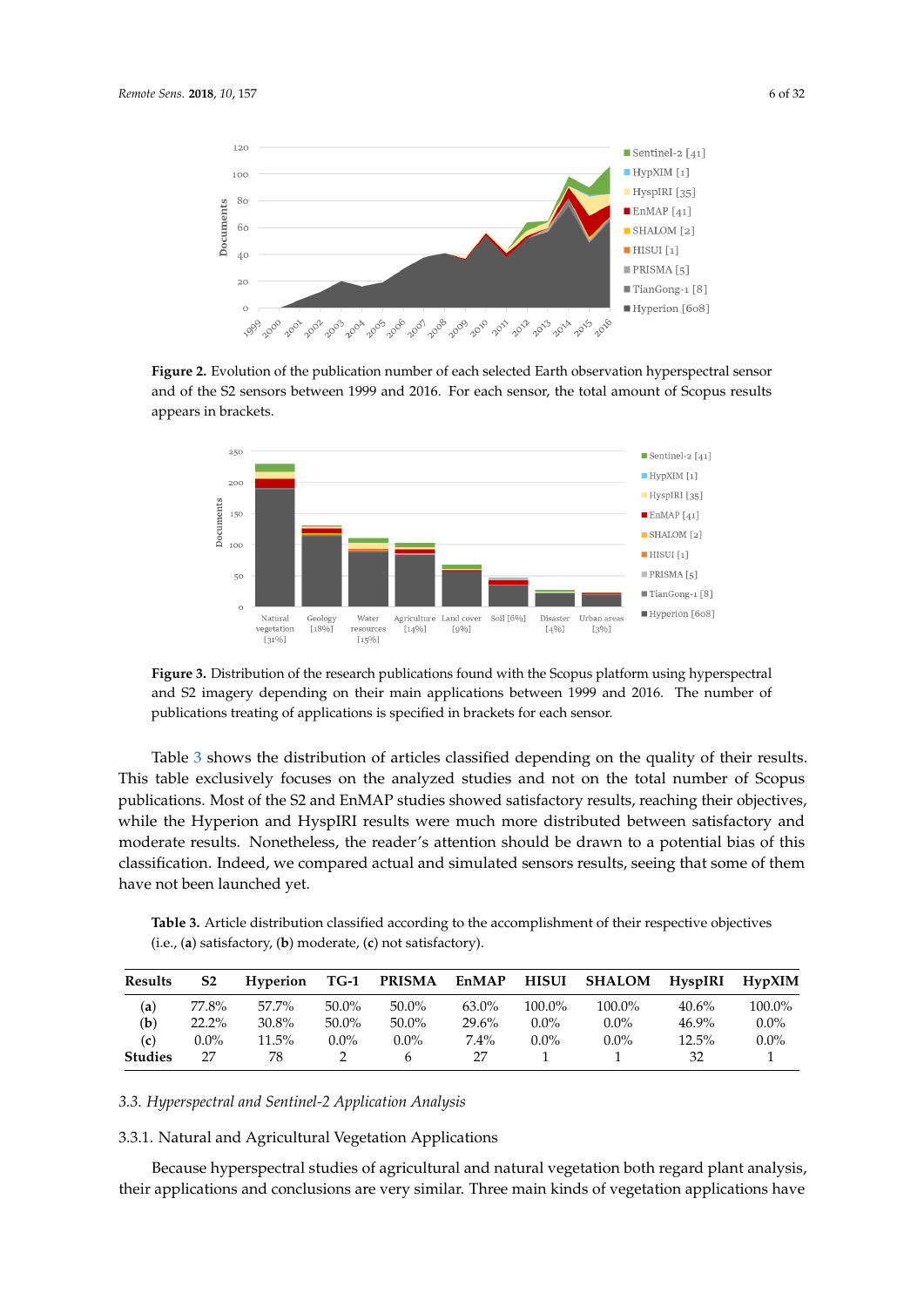been identified in the literature: vegetation classification, pest detection and biophysical parameter estimation. All of them lead to more specific hyperspectral applications that will be described in this section.

#### • Vegetation Classification

The use of hyperspectral imagery has been demonstrated to be a cost-effective way for vegetation classification. Hyperspectral imaging allows the distinction of classes for various classification levels such as the forest type (fallow, primary forest, secondary forest, etc.) [\[36\]](#page-23-0) or tree species [\[37\]](#page-23-1). For most of the forest classifications, the results were promising. Studies using simulated HyspIRI images were also able to map dominant species across varied ecosystems with fairly high overall accuracies [\[38,](#page-23-2)[39\]](#page-23-3) or to distinguish rangeland management practices [\[40\]](#page-23-4). The latter study compared the ability of HyspIRI for rangeland management identification with Landsat-8's and S2's. It highlighted that despite the better HyspIRI performances, S2 provided close results from the hyperspectral sensor and was identified as the best HyspIRI substitute in light of its characteristics (i.e., high spatial and temporal resolution, freely available data, etc.). Alongside this, Vaglio Laurin et al. [\[41\]](#page-23-5) showed promising forest type classification results using simulated S2 images and highlighted the interest in LiDAR and optical data combination. However, they obtained better results with higher spatial and spectral resolution airborne hyperspectral images and therefore promoted coupling data from next generation hyperspectral sensors (e.g., EnMAP, HISUI, HyspIRI, PRISMA, etc.) with forest structure information. On the other hand, LiDAR and simulated HyspIRI data fusion provided moderate results for sparse shrub cover mapping, mainly because of the 60-m resolution of the hyperspectral sensor [\[42\]](#page-23-6).

Hyperion classification could be used in heterogeneous contexts like savannas or mangroves. Discrimination of savanna vegetation physiognomies was achieved through the computation of Photosynthetic Vegetation (PV) fractional cover [\[37](#page-23-1)[,43\]](#page-23-7). Such discrimination was possible thanks to differences of reflectance between the Near-InfraRed (NIR), corresponding to green cover fractions of the physiognomies, and the SWIR reflectance, corresponding to physiognomies with more Non-Photosynthetic Vegetation (NPV). On the other hand, the difficulty in distinguishing species belonging to the same family led to contrasted results for mangrove species classifications [\[44,](#page-23-8)[45\]](#page-23-9). Corbane et al. [\[46\]](#page-23-10) also estimated PV cover with various multispectral sensors and showed that S2 provided the best results in Mediterranean habitats, but due to its spatial resolution, highly fragmented patterns were not distinguished well. Analysis of Hyperion hyperspectral data has also been carried out to distinguish environmental gradients like gradual transition in vegetation [\[47\]](#page-23-11). They recommended a Support Vector Classification (SVC) model integrating synthetic mixtures with the parametrization to obtain more accurate results with the EnMAP sensor. Leitão et al. [\[48\]](#page-23-12) performed a similar study and pointed out mapping precision enhancement with EnMAP data compared to Hyperion results. This difference in precision was associated with the better spatial coverage, revisit time, spectral and temporal resolution of EnMAP. Simulated EnMAP data also allowed good prediction of shrub cover showing gradients created by special agricultural management schemes in Portugal [\[49\]](#page-23-13).

When classifying tropical tree species, care must be taken to select imagery at an appropriate time period. This period mainly depends on the phenological stages and on the species richness [\[50–](#page-23-14)[52\]](#page-23-15). The necessity of taking the season into account was also noticed for agricultural studies [\[53\]](#page-23-16). For instance, Mariotto et al. [\[54\]](#page-23-17) showed that the performance of hyperspectral data in discriminating crop types varied across the growing season depending on the growth stage of the crops. They obtained good results when discriminating up to five crops (cotton, maize, wheat, rice, alfalfa) taking into account this seasonal variability. They also showed that Hyperion and simulated HyspIRI outperformed multispectral sensors for crop classification and modeling of crop productivity.

Among the most frequent hyperspectral narrow bands used, 74% were located in the SWIR spectral range [\[54\]](#page-23-17). The significance of the SWIR in vegetation discrimination was also noticed in the study of Galvao et al. [\[55\]](#page-23-18). They used Vegetation Indices (VIs) sensitive to changes in chlorophyll, leaf water and lignin-cellulose content to differentiate five sugarcane varieties. The experiment was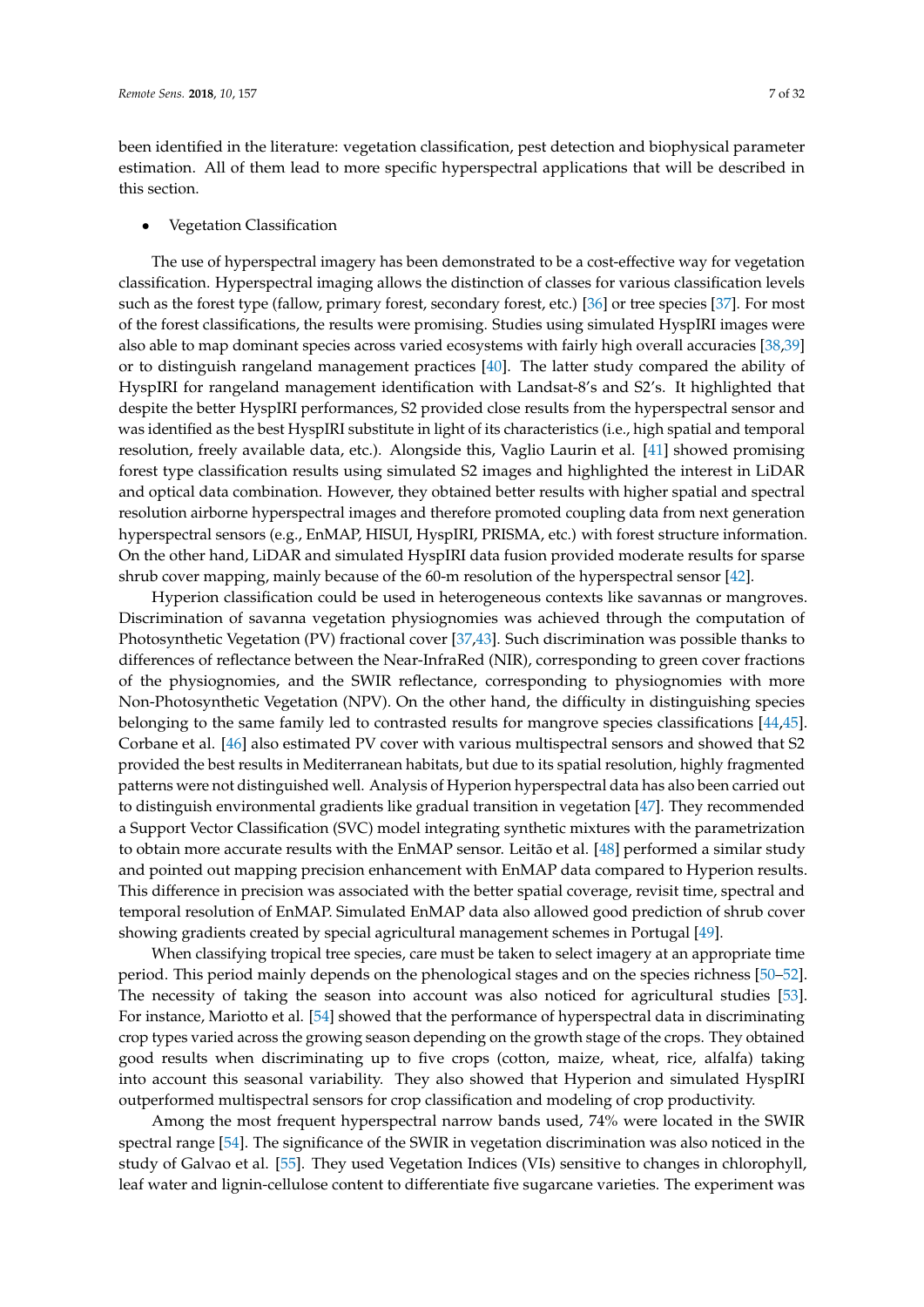then reproduced to distinguish three soybean varieties using Hyperion images acquired from opposite off-nadir viewing directions, but similar solar geometry [\[56\]](#page-24-0). This study showed that higher average reflectance of the back scattering image produced better results than with forward scattering.

Reduction of data dimensionality has been demonstrated to also provide good classification results while reducing the processing time [\[36\]](#page-23-0). Moreover, the selection of the best Hyperspectral Narrow-Bands (HNBs) allows one to get rid of the Hughes phenomenon in the context of supervised classification using hyperspectral data. For example, Amato et al. [\[57\]](#page-24-1) obtained close performances with a limited number of spectral bands, mainly spread on the VNIR PRISMA spectrum in order to classify agricultural land use. However, some studies have also demonstrated that SVC can overcome this phenomenon [\[58](#page-24-2)[,59\]](#page-24-3).

Vegetation classification represents thus a promising application for hyperspectral imaging in order to map simple landscapes (i.e., homogeneous zones, distinct species or legend levels). The higher spectral resolution of hyperspectral sensors compared to multispectral data clearly enhances vegetation application accuracy. For example, Hyperion outperformed Landsat when classifying crops, while they both have a 30-m GSD [\[60\]](#page-24-4). Thenkabail et al. [\[61\]](#page-24-5) also concluded that Hyperion performed more accurate rainforest classification than ALI, IKONOS or ETM+. However, complex agroecosystems are much more challenging to classify for hyperspectral sensors because of their medium spatial resolution. The arrival of new hyperspectral sensors of high technology, such as the 30-m GSD EnMAP and HyspIRI sensors, should probably improve the accuracy of hyperspectral vegetation discrimination compared to Hyperion partly thanks to their higher SNR values and their better radiometric resolutions.

# Pest Detection and Mapping

Detecting agricultural and natural vegetation pests, such as invasive species or diseases, are other promising applications of hyperspectral remote sensing. Like species classification, invasive species detection requires images taken at an appropriate time. In order to distinguish invasive species from their environment, images taken at a contrasted senescence-time [\[62\]](#page-24-6) should also show a distinct reflectance [\[63\]](#page-24-7). Indeed, similar spectral characteristics among the invasive species and their environment could represent a constraint for mapping [\[64\]](#page-24-8). Nonetheless, invasive species detection also requires pure pixels [\[64,](#page-24-8)[65\]](#page-24-9). Therefore, the medium spatial resolution of Hyperion has been highlighted as a major drawback to detect invasive species organized on small patches or in linear arrangements [\[64,](#page-24-8)[65\]](#page-24-9).

Hyperspectral technology is also useful in order to detect crop diseases. Apan et al. [\[66\]](#page-24-10) obtained a good classification accuracy with Hyperion when detecting orange rust disease in sugarcane crops. They underlined that the best indices allowing one to determine the affected sugarcane were those combining the VNIR bands with the 1660-nm band sensitive to moisture. White et al. [\[67\]](#page-24-11) computed moisture indices derived from Hyperion data in order to detect insect damage. Indices with the largest correlation to the proportion of insect damage were those utilizing the SWIR and NIR regions of the spectrum concurrently. However, results were moderate at best ( $r^2 = 0.51$ ). Dutta et al. [\[68\]](#page-24-12), obtained modest results with Hyperion when detecting disease in mustard crop. Samiappan et al. [\[69\]](#page-24-13) were able to distinguish crop species at different stress levels with simulated HyspIRI data, but their study focused on the recognition of spectral signatures only. Simulated S2 red-edge bands provided good results when identifying coffee leaf rust infection levels in Zimbabwe [\[70\]](#page-24-14). Pest identification is thus a particular case of vegetation classification, but at a finer level of detection.

Spatial resolution is therefore the major constraint to overcome with hyperspectral sensors in order to apply pest or stress monitoring, and therefore precision agriculture. Indeed, the Hyperion sensor only outperformed the Landsat quantitative salinity stress estimation in the study of Hamzeh et al. [\[71\]](#page-24-15), while Landsat outperformed Hyperion in categorical and quantitative estimations. However, at similar GSD, hyperspectral data could enhance invasive species detection compared to the multispectral sensor, e.g., Hyperion did better in detecting tamarisk invasive species compared to Landsat-5 thanks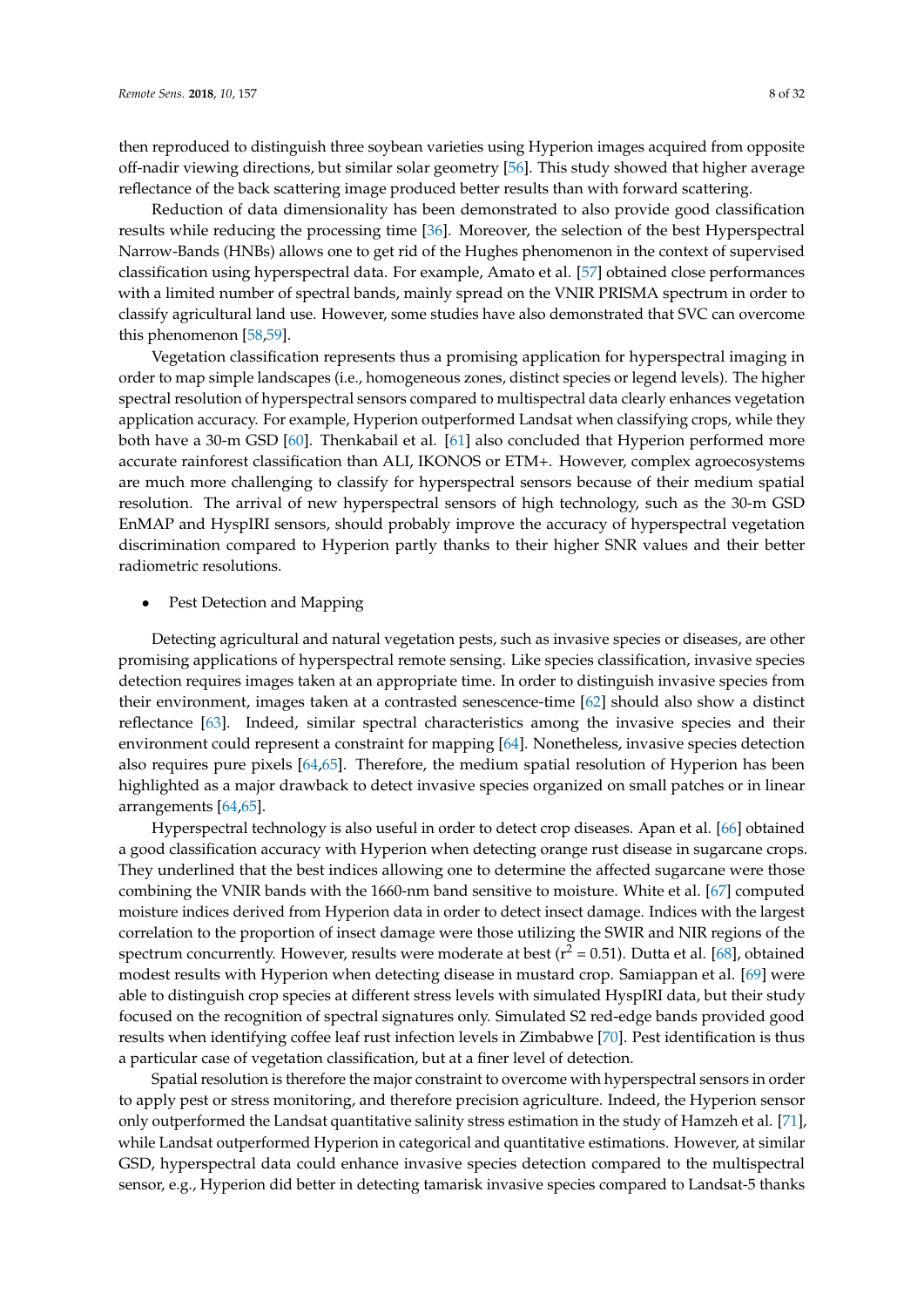to its better spatial and radiometric resolutions [\[64\]](#page-24-8). Improving hyperspectral spatial resolution seems therefore essential to avoid mixed pixels. In order to do so, hyperspectral data in combination with better resolution data or with the use of multi-temporal series could increase the potential of hyperspectral data for pest detection applications.

• Biophysical Parameters' Estimation

Besides vegetation identification and classification, many hyperspectral applications aimed at monitoring natural and agricultural vegetation through various biophysical parameters. However, seeing its potentialities, S2 has been predicted as an appropriate tool for vegetation parameter estimation [\[72\]](#page-24-16).

Leaf Area Index (LAI) is one of the most estimated parameters with Hyperion. This sensor outperformed the ALI and ETM+ multispectral sensors for estimating LAI of coniferous forests [\[73\]](#page-24-17). EnMAP images resulted in accurate LAI estimations at the regional scale using a PROSAIL model with very close results to those obtained with the HySpex airborne sensor [\[74,](#page-24-18)[75\]](#page-24-19). Siegmann et al. [\[75\]](#page-24-19) pansharpened simulated EnMAP images with high resolution panchromatic imagery and with simulated S2 data. They showed that by reaching a finer spatial resolution, it significantly improved the prediction of wheat LAI. However, pansharpened images showed some artifacts in the resulting image. Moreover, pansharpened EnMAP with airborne aisaEAGLE data and spatially-enhanced EnMAP by fusion with S2 images led to a better LAI estimation. Nonetheless, this processing technique could be more complicated with real data. As a matter of fact, in this case, EnMAP, S2 and airborne images had the same acquisition conditions (i.e., date of acquisition, atmospheric conditions, etc.) because of the data simulation process. Richter et al. [\[76\]](#page-25-0) also predicted LAI with S2 and EnMAP using radiative transfer models and inversion procedures. They demonstrated that S2 and EnMAP separately performed the best agricultural LAI estimations as compared to RapidEye and Landsat-5 sensors. The SWIR seems to be the best part of the spectrum to retrieve LAI with Hyperion due to spectral absorption features (pigments, water and other biochemicals) [\[77\]](#page-25-1). Other studies also pointed out the NIR when estimating LAI through VIs, but with questionable results [\[78\]](#page-25-2). Alongside this, red-edge bands (705 and 750 nm) showed promising results to test VIs for the estimation of LAI and also the chlorophyll content [\[79\]](#page-25-3). Wu et al. [\[79\]](#page-25-3) demonstrated that it was possible to analyze the variation of these two parameters for different vegetation covers. However, three main drawbacks were underlined for an operational application. First, mixed pixels may lead to variation in the accuracy of certain indices depending on the species and the stress and nutritional levels. Furthermore, hyperspectral data are very sensitive to disturbances such as those from aerosols, branches and stems. Finally, relationships between spectral indices and biophysical variables are often species-specific, as explained in the Sims and Gamon [\[80\]](#page-25-4) study.

However, determining the chlorophyll content at a species-specific scale with Hyperion data seems arduous mainly because of its medium spatial resolution [\[81\]](#page-25-5), while S2 [\[82\]](#page-25-6) and EnMAP [\[83\]](#page-25-7) provide quite good results when estimating this parameter. Wu et al. [\[84\]](#page-25-8) tested four VIs to estimate the canopy chlorophyll content of maize ranging from 100–1000 mg/m<sup>-2</sup> using Hyperion and Landsat Thematic Mapper images. They showed that the Green Chlorophyll (GC) index based on the green and the NIR bands was the best parameter for the interpretation of chlorophyll content in dense canopies.

The EnMAP sensor has also proven to assess Photochemical Reflectance Index (PRI) and Normalized Difference Vegetation Index (NDVI) accurately. Spectral and radiometric calibration uncertainties were beneath  $1\%$  considering the  $\pm 0.5$ -nm spectral stability of the sensor and were around 10% considering radiometric calibration [\[85\]](#page-25-9). Similarly, S2 also obtained encouraging results for estimating NDVI [\[82\]](#page-25-6). Huete et al. [\[86\]](#page-25-10) derived coupled soil-plant biophysical parameters from Hyperion's data to assess land conversion and degradation of a dryland in Argentina. They concluded that "greenness" measures, such as spectral VIs, were not well adapted to the assessment of land degradation and desertification in the context of the study. This was due to simultaneous changes in soil and vegetation optical properties leading to confusion when assessing the proportion of PV, NPV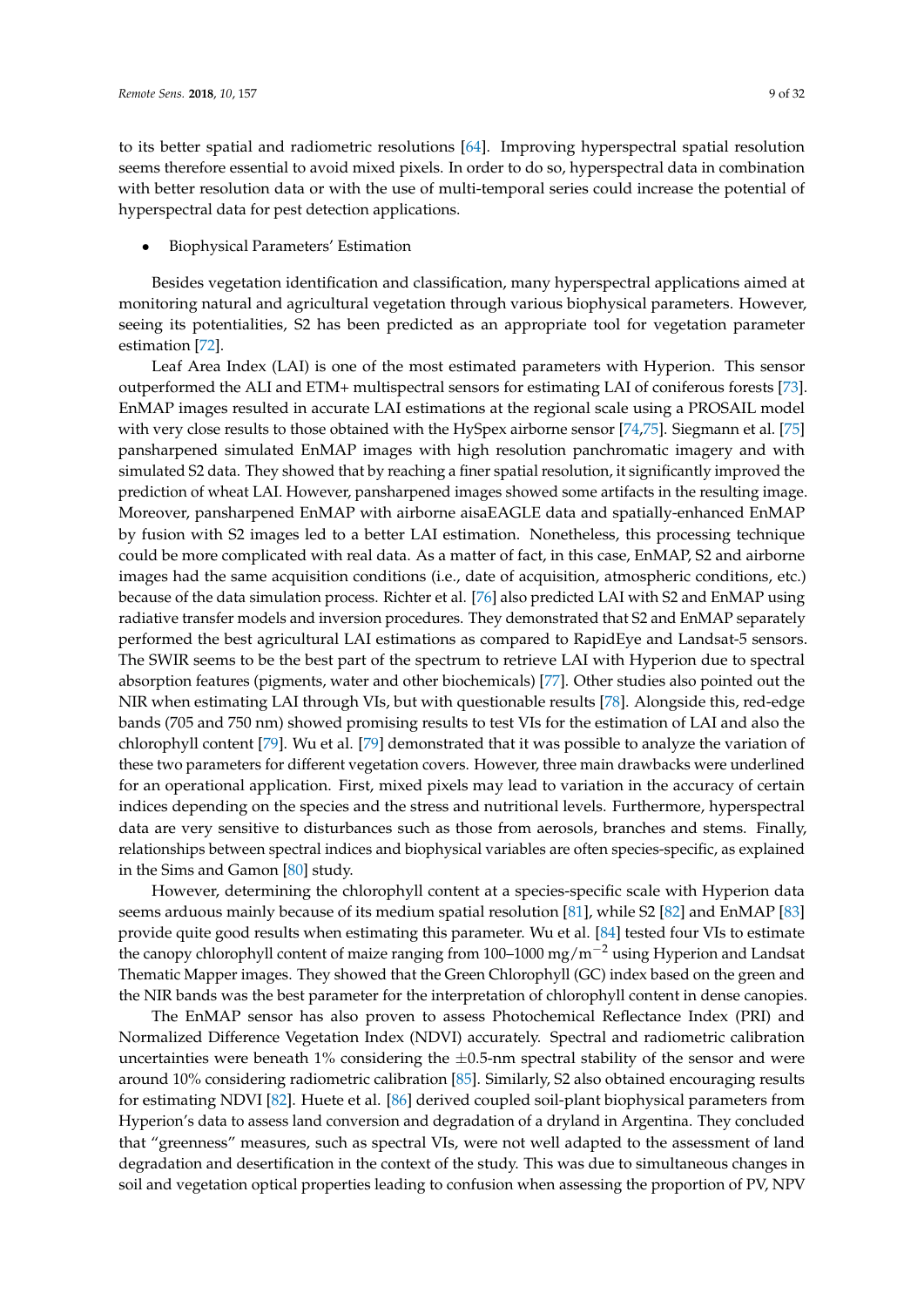and of the soil background. They also pointed out that "greenness" was very sensitive to seasonal variations, as well as to species composition shifts.

Like the chlorophyll content, biomass is another challenging biophysical index for Hyperion in heterogeneous environments such as low vegetation cover areas [\[87](#page-25-11)[,88\]](#page-25-12). The same observation was made for S2 data [\[89\]](#page-25-13). This difficulty was partially attributed to change in substrate reflectance beneath the canopy including soil and litter altering vegetation reflectance particularly for areas with low biomass. On the contrary, Sibanda et al. [\[40,](#page-23-4)[90,](#page-25-14)[91\]](#page-25-15) were able to estimate biomass of grassland under different management practices with simulated S2 and HyspIRI data. Results with HyspIRI were slightly above those of S2 because of the higher spectral resolution and the narrower bandwidth of the hyperspectral sensor, but they both revealed comparable performances. Nonetheless, Hyperion data provided better results than multispectral sensors for discriminating between NPV and soil (i.e., ETM+ sensor) [\[88\]](#page-25-12) or for estimating indices capturing the SWIR spectral region (i.e., OLI sensor) [\[87\]](#page-25-11). Agricultural studies also pointed out that Hyperion is useful to detect crop residues thanks to the SWIR region that is sensitive to lignin and cellulose [\[92](#page-25-16)[,93\]](#page-25-17).

Several studies with contrasted results were also dedicated to the mapping of foliar nitrogen content in forest. Despite good results in predicting nitrogen content of canopy based on Hyperion images, Townsend et al. [\[94\]](#page-25-18) underlined the difficulty in designing a generalized analytical methodology. This was mainly due to substantial spectral variations caused by the canopy structure and species composition between study areas. On the contrary, the same method applied by McNeil et al. [\[95\]](#page-25-19) was revealed to be inefficient to predict nitrogen content. HyspIRI seems to estimate nitrogen concentrations in cultivated grasslands correctly [\[38\]](#page-23-2).

Water parameters, such as short- and long-term water stresses on deciduous forest communities, could also be retrieved [\[96\]](#page-25-20). Both simulated EnMAP and S2 data allowed a good estimation of drought indicators such as Moisture Stress Index (MSI), Chlorophyll Index (CI) and Simple Ratio (SR). This study highlighted EnMAP's capacity to estimate the Photochemical Reflectance Index (PRI) despite its medium spatial resolution compared to S2, which could not assess it. However, synergic use of EnMAP and S2 data allowed considering directional effects (i.e., illumination angle). The EnMAP sensor is less sensitive to these effects when not operating in tilted mode in comparison with S2. The capacity of S2 to estimate evapotranspiration has been demonstrated by Ciraolo et al. [\[97\]](#page-26-0), and it is suggested that precision farming could be an interesting application for the multispectral sensor.

Hyperion data can also be exploited to characterize forest structure such as the age and the height of the trees [\[98\]](#page-26-1). Ninck et al. [\[99\]](#page-26-2) estimated forest spruce timber volumes with EnMAP and S2 images. Landsat-5 and SPOT 4 already allowed this estimation, but their fluctuating data acquisition frequency and data quality could cause a problem in terms of processing. However, results were not significantly different between EnMAP and S2 data, despite the higher spectral resolution of EnMAP. S2 sensor indeed retrieves red-edge spectral bands, which are highly relevant in terms of vegetation applications. The S2 sensor was also considered as more suitable for spectral unmixing forest crown components compared to EnMAP and airborne multispectral data [\[100\]](#page-26-3). S2 spectral bands were in fact selected to minimize noise and to focus on spectral bands that are the most useful for discriminating vegetation (i.e., red-edge bands).

Using simulated hyperspectral and thermal infrared HyspIRI data, Meerdink et al. [\[101\]](#page-26-4) were able to accurately predict cellulose leaf level, lignin, leaf mass per area, nitrogen and water content parameters in Californian ecosystems. Similarly, Roberts et al. [\[102\]](#page-26-5) predicted dominant plant species thanks to PV covers, and Marshall and Thenkabail [\[103\]](#page-26-6) exposed encouraging results for crop biomass estimations.

To conclude, many studies demonstrated the hyperspectral sensors' superiority for estimating vegetation indices (i.e., LAI, biomass, etc.) compared to multispectral data acquired at similar GSDs [\[40,](#page-23-4)[73](#page-24-17)[,77](#page-25-1)[,87](#page-25-11)[,88,](#page-25-12)[90,](#page-25-14)[91,](#page-25-15)[99\]](#page-26-2). Moreover, enhanced hyperspectral data with higher spatial resolutions could further improve their estimation, such as the LAI prediction enhancement demonstrated by Siegmann et al. [\[75\]](#page-24-19).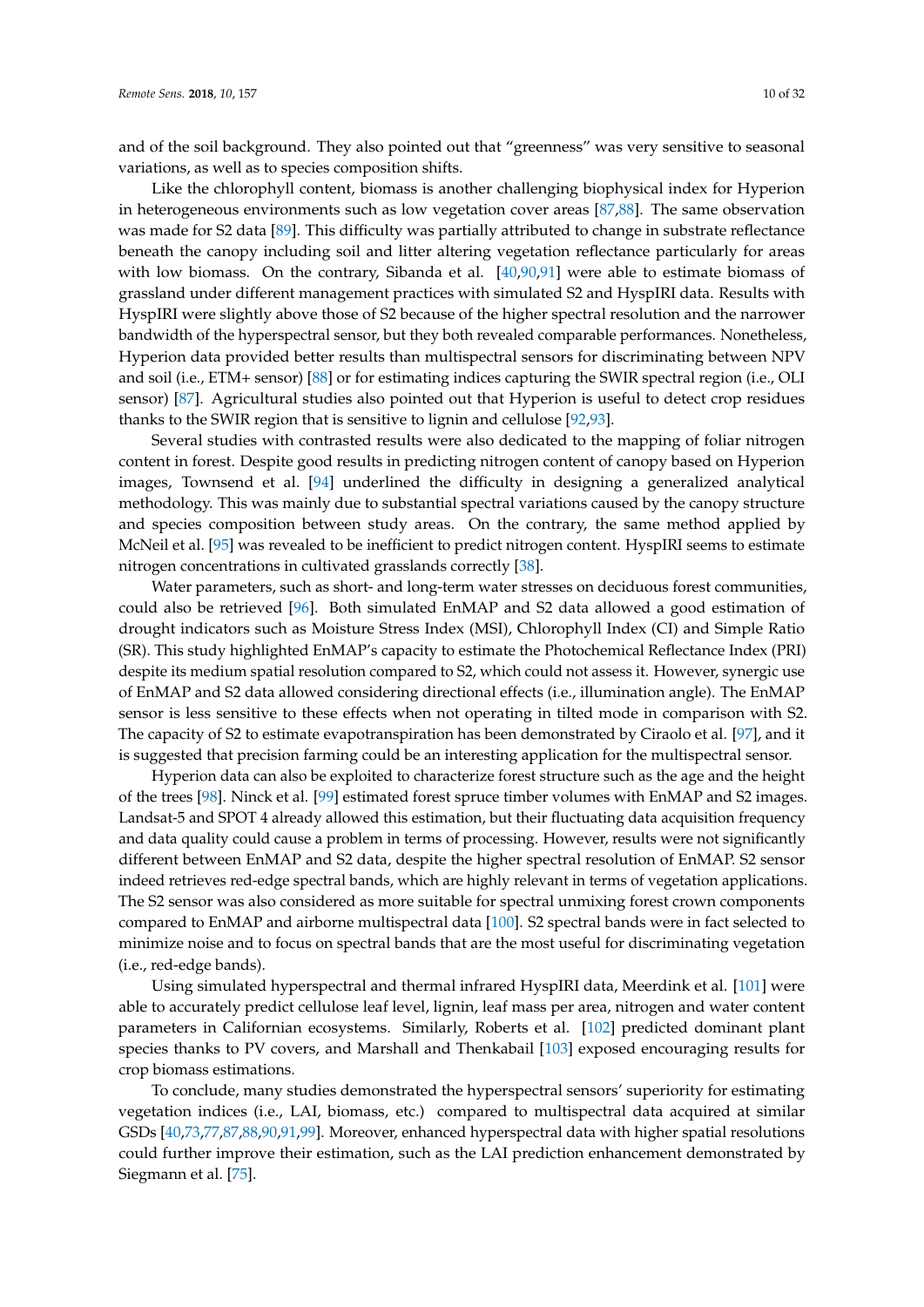# 3.3.2. Geology Applications

The main geological application of hyperspectral sensors is surface composition mapping. The accuracy of geological maps is variable depending on the study and on the SNR quality of the sensor. Due to Hyperion's low SNRs in the SWIR, Kruse et al. [\[104\]](#page-26-7) concluded that only basic mineralogical information can be extracted from Hyperion data for a complex geologic system. They showed that the AVIRIS airborne hyperspectral sensor outperformed Hyperion for geological mapping due to SNR differences (approximately 50:1 in the SWIR for Hyperion versus more than 500:1 for AVIRIS). Similarly, ALI+ and ASTER multispectral sensors, used for geological exploration, mapped minerals almost as well as Hyperion as a result of their good SNRs (respectively 140:1–180:1 and 231:1–466:1 for the SWIR bands) [\[105\]](#page-26-8). However, none of those sensors were relevant for mapping the diverse range of surface materials exposed in the studied area. Moreover, a comparison of ASTER and Hyperion in a hyperarid desert region showed that both sensors discriminated similar surface types, but that ASTER allowed a more detailed classification of the surface composition [\[106\]](#page-26-9). Hyperion's data were found of greater utility than data from the broad bands Landsat TM to create surface cover abundance maps [\[107,](#page-26-10)[108\]](#page-26-11). Some Hyperion studies were able to distinguish green vegetation from talc, dolomite, chlorite and white micas [\[109\]](#page-26-12), while others differentiated calcite from dolomite [\[7\]](#page-21-4), detected differences in solid solution of micas [\[7\]](#page-21-4) or spotted ammonium-bearing minerals with the 1558-nm band characterized by a relatively high SNR [\[110\]](#page-26-13). On the other hand, Leverington [\[107,](#page-26-10)[108\]](#page-26-11) obtained poor to moderate results when using Hyperion to separate several important sedimentary lithological end-members in Texas and Canada. They pointed out the low SNR as a critical factor. Distinguishing calcite from dolomite with TG-1 data was difficult while zoisite, mica, quartz, alunite, cummingtontie , sodalite, dolomite, anorthite and actinolite were successfully discriminated [\[111\]](#page-26-14).

Geological classification not only depends on the SNR sensor characteristics, but also on the image conditions of acquisition (i.e., sun illumination, concentration levels of minerals, extend of minerals, season, exposition of the geology) [\[7,](#page-21-4)[112,](#page-26-15)[113\]](#page-26-16). Hyperion capacity for mine waste monitoring was evaluated by Mielke et al. [\[114\]](#page-26-17). They pointed out the critical revisit time of Hyperion and suggested to combine hyperspectral data for mine waste identification with multispectral data such as S2 for repetitive area-wide mapping. The wide spectral range of hyperspectral sensors appeared to be a good advantage for geological applications. However, their medium spatial resolution and the low SNR values in the SWIR made it sometimes difficult.

Mielke et al. [\[115\]](#page-26-18) compared results of Hyperion, the multispectral Operational Land Imager (OLI) sensor, ALI, ASTER, ETM+, EnMAP and S2 for mine waste monitoring. EnMAP provided the best overall accuracies for mapping gold mining material, pyroxene proxies for platinum and other iron absorption feature of mineral linked to mine waste. S2 was then the second best data for mapping of gold mines. However, S2 could not distinguish surface mineralogy correctly, unlike EnMAP. In another study, Mielke et al. [\[116\]](#page-27-0) showed that simulated EnMAP data provided better results than Hyperion in order to characterize mineral deposits and to highlight exploration anomalies (i.e., unexpected soil properties, which are indicators of valuable soil elements). They implemented an algorithm and expert system (EnGeoMAP, the EnMAP Geological Mapper ) to detect metal sulfide mineral deposit sites. Instead of EnGeoMAP, Bösche [\[113\]](#page-26-16) implemented another methodology called Rare Earth Elements MAPping (REEMAP) to detect rare Earth elements and oxides (e.g., erbium, neodymium, dysprosium, holmium, samarium, europium and thulium) with EnMAP. However, like other research, this paper highlighted some limitations such as the inadequate EnMAP spatial resolution to map rare mineral dykes. The combined analysis of remote sensing data with field works is therefore necessary. However, despite medium spatial resolution, discrimination of mafic and ultramafic rock units was feasible at a broad scale with simulated EnMAP images [\[117\]](#page-27-1).

The coarse resolution of HyspIRI (60-m GSD) was also pointed out as a limitation to detect occurrences and details of surface characteristics [\[118](#page-27-2)[,119\]](#page-27-3). However, these studies demonstrated that HyspIRI could accurately map geologic materials associated with hydrothermal systems (e.g., goethite, hematite, jarosite, alunite, kaolinite, dickite, muscovite-illite, montmorillonite, calcite, buddingtonite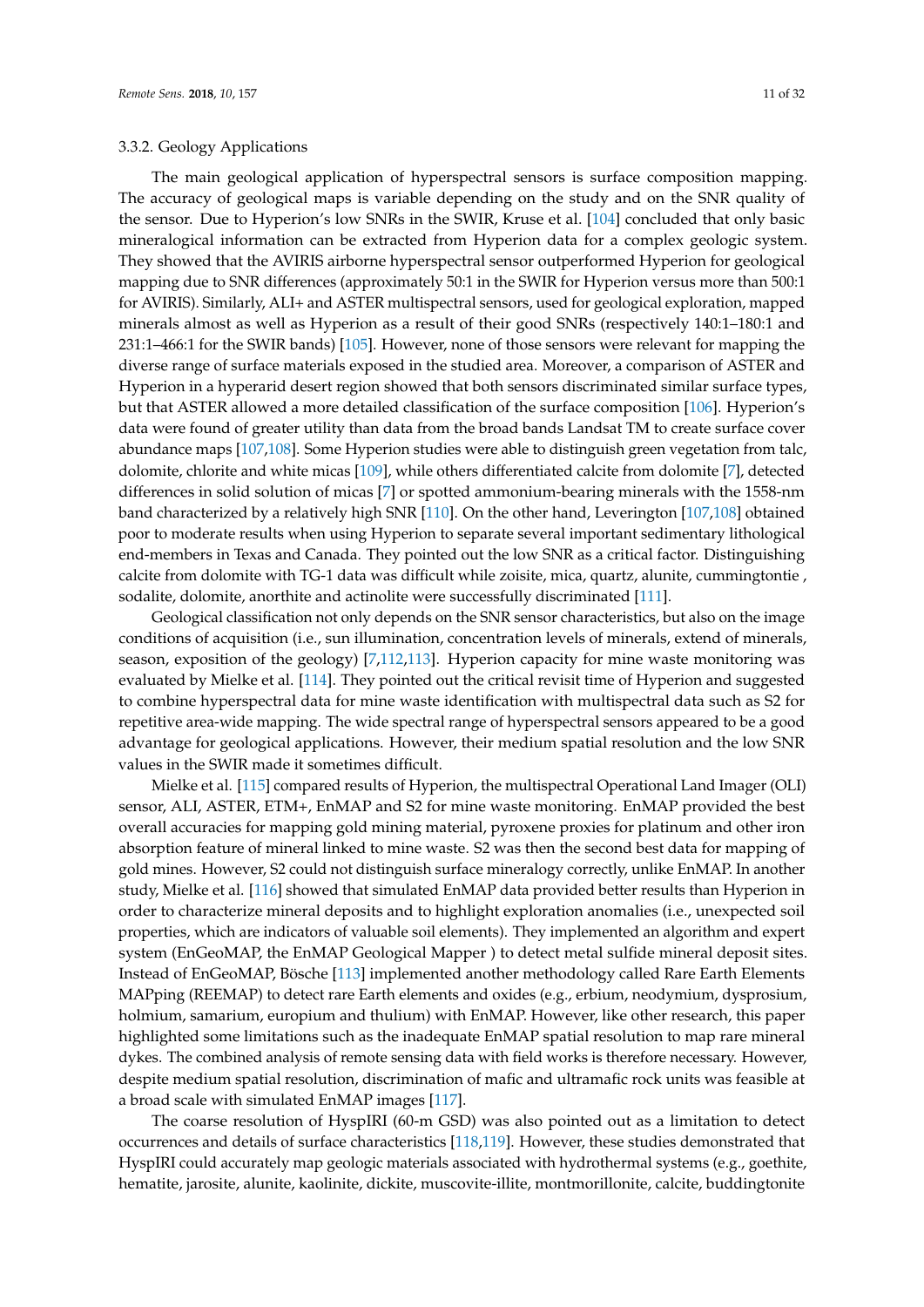and hydrothermal silica). Moreover, simulated HyspIRI data were also able to successfully map epidote, muscovite and kaolinite combining SWIR and Thermal InfraRed (TIR) bands [\[34\]](#page-22-16).

Geological applications are therefore suitable applications for hyperspectral sensors enabling an identical or better discrimination of the potential geological components than multispectral sensors of similar GSD [\[107,](#page-26-10)[108,](#page-26-11)[120\]](#page-27-4). However, the SNR value is identified as the hyperspectral critical factor for geological applications, and a higher spatial resolution is required only, but for finer detection (such as mineral dykes detection). This is why Yokoya et al. [\[121\]](#page-27-5) fused EnMAP and S2 data to enhance the hyperspectral GSD of the sensor and demonstrated the efficiency of their synergistic use.

# 3.3.3. Soil Applications

Papers dedicated to soils were limited, representing only 6% of all the hyperspectral publications and 2.5% of the S2's (Figure [3\)](#page-5-2). Most of them focused on the soil chemical properties' detection, and only moderate results have been reported. For estimating soil salinity content with Hyperion in the Yellow River delta in China, Weng et al. [\[122\]](#page-27-6) constructed an index based on field spectrometer measurements. The soil salinity index was calculated based on two specific SWIR bands leading to a quantitative salinity map with moderate accuracy. Gomez et al. and Weng et al. [\[5,](#page-21-10)[122\]](#page-27-6) both mapped the Soil Organic Content (SOC) with Hyperion images and compared the results with field spectrometer measures. Gomez et al. [\[5\]](#page-21-10) attributed the lower accuracy to two factors: the noise in the Hyperion spectra and the medium spatial resolution concealing the spectral features of soil organic matter. Other studies mapping soil carbon content also obtained contrasted results and attributed the low accuracy prediction to the spatial resolution of Hyperion [\[3\]](#page-21-2) or EnMAP [\[6\]](#page-21-3). Steinberg et al. [\[6\]](#page-21-3) predicted organic carbon content, but also mapped other soil properties such as clay and iron oxides' content with simulated EnMAP images. Maps derived from EnMAP data showed a lower accuracy than the better spatial resolution HyMAP hyperspectral images. However, this medium spatial resolution seems to be appropriate for regional-scale soil predictions [\[6,](#page-21-3)[122\]](#page-27-6). On the other hand, comparison of soil texture (i.e., clay, sand, silt) and SOC estimations with Hyperion, HyspIRI, EnMAP, PRISMA, Landsat-8, ALI and S2 data showed that forthcoming hyperspectral sensors (i.e., HyspIRI, EnMAP and PRISMA) provided quite similar results [\[123\]](#page-27-7). Moreover, these forthcoming sensors presented better overall accuracies than the other sensors (i.e., Hyperion, Landsat-8 and S2) due to their higher number of spectral bands and their narrower bandwidths. Castaldi et al. [\[124\]](#page-27-8) predicted soil clay content (e.g., kaolinite, montmorillonite, illite) by taking into account soil moisture information based on PRISMA data, but obtained moderate results. Like Steinberg et al. [\[6\]](#page-21-3), Lu et al. [\[3\]](#page-21-2) predicted SOC, but also other soil properties, such as total phosphorus content, pH and cation exchange capacity and obtained moderate accuracy. Furthermore, clay content could be accurately predicted with data from 5–30-m spatial resolution, such as SHALOM, PRISMA, EnMAP, HyspIRI and HypXIM images [\[125\]](#page-27-9).

Hyperspectral sensors have also been used for erosion mapping. However, the spatial resolution of EnMAP was pointed out as a limiting factor in order to map land use cover related to soil erosion (e.g., PV, NPV and bare soils) [\[126\]](#page-27-10). Nonetheless, this sensor seemed adequate for regional-scale studies of erosion. The EnMAP capacity of short- and long-term change monitoring also represented an advantage to model erosion caused by seasonal variations, by short- and mid-term decisions, or by climate impacts in the long term.

Spatial resolution seems thus to be once again the Achilles heel of hyperspectral sensors to retrieve soil parameters at a fine scale. However, hyperspectral sensors are still providing more useful information than multispectral data acquired at the same GSD, such as for the soil texture or SOC estimation [\[123\]](#page-27-7).

#### 3.3.4. Land Cover Applications

Land cover applications showed contrasting results depending on their respective objectives. The monitoring of changes in vegetation is particularly useful for land degradation assessment [\[86\]](#page-25-10). Petropolous et al. [\[127\]](#page-27-11) emphasized the relevance of Hyperion imagery for mapping and monitoring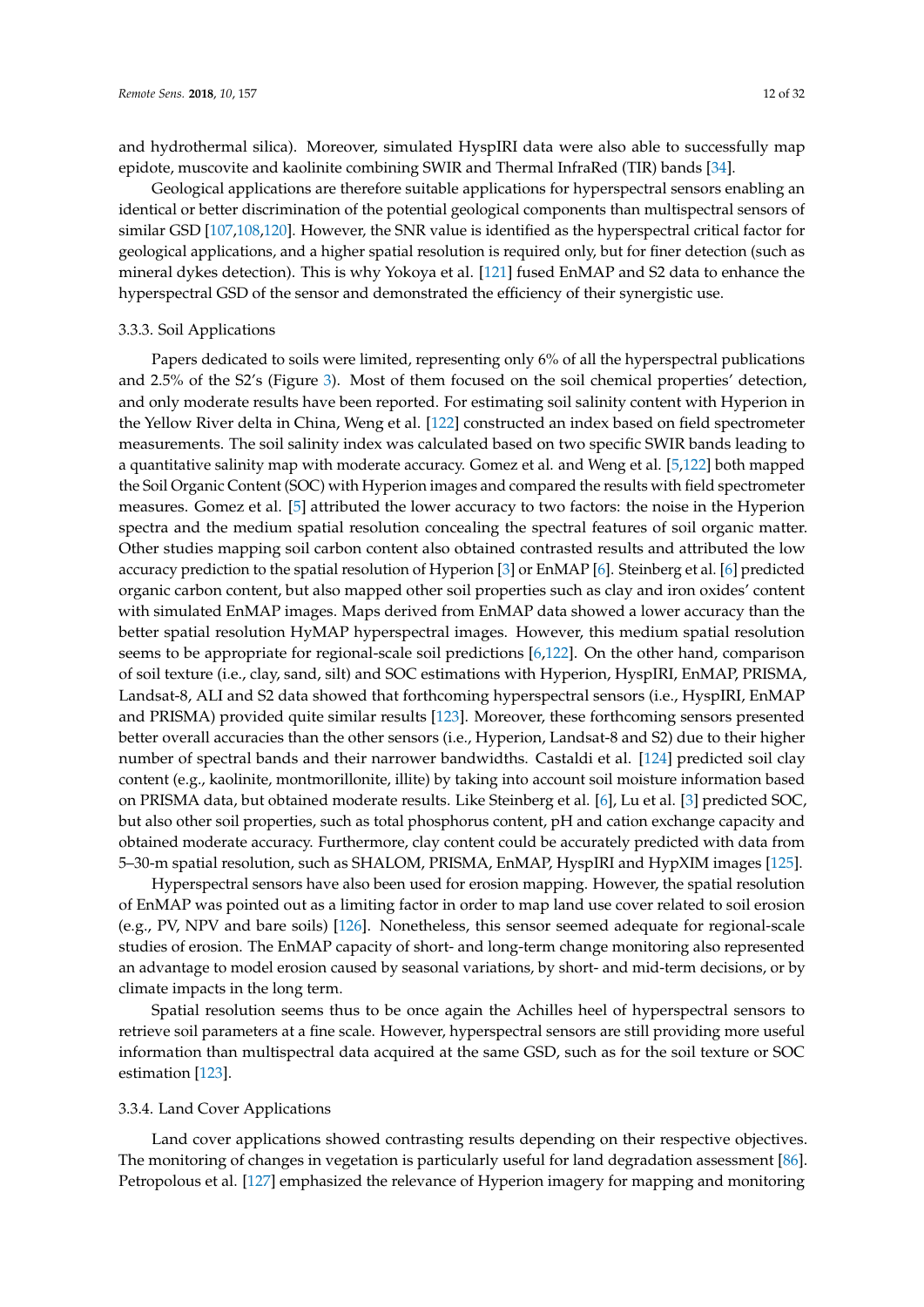land degradation and desertification. They showed the performance of Hyperion data for land use classification in Mediterranean environments. However, despite a good overall accuracy, some classes were more difficult to identify, such as sparsely-vegetated areas, heterogeneous agricultural areas, burnt areas or transition between land uses. Ben-Arfa et al. [\[128\]](#page-27-12) used Hyperion imagery for mapping oases dynamics caused by competition for land and water between different user groups in the Gabes area in Tunisia. They emphasized the efficiency of the cellulose index, vegetation mask and water presence index for the discrimination of land use. They also showed that spectral unmixing was sensitive to slight ground changes. Xu and Gong [\[129\]](#page-27-13) compared the capacity of Hyperion with the multispectral ALI sensor to discriminate different land use and land cover in California. They showed that overall, Hyperion did not produce significantly better results than ALI. However, for various dry grass vegetation classes and impervious land use categories (new residential lots), Hyperion data produced better results than ALI data.

Simulated S2 data provided satisfactory results for land cover mapping using SVC classifier in order to discriminate seven classes with 10 spectral bands [\[130\]](#page-27-14). The S2 revisit time, as well as its fine spatial, spectral and radiometric resolutions, was pointed out in the studies of Törmä et al. [\[131](#page-27-15)[,132\]](#page-27-16) as well-suited for land cover classification. These characteristics could help for example to better distinguish meadows from other agricultural land uses. The multispectral sensor allowed them to improve the CORINE Land Cover classification. Simulated HyspIRI images also improved land cover mapping with its short revisit time and have resulted in a better land cover map than S2, or Landsat-8 data [\[133,](#page-27-17)[134\]](#page-27-18). Indeed, this hyperspectral sensor can target key spectral features related to specific physical and chemical characteristics. Hunger et al. [\[135\]](#page-28-0) combined Sentinel-1 SAR with S2 multispectral bands to classify land cover and showed that this method does not always improve the classification accuracy.

Therefore, while the medium spatial resolution of hyperspectral sensors is here again pointed out, their high number of bands with fine bandwidths are real assets compared to S2 or to multispectral sensors with similar GSD for land cover applications. However, it will still be difficult to classify landscape heterogeneity and complexity at 30-m GSD. Fusing hyperspectral and multispectral data, Hyperion and IKONOS, increases the classification accuracy of scattered and irregular areas [\[136\]](#page-28-1).

## 3.3.5. Urban Applications

Regarding urban applications, classification of impervious surface types was one of the major concerns in the hyperspectral literature. Some studies reported successful mapping of urban areas, showing better results with Hyperion images than the ALI multispectral sensor to discern low-albedo surface materials (i.e., asphalt). This was mainly due to its higher number of spectral bands in the mid-infrared region [\[21\]](#page-22-7). Others demonstrated better results with Hyperion than with Landsat data in classifying non-impervious material, construction concrete (mainly larger buildings, industrial/commercial areas), asphaltic concrete (mainly parking lots) and paving asphalt (mainly roads) [\[137\]](#page-28-2). Furthermore, Hyperion showed better results than the ETM+ and ALI sensors to retrieve complex urban land cover, like in Venice [\[138\]](#page-28-3). However, Hyperion was not able to discriminate land cover complexity. Only three main urban covers were indeed identified, including vegetation, paving and roofing, while better results were observed when using MIVIS airborne hyperspectral data of higher spatial resolution.

Okujeni et al. [\[139\]](#page-28-4) quantified land cover on an urban gradient with simulated EnMAP data. However, its medium spatial resolution was a source of important spatial detail loss and of a significant mixed pixels increase compared with hyperspectral airborne sensors. Therefore, material discrimination was difficult, especially for classes with high spectral similarities. For example, roof detection seemed to be more sensitive to spatial resolution than pavement or trees. This highlights the importance of high spectral resolution data acquired at high spatial resolution in heterogeneous urban areas. Nonetheless, compared to Landsat ETM (30-m GSD), EnMAP (30-m GSD) allowed a better impervious surface mapping [\[139\]](#page-28-4). However, compared to the airborne HyMAP (9-m GSD),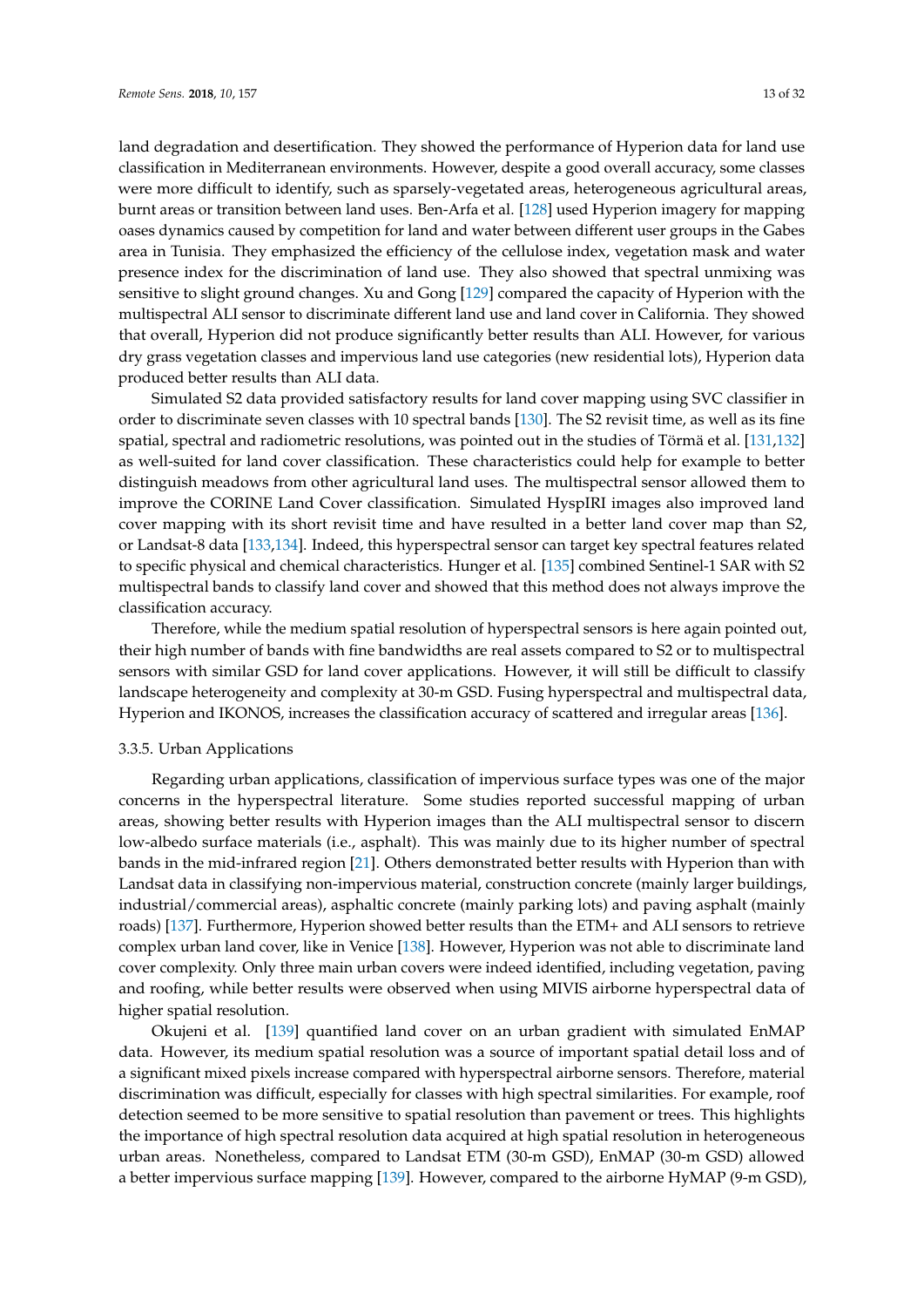the EnMAP medium spatial resolution induced a loss of detail and more mixed pixels, reducing the mapping accuracy of heterogeneous and complex areas. On the other hand, Heldens et al. [\[140\]](#page-28-5) noted that EnMAP could improve the within-class discrimination for impervious surfaces.

A review focusing on hyperspectral urban applications identified four frequently-addressed urban topics (i.e., development and planning, growth assessment, risk and vulnerability assessment and climate) [\[140\]](#page-28-5). It emphasized that a large number of studies made a successful use of medium spatial resolution data (≥30 m) in the field of urban planning and development and urban growth assessment. However, for urban climate analysis and structure parameters, they underlined the discrepancy between the average size of urban objects and the EnMAP spatial resolution. They concluded that research is needed to resolve the spectral composition of a pixel in order to fully exploit spectral information content. Moreover, the use of image fusion techniques or the use of complementary information such as thermal properties of the targets could lead to further improvements. To this end, Roberts et al. [\[141\]](#page-28-6) improved the urban environment discrimination taking advantage of the synergy between Visible to Short Wavelength InfraRed (VSWIR) and TIR HyspIRI data. However, the HyspIRI data are at 60-m GSD, and they noted the poor results for non-extensive material mapping (e.g., industrial rooftops, parks, urban forests, open fields, etc.). The better spatial resolution of the hyperspectral TG-1 sensor (10 m in the VNIR and 20 m in the SWIR) is reported to have a higher classification accuracy in the heterogeneous environment of Beijing than with Hyperion [\[142\]](#page-28-7).

Same as for land cover applications, the hyperspectral spatial resolution is identified as the main constraint for understanding the urban landscape complexity while their high spectral resolution allows distinguishing various surfaces. While many studies indeed identified hyperspectral sensors as the best data source for urban classification [\[21,](#page-22-7)[137–](#page-28-2)[139\]](#page-28-4), they also highlighted the necessity of higher spatial resolution.

#### 3.3.6. Water Resource Applications

Most of the analyzed studies dealing with water resources focused on quality assessment [\[18,](#page-22-4)[143\]](#page-28-8) and component classification [\[144–](#page-28-9)[146\]](#page-28-10). Hyperion coastal water quality assessment emphasized the need for a continuous coverage of an approximately 10–12-nm bandwidth to capture some variables such as the cyano-phycoerythrin, useful for toxic algae detection [\[18\]](#page-22-4). Moreover, Giardino et al. [\[143\]](#page-28-8) obtained moderate results when assessing the water quality with Hyperion of the Garda Lake in Italy. The assessment of colored dissolved organic matter was not achievable due to its low concentration in the lake. Their results were satisfactory for chlorophyll-a, while they were moderate at best for the tripton that sedimented in the lake. The ability of Hyperion, CHRIS/Proba and HyspIRI to detect phycocyanin concentrations through chlorophyll-a content was evaluated in the study of Ogashawara et al. [\[146\]](#page-28-10). This study revealed the higher sensitivity of CHRIS to chlorophyll-a concentrations. On the other hand, better results were obtained in classifying seagrass types with Hyperion images than with the ALI and Thematic Mapper sensors [\[144\]](#page-28-9). Probably hampered by the high flood period, another study reported only moderate results in modeling water constituents of the Amazon River with Hyperion [\[147\]](#page-28-11). This sensor also retrieved better seagrass biometric parameters (i.e., submerged aquatic vegetation cover, LAI and biomass). Studies accurately predicted bathymetry from 1–25 m deep with Hyperion images [\[148\]](#page-28-12).

Devred et al. [\[149\]](#page-28-13) reviewed the water resource applications of the HyspIRI sensor, such as water quality, species succession in estuaries, nutrients loads and changes in fisheries. Its spatial and spectral resolutions represent good advantages for water studies. Some studies showed that this sensor is also able to evaluate chlorophyll-a, phycocyanin and to follow giant kelp dynamics or *Sargassum macroalgae*, while algal bloom dynamics and ecosystem responses analysis are more difficult [\[150](#page-28-14)[–152\]](#page-28-15). HyspIRI has been shown to be able to map cyanobacterial blooms if the image was taken on the optimal day [\[149](#page-28-13)[,153\]](#page-28-16). However, the 19-day revisit time of the forthcoming hyperspectral sensor would probably limit this application. According to Palacios et al. [\[154\]](#page-29-0), quality calibration, sensor sensitivity and atmospheric correction improvements of HyspIRI are required to detect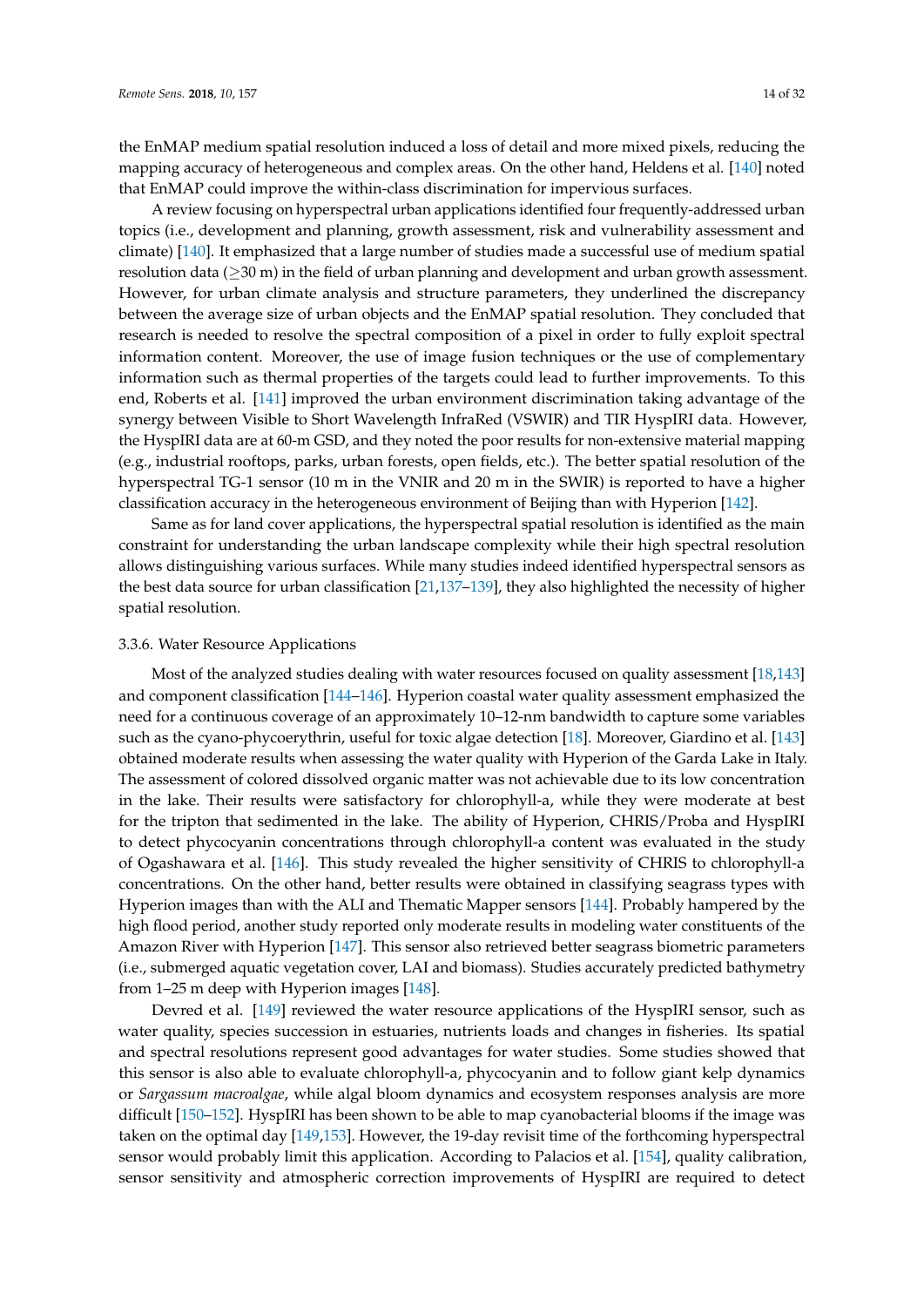chlorophyll-a. Turpie et al. [\[155\]](#page-29-1) introduced this sensor as one of the few missions to observe fine-scale structure in coastal wetlands. This sensor can therefore help to study coastal environment, properties, biochemical cycling and water quality. Moreover, supported by its TIR sensor, HyspIRI would also be able to follow hydrologic and hydrometeorological processes.

Xi et al. [\[145\]](#page-28-17) concluded that phytoplankton discrimination accuracy with EnMAP was highly variable and influenced by the chlorophyll content in the water. Chlorophyll content estimation depended mainly on pure water absorption for chlorophyll concentrations under 1 mg/m<sup>-3</sup>. Phytoplankton monitoring using EnMAP data could thus turn out to be inappropriate. Furthermore, few phytoplankton taxonomic groups were distinguished because of their highly similar reflectances.

After natural vegetation, most of the S2 studies we have analyzed focused on water resources (Figure [3\)](#page-5-2). Some were able to detect cyanobacterial blooms [\[156](#page-29-2)[,157\]](#page-29-3); other studies mapped water bodies [\[158\]](#page-29-4) or estimated chlorophyll-a contents [\[159\]](#page-29-5). The latter showed that S2 has the ideal combination of spectral and spatial resolutions for small inland water bodies compared to WorldView-2, Landsat-8, MODIS and Sentinel-3 [\[159\]](#page-29-5). Moreover, its frequent revisiting time enabled S2 to describe effectively the dynamics of *Planktothrix rubescens* contaminated water [\[160\]](#page-29-6). A few days (up to a week's time) between the field work of taking water samples and S2 acquisition of the lake chlorophyll-a content does not affect the accuracy of the chlorophyll map [\[157\]](#page-29-3). However, a 30-m GSD was not precise enough to represent the cyanobacterial bloom spatial variability. The study of Hedley et al. [\[161\]](#page-29-7) indicated that S2 was able to discriminate reef benthic composition thanks to its fine bandwidths, its high spatial resolution and its additional 443-nm band. Nonetheless, it could not differentiate coral mortality or algal cover, unlike HISUI [\[162\]](#page-29-8). Moreover, S2 is a land monitoring mission that covers tropical waters within 20 km from coasts, limiting therefore potential coral reef applications.

Hyperspectral spatial and spectral resolutions thus seem to be appropriate for water resources applications. However, their temporal resolution is now their major constraint for water quality monitoring. Seeing that S2 provides a five-day revisit time and due to its medium spectral resolution, the advantage could be to combine both types of sensors.

# 3.3.7. Disaster Applications

The hyperspectral literature mainly focused on disaster prevention and post-monitoring, while their critical revisit time prevents systematic monitoring, such as volcanic eruption follow-up [\[163\]](#page-29-9). Ustin et al. [\[164\]](#page-29-10), Yoon and Kim [\[165\]](#page-29-11) and Roberts et al. [\[166\]](#page-29-12) tried to predict fire danger in California and Korea with Hyperion data. They obtained contradictory results in distinguishing green vegetation from dry plant litter and bare soil. Failures in preventing wildfire were therefore attributed to low Hyperion SNR in the SWIR, reducing its capacity to estimate canopy water content [\[164\]](#page-29-10). On the contrary, Roberts et al. [\[166\]](#page-29-12) and Yoon and Kim [\[165\]](#page-29-11) underlined the ability of Hyperion to resolve ligno-cellulose bands and thus detect fire danger areas despite its low SNR. Hunt et al. [\[167\]](#page-29-13) also tried to estimate fuel moisture content with HyspIRI data, but showed that the sensor's revisit time will not be sufficient to monitor fire. Identification of debris flow areas represents another hyperspectral application. By integrating information on slope, Crowley et al. [\[168\]](#page-29-14) obtained satisfactory results in detecting hydrothermally-altered rocks contributing to the avalanches and identified the most risky areas. Brown et al. [\[169\]](#page-29-15) successfully predicted the larval mosquito (*Anopheles punctipennis*) presence that was positively correlated with the maximum Disease Water Stress Index (DWSI) and negatively correlated with the maximum Carter Miller Stress Index (CMSI), the minimum Normalized Difference Vegetation Index (NDVI) and the maximum Normalized Difference Water Index (NDWI).

Post-disaster applications with Hyperion data showed high overall accuracies when monitoring post-fire vegetation degradation [\[170\]](#page-29-16) and recovery [\[171\]](#page-29-17). S2 red-edge bands also allowed discriminating burn severities in Mediterranean forest ecosystems accurately [\[172\]](#page-29-18). A study about the influence of spatial resolution on fire detection showed that the 60-m HyspIRI resolution generally overestimates fire surfaces and underestimates temperatures compared to higher resolution hyperspectral data [\[173\]](#page-29-19). Arellano et al. [\[174\]](#page-29-20) studied the effect of hydrocarbon pollution in the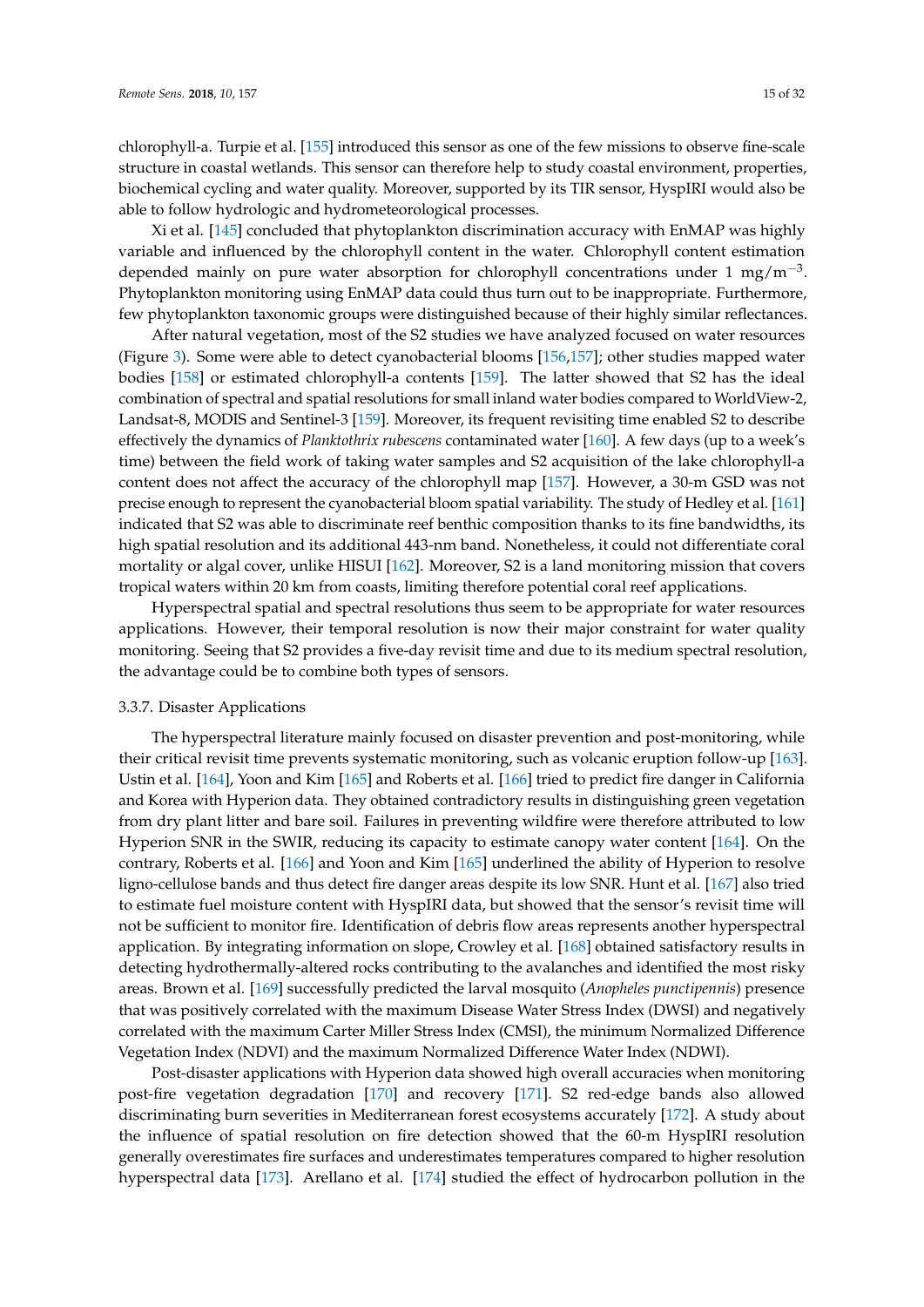Amazon forest using Hyperion. They concluded that tropical forests exposed to hydrocarbon pollution showed reduced levels of chlorophyll content, higher levels of foliar water content and leaf structural changes that can be stressed by VIs extracted from Hyperion narrow bands. PRISMA is another potential tool for post-disaster management in detecting and identifying natural and anthropic disaster on vegetation [\[175\]](#page-30-0).

The revisit time of hyperspectral sensors and low SNRs in the SWIR of Hyperion thus mainly limit disaster monitoring and fire prevention applications.

#### **4. Discussion**

## *4.1. Inventory of the Useful Wavelengths*

The most useful wavelengths for remote sensing applications were mainly identified based on the publications of Thenkabail et al. [\[16\]](#page-22-2) and of Segl et al. [\[24\]](#page-22-10). Segl et al. [\[24\]](#page-22-10) discussed the relevance of the S2 bands, while many others reviewed the use of hyperspectral data for agricultural and vegetation applications. Wavelengths were classified depending on their main applications (Figures [4](#page-16-0) and [5\)](#page-16-1). No information about useful bands was available for land use applications. Except for water resources, all applications required bands spread on the full 400–2500 nm spectrum. The ranges of the wavelengths used for geology, soil, water resources and agriculture/vegetation/land cover applications were respectively 430–2340 nm, 440–2203 nm, 413–758 nm and 420–2385 nm. The agricultural, vegetation and land cover applications are the ones using the greatest number of wavelengths. Despite its wide spectrum and its high band number, many useful wavebands are not covered by S2, and most of them are dedicated to vegetation applications only.

Regarding geological applications, most bands were located in the SWIR. Some authors indicated the importance of the 2000–2400-nm bands for geological applications to detect components such as clays, calcite, dolomite, quartzite or kaolinite [\[7](#page-21-4)[,112](#page-26-15)[,113,](#page-26-16)[115\]](#page-26-18). Bands from 430 nm–900 nm were pointed out as diagnostic for ferric iron [\[112,](#page-26-15)[115\]](#page-26-18). Many wavelengths were also identified as useful for vegetation studies. The VNIR wavelengths were mainly used for computing VIs related to biomass or greenness. The wavelengths around 2100–2400 nm were useful for the assessment of lignin, cellulose and water content, while those around 1600 nm were identified as useful for some disease detection [\[66](#page-24-10)[,68\]](#page-24-12). Regarding soil applications, bands located in the VNIR were mainly used for organic matter identification, as well as bands located around 1100 nm. Bands around 2000–2200 nm were used for soil salinity assessment. For water applications, most VNIR bands were used to identify vegetation, phytoplankton or algal cells. The 440-nm band was identified as useful to identify dissolved organic matter [\[143\]](#page-28-8).

Figure [5](#page-16-1) depicts the 28 HNBs identified as non-redundant by Thenkabail et al. [\[16\]](#page-22-2) and the 26 HNBs identified as optimal by Miglani et al. [\[25\]](#page-22-11) for retrieving crops and vegetation biophysical parameters. Based on one Hyperion scene, Miglani et al. [\[25\]](#page-22-11) concluded that among the 242 HNBs of Hyperion, 26 were optimal for monitoring wheat, sugarcane, potato, mustard, berseem and sorghum with high accuracy. Sixteen HNBs were located in the VNIR (mainly for detecting chlorophyll, biomass and stressed vegetation), and 10 were located in the SWIR (mainly for LAI, biomass and moisture detection). Based on two Hyperion scenes and other surface hyperspectral data, Thenkabail et al. [\[176\]](#page-30-1) tried to determine the optimal HNBs for the eight leading worldwide crops (wheat, corn, rice, barley, soybeans, pulses, cotton and alfalfa). They integrated data collected during six distinct growth stages and from multiple study areas in various worldwide agroecosystems of Africa, Middle East, Central Asia and India from over 100 research papers [\[177\]](#page-30-2) in order to get robust regional results. The eight crops were described and classified using 20 HNBs with a very high accuracy, providing better results than the multispectral ETM+ or ALI sensors. Bands were equally distributed between the VNIR and the SWIR. They also concluded that 33 optimal HNBs and an equal number of hyperspectral VIs were sufficient to model and study specific biophysical and biochemical properties of the main crops of the world. Those biophysical indices were related to biomass, LAI, plant density yield,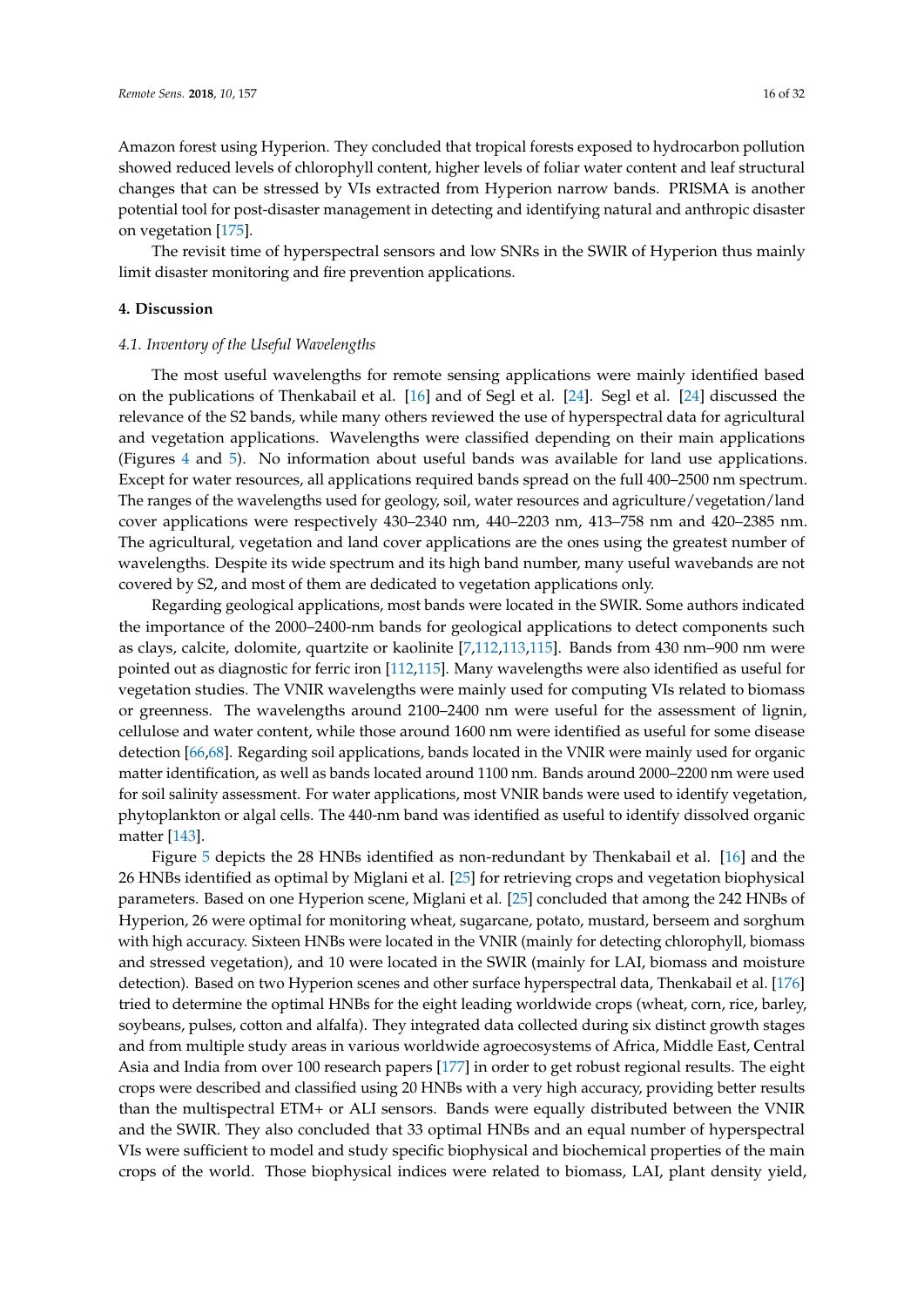carotenoids, anthocyanin, chlorophyll, plant stress indices, plant water and moisture indices, light use efficiency or the lignin-cellulose-residue index. Among the best 33 HNBs, 17 were located in the SWIR. These studies therefore illustrate the possibility of using hyperspectral sensors to select an optimal subset of bands according to each application in order to create new multispectral sensors (such as ENVISAT/MERIS and now Sentinel-3/OLCI).

<span id="page-16-0"></span>



**Figure 4.** Useful wavelengths retrieved from our hyperspectral applications review and from the discussion of Segl et al. [\[24\]](#page-22-10) about the relevance of the S2 bands compared to S2 center wavelengths (black dots). The bandwidth of the S2 bands are indicated by the bars.

<span id="page-16-1"></span>

**Figure 5.** Optimal (non-redundant) bands to retrieve the vegetation and agricultural crops biophysical parameters according to Thenkabail et al. [\[16\]](#page-22-2) and Miglani et al. [\[25\]](#page-22-11) compared to S2 center wavelengths (black dots). The bandwidth of the S2 bands are indicated by the bars.

In light of these two figures, many specific bands of hyperspectral applications could not be covered by the S2 sensors, mainly those concerning agriculture and natural vegetation. Indeed, S2 shows an important gap between Band 9 (945 nm; dedicated to water vapor assessment) and Band 10 (1375 nm; dedicated to cirrus assessment). This gap covers wavelengths that are useful for the estimation of water, moisture, biomass, biophysical and biochemical quantities (e.g., plant height, crop type, total chlorophyll, etc.), water sensitivity and LAI [\[16](#page-22-2)[,25\]](#page-22-11). The other gap between Bands 11 (1614 nm) and 12 (2202 nm) covers some applications such as cellulose, lignin, starch or biomass detection. Even if S2 estimated biomass quite well [\[40,](#page-23-4)[89](#page-25-13)[,91\]](#page-25-15), we could expect a better estimation if the multispectral sensor covered these spectral ranges.

# *4.2. Limitations of the Hyperspectral Sensors Specifications*

Table [4](#page-19-0) summarizes the requirements of the groups of applications in terms of spatial and temporal resolutions. Hyperion and future sensors such as PRISMA, EnMap, HyspIRI or HISUI have a great potential for applications with a medium spatial resolution and a medium revisit time (Tables [1](#page-3-0) and [2\)](#page-4-0). SHALOM has a medium to high spatial resolution and a high revisit time, while HypXIM has high spatial and temporal resolutions.

# 4.2.1. Spatial Resolution

The spatial resolution of future spaceborne hyperspectral missions at 30-m GSD has been considered as a major drawback for some applications, while S2 provides images from 10–20-m spatial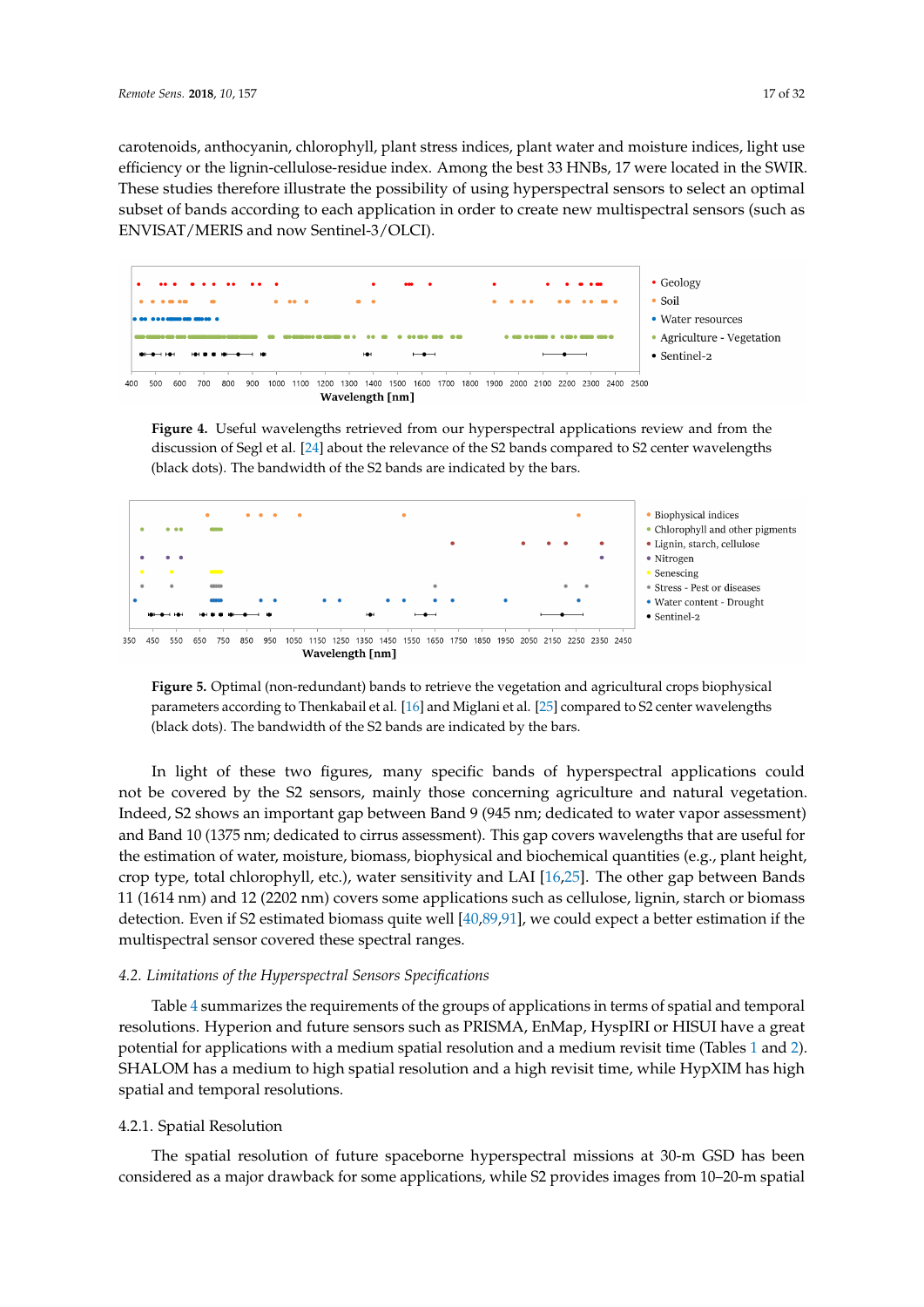resolution. This spatial resolution difference between multi- and hyper-spectral images primarily comes from the technical trade-off between spectral and spatial resolutions. A 30-m spatial resolution mainly affected the reviewed literature about vegetation, soil, geology, land use, urban and disaster monitoring topics (Table [4\)](#page-19-0). Several studies for vegetation classification have reported hyperspectral GSD as a major limiting factor [\[64,](#page-24-8)[65,](#page-24-9)[75,](#page-24-19)[117,](#page-27-1)[126,](#page-27-10)[127,](#page-27-11)[140,](#page-28-5)[178,](#page-30-3)[179\]](#page-30-4). The medium spatial resolution of these sensors results in images with mixed-pixels, which highly affects classification and detection performances [\[180\]](#page-30-5). Eckert and Kneubülher [\[53\]](#page-23-16) and Okujeni et al. [\[139\]](#page-28-4) underlined this phenomenon in a small-spaced pattern of many fields in Switzerland and of a complex urban gradient of Germany, causing a decrease of classification accuracy. The mixed surfaces produced by the 30-m spatial resolution of Hyperion were also pointed out to explain the poor results obtained by Gomez et al. [\[5\]](#page-21-10), Lu et al. [\[3\]](#page-21-2) and Steinberg et al. [\[6\]](#page-21-3) when mapping soil organic matter. According to Carter et al. [\[64\]](#page-24-8), the within-pixel spectral mixing reduces the benefits of its high spectral resolution and leads to a decrease of the classification accuracy. They showed that only ground plots containing 80–100% of invasive species coverage were of sufficient size to yield 30-m GSD reference pixels. Walsh et al. [\[181\]](#page-30-6) overcame the mixing problem induced by this low GSD by merging Hyperion images with QuickBird multispectral data. This process took advantage of the spatial and spectral resolutions of each data source to differentiate challenging cover classes and enabled good results. Another way of reducing this spatial resolution problem involves a multi-temporal unmixing, such as taking into account spectral features extracted from different seasons [\[182\]](#page-30-7).

Other studies highlighted that 30 m is larger than some objects of interest such as invasive plants [\[64](#page-24-8)[,65\]](#page-24-9), rare earth elements [\[113\]](#page-26-16) or complex land cover [\[138,](#page-28-3)[140\]](#page-28-5). However, some authors successfully used image fusion techniques in order to overcome the medium spatial resolution of Hyperion as Walsh et al. [\[181\]](#page-30-6) mapping invasive species of guava and Siegmann et al. [\[75\]](#page-24-19) using pansharpened EnMAP images with simulated S2 data to predict LAI. The combined EnMAP and S2 data retrieved better results than using either hyper- or multispectral data separately. Even with a better point spread function (i.e., a lower sensor blur), the 30-m resolution of most hyperspectral sensors (Hyperion, PRISMA, HISUI, EnMAP, HyspIRI) is a limiting factor especially for highly heterogeneous environments (fragmented ecosystem, mosaic of land cover or land use) or for targets with small densities (some vegetation species, arid environment, residues, dry vegetation, etc.). Small targets such as urban areas are also difficult to identify [\[140\]](#page-28-5), while finer resolution sensors (i.e., TG-1 of 10-m GSD) provided encouraging results for mapping complex urban land cover [\[142\]](#page-28-7). For these reasons, the even coarser HyspIRI GSD of 60 m was pointed out by many studies [\[42,](#page-23-6)[101,](#page-26-4)[118](#page-27-2)[,119,](#page-27-3)[123](#page-27-7)[,125](#page-27-9)[,152](#page-28-15)[,183](#page-30-8)[,184\]](#page-30-9) and was therefore recently reduced to reach 30 m  $[34,155]$  $[34,155]$ . However, this reduction may not be adequate enough to study small and patchy areas such as coastal wetlands [\[155\]](#page-29-1).

Spatial resolutions of most actual and future hyperspectral sensors result therefore in a significant limitation of the number of applications. On the other hand, some applications require medium spatial resolution. For example, despite its 10-m resolution, fine-scale vegetation patterns were hardly distinguished by S2, while their general organization across habitats was better mapped [\[185\]](#page-30-10). Moreover, the modeling of the above-ground carbon stock of mangroves showed low accuracies when using fine spatial resolution images, while the results using Hyperion data were good [\[186\]](#page-30-11). The suitable spatial resolution of an hyperspectral image thus depends on the specific application, and therefore on the target. Crop disease detection requires much higher spatial resolution (around 5 m) than crop type mapping (10–30 m) (Table [4\)](#page-19-0). Moreover, it also depends on the specific characteristics of the study area. For example, spatial resolution has to be selected based on the targeted agroecosystem (e.g., U.S. fields are much larger and homogeneous than Madagascar's), city, etc. No generic spatial resolution suggestion could therefore be proposed, and a baseline field-knowledge seems required to properly select the most suitable sensor.

Two forthcoming hyperspectral sensors, PRISMA and HypXIM, will capture Earth images at the same time with higher resolution panchromatic sensors [\[14](#page-22-0)[,35\]](#page-22-15). The resolution of the panchromatic band for PRISMA and HypXIM will be 5 m and 2 m, respectively. They can be used to pansharpen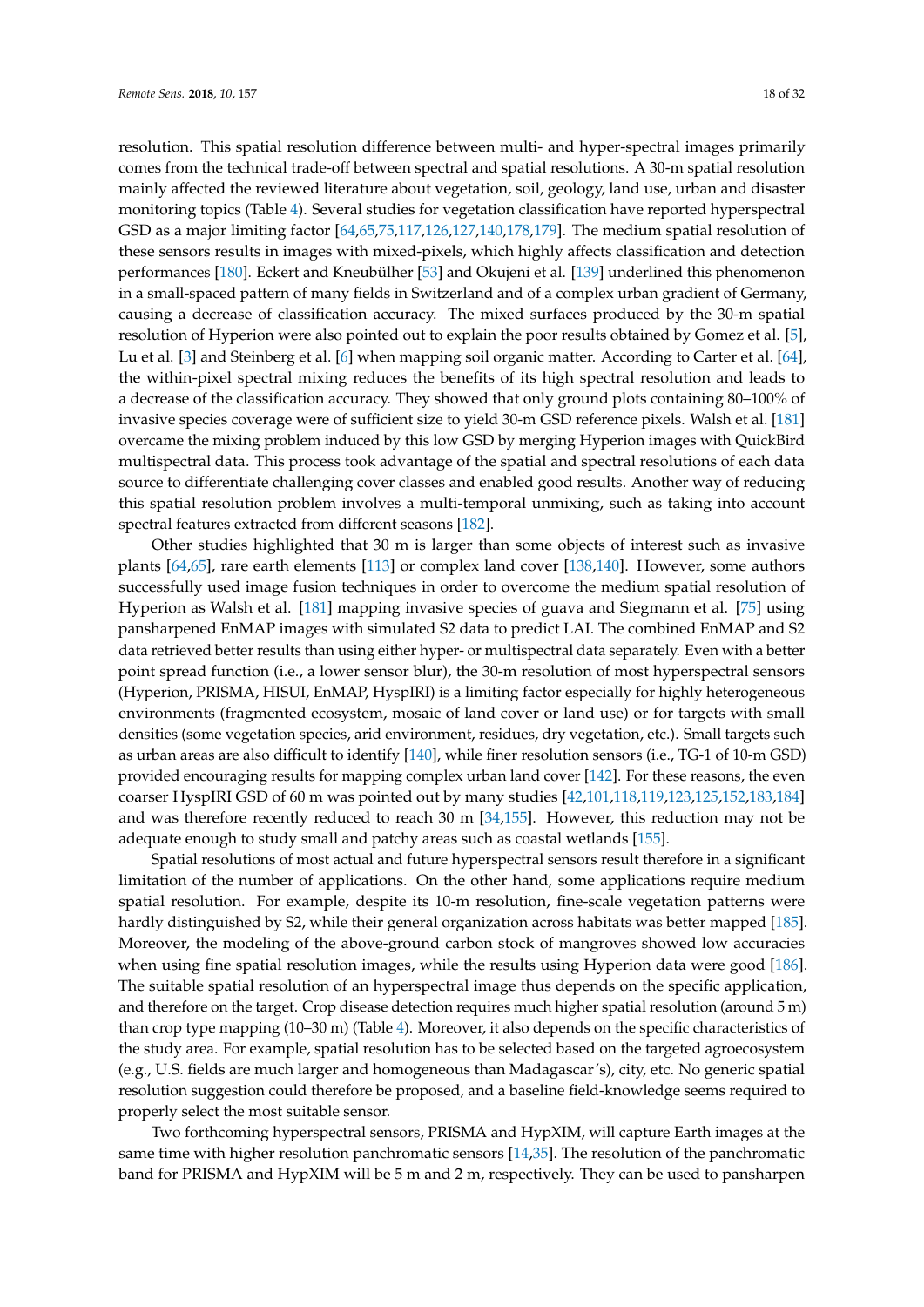the respective sensor data. Furthermore, S2 provides freely available and global high spatial resolution images with a frequent revisit time. This would probably pave the way toward new hyperspectral-spatially-improved application studies. Indeed, many spatial-enhancement methods have been proposed for hyperspectral data [\[121,](#page-27-5)[187](#page-30-12)[–189\]](#page-30-13). For example, Yokoya et al. [\[121\]](#page-27-5) succeeded in improving the GSD of simulated EnMAP images with simulated S2 data. This study fused both data using a matrix factorization method to end up with a 10-m resolution EnMAP image that showed great potential for mineral mapping. Other studies developed a more generic spatial-enhancement method to combine hyperspectral and multispectral data, such as Ghasrodashti et al. [\[189\]](#page-30-13), who used a new spectral unmixing and a Bayesian sparse representation, to obtain a significant spatial enhancement. The fusion method of Yang et al. [\[190\]](#page-30-14) also showed encouraging results with a pixel group based the non-local sparse representation method, like the sparse non-negative matrix factorization technique [\[191\]](#page-30-15). For further details, see the review of Loncan et al. [\[187\]](#page-30-12), which compared the main hyperspectral-multispectral pansharpening methods and identified their pros and cons (i.e., fusion performances, computational costs, etc.).

#### 4.2.2. Revisit Time

Revisit time is rarely taken into account in the considered literature. However, it is a crucial parameter to determine potential applications for a sensor. With a revisiting capacity higher than 15 days, except in tilted mode (Tables [1](#page-3-0) and [2\)](#page-4-0) and HypXIM, previous and planned hyperspectral sensors are not designed for applications requiring a high revisit frequency, unless reducing their revisit time by using them in a constellation mode. Moreover, the gap between revisiting capabilities and actual usable data availability also has to be taken into account due to atmospheric and aerosol perturbations. Phenomena with no major variation within 15 days or more could thus represent relevant applications. This excludes crop, vegetation and disaster monitoring or disaster prevention (Table [4\)](#page-19-0). However, post-disaster monitoring such as vegetation recovery after fire or pollution events is possible [\[170\]](#page-29-16). In bare areas, this revisit time allows geological applications, as well as applications related to the assessment of soil properties. Vegetation classification, determination of land cover or land use are also possible if images are available every 15 days. Water resources applications are relevant regarding bathymetry, assessment of water quality or classification of coastal ecosystems, but not regarding monitoring of phenomena such as algal bloom or water pollution. Another solution to reduce revisit time is to modify the View Zenith Angle (VZA), like EnMAP and SHALOM. However, this negatively affects the spatial resolution and consequently, the resulting information is probably less consistent due to the variable pixel footprint.

Another way to mitigate the revisit time of forthcoming hyperspectral sensors is to utilize them in a constellation mode. Hyperspectral sensors would then be more relevant for the assessment of wildfire danger or for crop monitoring [\[78](#page-25-2)[,164\]](#page-29-10). However, those sensors can be used to prevent other disasters where revisit time is not a limiting factor, such as the identification of areas with a high risk of landslides [\[168\]](#page-29-14). Post-disaster assessment also does not require a frequent revisit such as vegetation recovery after fire or pollution events, which can also be characterized based on the hyperspectral sensors [\[171](#page-29-17)[,174\]](#page-29-20). Applications in the field of water resources such as bathymetry studies or assessment of water quality seem to be globally relevant, but frequent surveys for water pollution or algal bloom are not possible with only one spacecraft [\[18,](#page-22-4)[143,](#page-28-8)[148\]](#page-28-12). Another solution to alleviate the constraint of revisit time could be to combine the high temporal survey capacity of S2 or panchromatic sensors with the high spectral information of the hyperspectral sensors through pansharpening.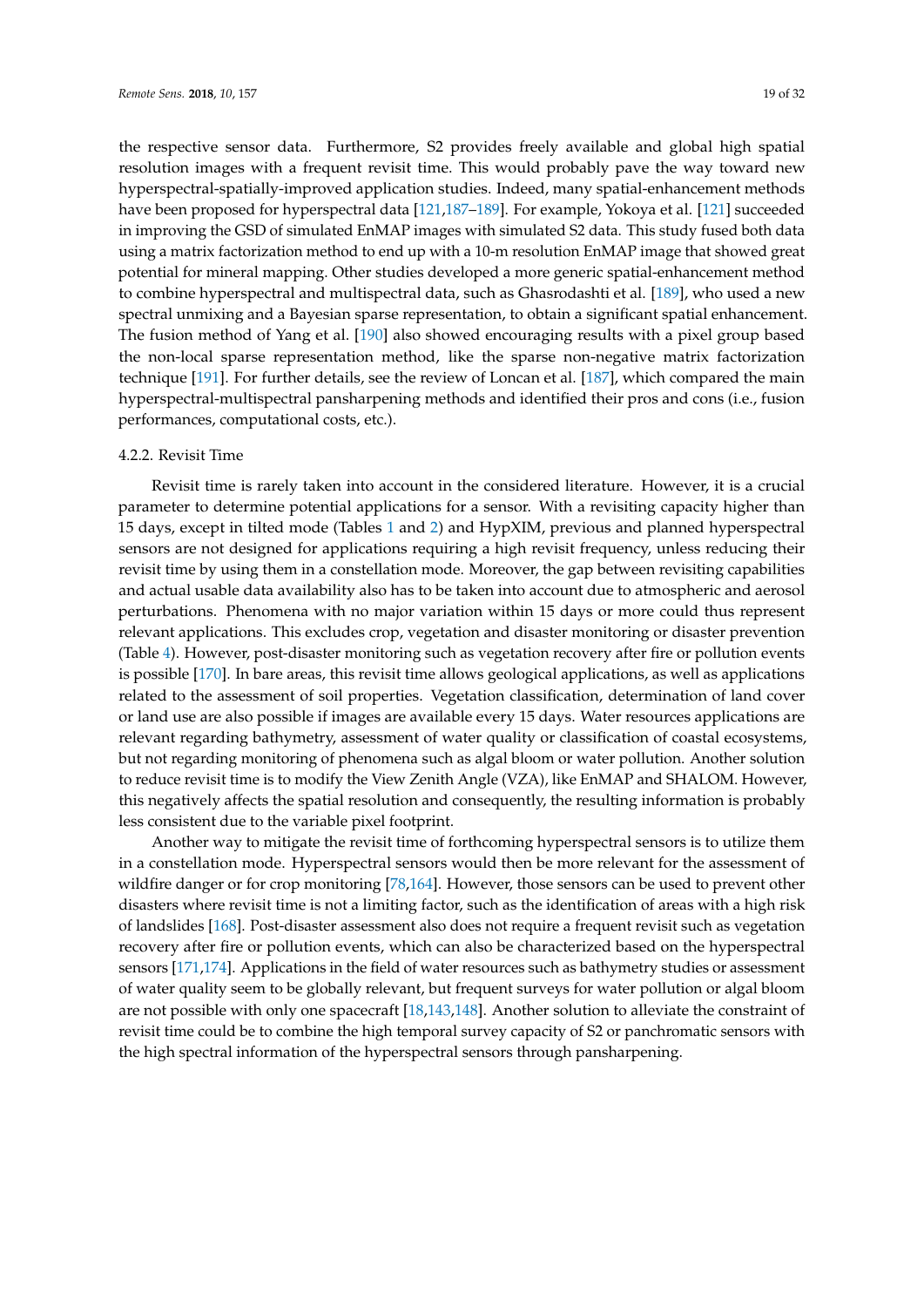<span id="page-19-0"></span>**Table 4.** Requirements of the main applications in terms of spatial, temporal and spectral resolutions mainly based on the HypXIM preliminary study of Briottet et al. [\[192\]](#page-30-16) and our hyperspectral application literature. Each type of resolution is described as a high (+++), medium (++) and low (+) resolutions. High, medium and low spatial resolution respectively refer to <10 m, from 10-30 m and >30 m; and refers to ≤10 days, from 10–30 days and >30 days for temporal resolution.

| Main<br><b>Applications Topics</b> | Applications                         | <b>Spatial</b> | <b>Resolutions</b><br><b>Temporal</b> |  |
|------------------------------------|--------------------------------------|----------------|---------------------------------------|--|
| <b>Vegetation and Agriculture</b>  | Monitoring/Status                    | $+++$          | $^{+++}$                              |  |
|                                    | Monitoring/Disease                   | $+++$          | $+++$                                 |  |
|                                    | Classification                       | $++/+++$       | $+++$                                 |  |
| <b>Geology and Soils</b>           | Mapping/Properties                   | $++/+++$       | $+$                                   |  |
|                                    | Exploration                          | $+++$          | $+$                                   |  |
| Land use                           | Classification/Changes               | $++$           | $+$                                   |  |
| Urban                              | Classification/Changes               | $+++$          | $^{+}$                                |  |
| <b>Water resources</b>             | Quality assessment                   | $^{+}$         | $+$                                   |  |
|                                    | Bathymetry                           | $^{+}$         | $\ddot{}$                             |  |
|                                    | Classification of coastal ecosystems | $+$            | $^{+}$                                |  |
|                                    | Component bloom                      | $++$           | $+++$                                 |  |
| <b>Disaster</b>                    | Prevention                           | $++$           | $+/+++$                               |  |
|                                    | Monitoring                           | $++/+++$       | $+++$                                 |  |
|                                    | Post-crisis                          | $++$           | $+/++$                                |  |

4.2.3. Signal-To-Noise Ratios in the SWIR for Hyperion

Because of their narrow bands, hyperspectral sensors measure lower SNRs than multispectral instruments [\[123\]](#page-27-7). Moreover, the low solar irradiance in the SWIR significantly reduces the SNR values in this part of the hyperspectral spectrum. A few months after the launch of Hyperion, Pearlman et al. [\[193\]](#page-30-17) reported SNRs values from 140:1–190:1 in the VNIR, 96:1 in the SWIR around 1225 nm and 38:1 in the SWIR around 2125 nm. Based on Hyperion imagery and three specific targets when mapping hydrothermally-altered rocks, Gersman et al. [\[110\]](#page-26-13) estimated an SNR of 90:1 for the VIS range, 60:1 for the 1000–1600-nm bands and 35:1 for the 2000–2400-nm bands. Kruse et al. [\[7\]](#page-21-4) reported SNR values of about 25:1 for the 2000–2400-nm bands for less-than-optimum acquisition conditions (i.e., winter season, dark targets). These Hyperion low SNR values in the SWIR spectral range mainly affect geological and vegetation applications. According to Kruse et al. [\[194\]](#page-31-0), SNRs of at least 100:1 in the SWIR are required for geological applications. Under this value, low SNRs are critical for applications such as calcite-dolomite discrimination [\[7\]](#page-21-4), mineral mapping [\[105,](#page-26-8)[194\]](#page-31-0), soil component discrimination [\[123\]](#page-27-7) or sediment detection [\[108\]](#page-26-11). After recreating EnMAP channels with the worst SNR values (100:1), Nocita et.al. [\[195\]](#page-31-1) confirmed the problem of low SNR values when estimating SOC in South Africa. They identified this low SNR as the main reason for the insufficient accuracy. Some vegetation applications assessing vegetation water content or components also gave poor results because of these low SNRs in the SWIR [\[43](#page-23-7)[,164\]](#page-29-10).

By comparison, the SNRs values of the S2 sensor are expected to range from 120:1–170:1 in the VIS, and bands dedicated to vegetation water content (2190 nm), and vegetation components (1610 nm) are expected to have a maximum 100:1 SNR value [\[26\]](#page-22-12). On the other hand, forthcoming hyperspectral sensors are expected to have much higher SNR values in the VNIR and the SWIR spectral ranges (i.e., PRISMA, EnMAP, HISUI, SHALOM, HyspIRI and HypXIM). Therefore, we could expect them to retrieve parameters that Hyperion could not, such as the soil clay content, the vegetation water content, etc. However, the measured SNR values will probably be reduced by atmospheric disturbances. Forthcoming SNR values thus still have to be confirmed on real future acquisitions.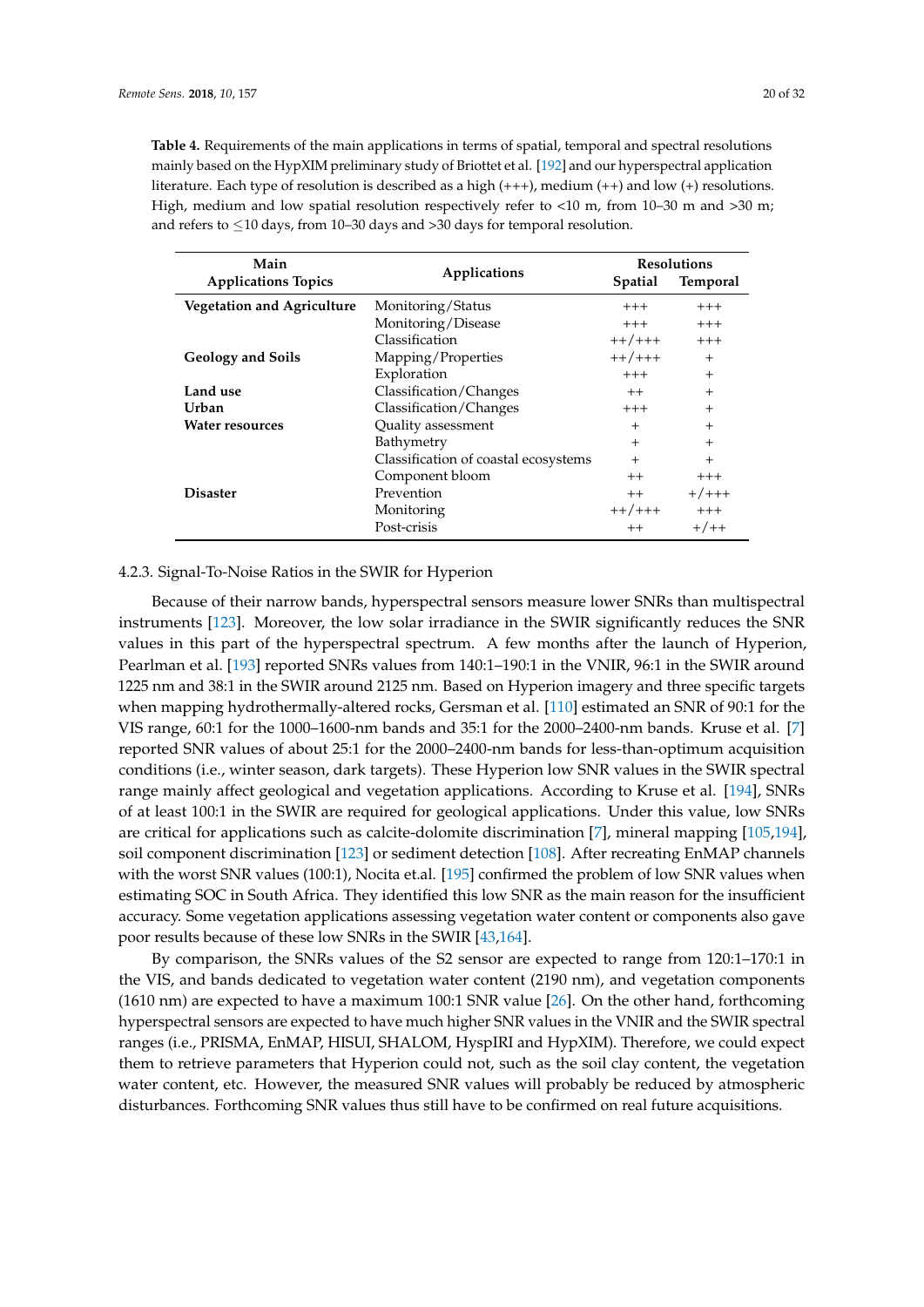# **5. Conclusions**

Twenty years of application studies have been reviewed about past and future hyperspectral sensors (i.e., Hyperion, TianGong-1, PRISMA, HISUI, EnMAP, SHALOM, HyspIRI and HypXIM sensors) in the Sentinel-2 context. This review suggests that synergies between Sentinel-2 and hyperspectral data could broaden the spectrum of their potential applications, taking advantage of their respective spatial, temporal and spectral resolutions. Indeed, Sentinel-2 bands (bandwidth included) cover 59% of the identified useful hyperspectral bands for geology, soil, water resources and vegetation applications. The high band number of hyperspectral sensors could thus deal with Sentinel-2 applications in depth and therefore add some valuable information. On the other hand, the 30-m spatial resolution of most hyperspectral sensors (i.e., Hyperion, PRISMA, HISUI, EnMAP and HyspIRI) is a major drawback for the identification of highly heterogeneous environment, targets of poor densities or small objects. Temporal resolutions of most hyperspectral instruments (i.e., Hyperion, PRISMA, HISUI, EnMAP and HyspIRI) are limiting the monitoring of phenomena with a higher variation than 15 days, such as crop, vegetation and disaster. However, SHALOM and HypXIM are planned to provide respectively 10- and 8-m GSD data with higher application potentials than the 30-m GSD hyperspectral sensors. PRISMA and HypXIM will be launched with high resolution panchromatic sensors that could improve the hyperspectral data by pansharpening. Additionally, HISUI, EnMAP, SHALOM, HyspIRI and HypXIM could acquire data with a higher frequency than 15 days thanks to their specifications or the modification of their VZA. It should be noted that some future commercial hyperspectral sensors could possibly overcome some of these constraints, as well. However, their specifications and their applications may not be available in scientific journals or in publicly available medias, and were thus excluded from this review.

Considering the present-day technology and the available literature, the cornerstone for maximizing the potential use of future hyperspectral data is additional research on spatial and temporal enhancement approaches through synergies with other sensors such as Sentinel-2. Such investigations could help to overcome the expensive acquisition of airborne hyperspectral images, which are spatially and temporally limited. These research works could therefore concern super-resolution reconstruction or image fusion techniques for spatial enhancement; or fusion techniques to improve temporal resolution. Many studies already explored these data combination approaches and demonstrated that multi- and hyper-spectral data fusion can better classify complex and heterogeneous land covers, urban or agroecological landscapes and achieve pest and stress monitoring or mineral detection. Seeing the promising capabilities of Sentinel-2, this multispectral mission should likely play a key role in the enhancement of hyperspectral data and subsequently increase the potential applications, thanks to their complementary spatial, temporal and spectral resolutions.

**Acknowledgments:** Support for this study was provided by the Service Public de Wallonie (SPW-DGO6) through the "Technologies for Hyperspectral Earth Observation" (THEO) project. We gratefully all anonymous reviewers who enabled a significant improvement of the final version of this manuscript.

**Author Contributions:** J.T., R.d. and A.M. carried out the study under the supervision of P.D.

**Conflicts of Interest:** The authors declare no conflict of interest.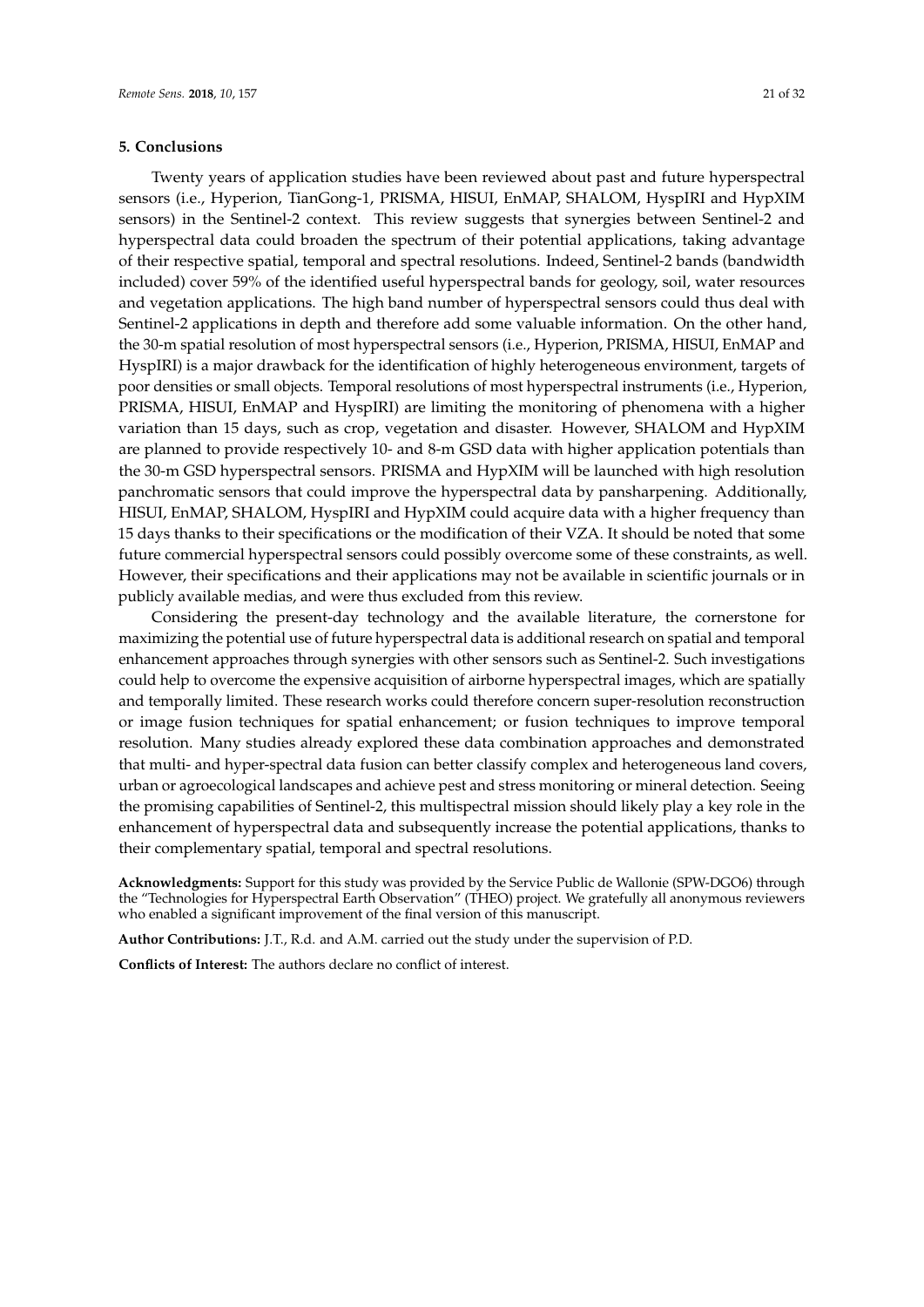# **Appendix A. Sensors Excluded from This Application Review**

| Instrument          | <b>CHRIS</b> | <b>HSI</b>                                               | <b>HSI</b>                    | <b>HSA</b>  | <b>DESIS</b>                             | <b>GISAT</b> | <b>HYSI</b>                     | <b>FLORIS</b>             |
|---------------------|--------------|----------------------------------------------------------|-------------------------------|-------------|------------------------------------------|--------------|---------------------------------|---------------------------|
| <b>Mission</b>      | PROBA-1      | $HJ-1$                                                   | <b>HICO</b>                   | Resurs-P    | <b>MUSES</b>                             | <b>GISAT</b> | CartoSat-3                      | <b>FLEX</b>               |
| Platform            | PROBA-1      | $HI-1$                                                   | <b>ISS</b>                    | Resurs-P1   | ISS                                      |              | CartoSat-3                      | <b>TAS Proteus 150</b>    |
| Swath width (km)    | 14           | 50                                                       | 42                            | 30          | 30                                       | < 500        | 5                               | 150                       |
| Spectral range (nm) | 415-1050     | 450-950                                                  | 400-900                       | 400-1000    | 400-1000                                 | 350-2500     | 400-2400                        | 500-780                   |
| Spectral bands      | $19 - 63$    | 115                                                      | 128                           | 130         | 235                                      | 210          | 200                             |                           |
| <b>Resolution</b>   |              |                                                          |                               |             |                                          |              |                                 |                           |
| Spatial (m)         | 17-36        | 100                                                      | 90                            | 30          | 30                                       | 500          | 12                              | 300                       |
| Temporal (day)      | 8            | $4 - 31$                                                 | 3                             | $3 - 6$     | $3 - 5$                                  | $10 - 30$    |                                 | 19                        |
| Spectral (nm)       | $1.3 - 12$   | $2 - 8$                                                  | 5.7                           | $4.5 - 6.5$ | 2.55                                     | <10          |                                 | 0.3                       |
| Objective           | EО           | Disaster,<br>environment<br>monitoring<br>and prediction | Coastal ocean<br>applications | EО          | Land use,<br>forestry and<br>aquaculture | EО           | Snow cover<br>and<br>vegetation | Vegetation<br>observation |
| Country             | UK           | China                                                    | <b>USA</b>                    | Russia      | Germany-USA                              | India        | India                           | UК                        |
| Organization        | <b>ESA</b>   | CAST                                                     | NASA-ONR                      | Roscosmos   | DLR-Teledyne                             | <b>ISRO</b>  | ISRO                            | <b>ESA</b>                |
| Launching date      | 2001         | 2008                                                     | 2009                          | 2013        | mid 2017                                 | 2017         | >2018                           | 2022                      |

**Table A1.** Specifications of other EO hyperspectral sensors excluded from this application review due to not matching the defined criteria [\[196](#page-31-2)[–205\]](#page-31-3).

# **References**

- <span id="page-21-0"></span>1. European Space Agency (ESA). *Earth Observation History on Technology Introduction*; Technical Report; ESA: Paris, France, 2017.
- <span id="page-21-1"></span>2. Kaufmann, H.; Segl, K.; Guanter, L.; Chabrillat, S.; Hofer, S.; Bach, H.; Hostert, P.; Mueller, A.; Chlebek, C. Review of EnMAP Scientific Potential and Preparation Phase. In Proceedings of the 6th EARSeL SIG IS Workshop, Tel Aviv, Israel, 16–19 March 2009; pp. 1–5.
- <span id="page-21-2"></span>3. Lu, P.; Wang, L.; Niu, Z.; Li, L.; Zhang, W. Prediction of Soil Properties Using Laboratory VIS-NIR Spectroscopy and Hyperion Imagery. *J. Geochem. Explor.* **2013**, *132*, 26–33.
- 4. Wang, J.; He, T.; Lv, C.; Chen, Y.; Jian, W. Mapping Soil Organic Matter Based on Land Degradation Spectral Response Units Using Hyperion Images. *Int. J. Appl. Earth Obs. Geoinform.* **2010**, *12*, S171–S180.
- <span id="page-21-10"></span>5. Gomez, C.; Viscarra Rossel, R.A.; McBratney, A.B. Soil Organic Carbon Prediction by Hyperspectral Remote Sensing and Field VIS-NIR Spectroscopy: An Australian Case Study. *Geoderma* **2008**, *146*, 403–411.
- <span id="page-21-3"></span>6. Steinberg, A.; Chabrillat, S.; Stevens, A.; Segl, K.; Foerster, S. Prediction of Common Surface Soil Properties Based on Vis-NIR Airborne and Simulated EnMAP Imaging Spectroscopy Data: Prediction Accuracy and Influence of Spatial Resolution. *Remote Sens.* **2016**, *8*, 613.
- <span id="page-21-4"></span>7. Kruse, F.A.; Boardman, J.W.; Huntington, J.F. Comparison of Airborne Hyperspectral Data and EO-1 Hyperion for Mineral Mapping. *IEEE Trans. Geosci. Remote Sens.* **2003**, *41*, 1388–1400.
- 8. Kruse, F.A. Comparison of AVIRIS and Hyperion for hyperspectral mineral mapping. In Proceedings of the 11th JPL Airborne Geoscience Workshop, Pasadena, CA, USA, 4–8 March 2002; pp. 4–8.
- <span id="page-21-5"></span>9. Guanter, L.; Kaufmann, H.; Foerster, S.; Brosinsky, A.; Wulf, H.; Bochow, M.; Boesche, N.; Brell, M.; Buddenbaum, H.; Chabrillat, S.; et al. *EnMAP Science Plan—Environmental Mapping and Analysis Program*; Technical Report; GFZ Data Services: Potsdam, Germany, 2016.
- <span id="page-21-8"></span>10. Govender, M.; Chetty, K.; Bulcock, H. A Review of Hyperspectral Remote Sensing and its Application in Vegetation and Water Resource Studies. *Water SA* **2007**, *33*, 145–151.
- <span id="page-21-9"></span>11. Van der Meer, F.D.; van der Werff, H.M.A.; van Ruitenbeek, F.J.A.; Hecker, C.A.; Bakker, W.H.; Noomen, M.F.; van der Meijde, M.; Carranza, E.J.M.; de Smeth, J.B.; Woldai, T. Multi- and Hyperspectral Geologic Remote Sensing: A Review. *Int. J. Appl. Earth Obs. Geoinform.* **2012**, *14*, 112–128.
- <span id="page-21-6"></span>12. Yang, C.C.M. Hyperspectral imagery for mapping yield for precision agriculture. In *Hyperspectral Imaging Technology in Food and Agriculture*, 1st ed.; Park, B., Lu, R., Eds.; Springer Science & Business Media: London, UK, 2015; Chapter 12, pp. 289–292.
- <span id="page-21-7"></span>13. Folkman, M.; Pearlman, J.; Lushalan, L.; Jarecke, P. EO-1/Hyperion hyperspectral imager design, development, characterization, and calibration. *Proc. SPIE* **2001**, *4151*, 40–51.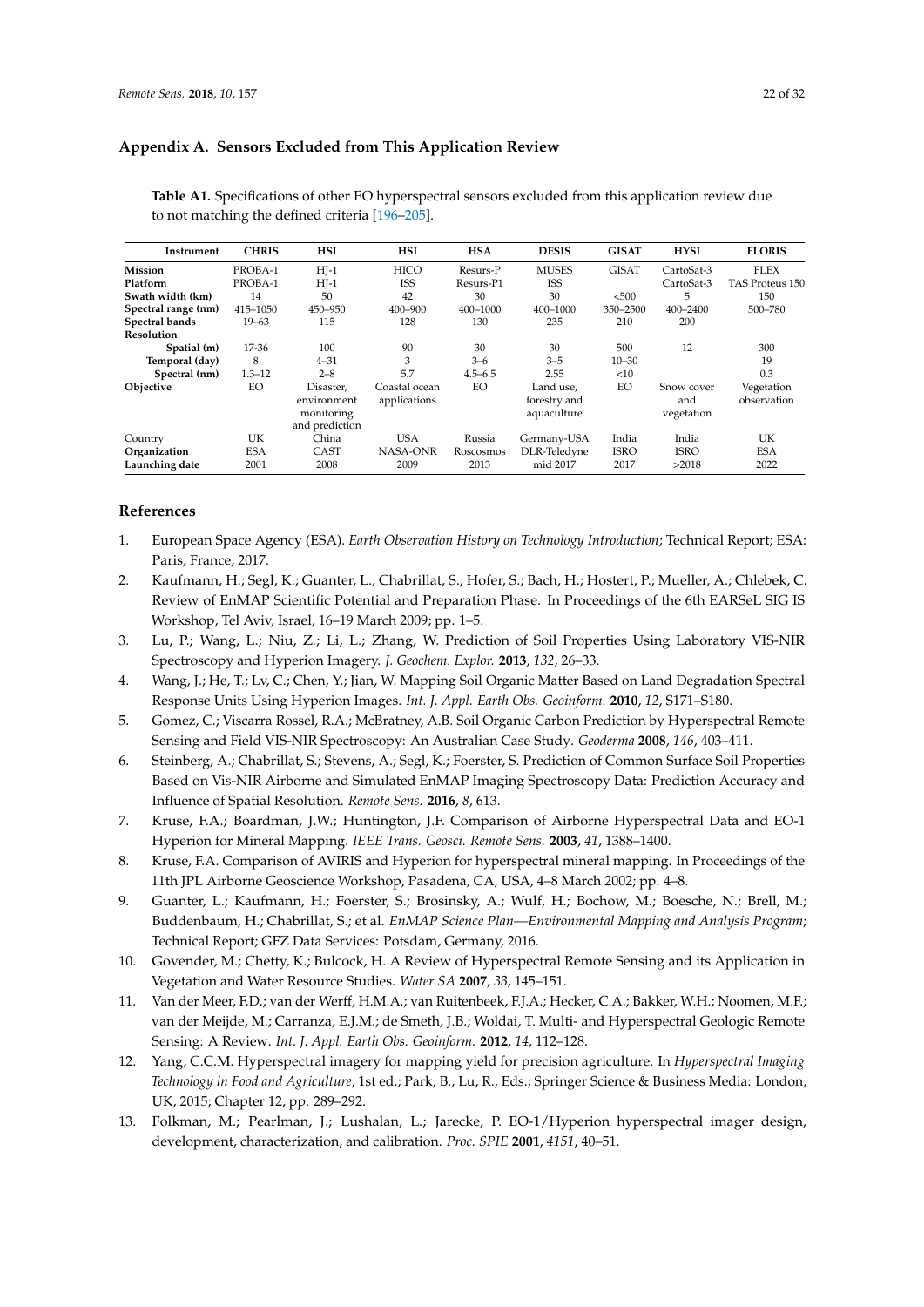- <span id="page-22-0"></span>14. Labate, D.; Ceccherini, M.; Cisbani, A.; De Cosmo, V.; Galeazzi, C.; Giunti, L.; Melozzi, M.; Pieraccini, S.; Stagi, M. The PRISMA Payload Optomechanical Design, a High Performance Instrument for a New Hyperspectral Mission. *Acta Astronaut.* **2009**, *65*, 1429–1436.
- <span id="page-22-1"></span>15. Kashimura, O.; Hirose, K.; Tachikawa, T.; Tanii, J. Hyperspectral Space-Borne Sensor HISUI and its Data Application. In Proceedings of the 34th Asian Conference on Remote Sensing, Bali, Indonesia, 20–24 October 2013.
- <span id="page-22-2"></span>16. Thenkabail, P.S.; Gumma, M.K.; Teluguntla, P.; Mohammed, I.A. Hyperspectral remote sensing of vegetation and agricultural crops. *Photogramm. Eng. Remote Sens.* **2014**, *80*, 697–709.
- <span id="page-22-3"></span>17. Adam, E.; Mutanga, O.; Rugege, D. Multispectral and Hyperspectral Remote Sensing for Identification and Mapping of Wetland Vegetation: A Review. *Wetl. Ecol. Manag.* **2010**, *18*, 281–296.
- <span id="page-22-4"></span>18. Dekker, A.; Brando, V.; Anstee, J.; Pinnel, N.; Held, A. Preliminary assessment of the performance of Hyperion in coastal waters. Cal/Val activities in Moreton Bay, Queensland, Australia. In Proceedings of the IEEE 2001 International Geoscience and Remote Sensing Symposium (IGARSS), Sydney, Australia, 9–13 July 2001; Volume 6, pp. 2665–2667.
- <span id="page-22-5"></span>19. Bioucas-Dias, J.M.; Plaza, A.; Camps-valls, G.; Scheunders, P.; Nasrabadi, N.M.; Chanussot, J. Hyperspectral Remote Sensing Data Analysis and Future Challenges. *IEEE Geosci. Remote Sens. Mag.* **2013**, *1*, 6–36.
- <span id="page-22-6"></span>20. Lee, K.S.; Cohen, W.B.; Kennedy, R.E.; Maiersperger, T.K.; Gower, S.T. Hyperspectral versus Multispectral Data for Estimating Leaf Area Index in Four Different Biomes. *Remote Sens. Environ.* **2004**, *91*, 508–520.
- <span id="page-22-7"></span>21. Weng, Q.; Hu, X.; Lu, D. Extracting Impervious Surfaces from Medium Spatial Resolution Multispectral and Hyperspectral Imagery: A Comparison. *Int. J. Remote Sens.* **2008**, *29*, 3209.
- <span id="page-22-8"></span>22. European Space Agency (ESA). *GMES Sentinel-2: Mission Requirements Document*; Technical Report; ESA: Paris, France, 2010.
- <span id="page-22-9"></span>23. Barensky, S. Contrat Signé Pour Sentinel 2C et 2D. *Aerospatium*. 2016. Available online: [https://www.](https://www.aerospatium.info/contrat-signe-pour-sentinel-2c-et-2d/) [aerospatium.info/contrat-signe-pour-sentinel-2c-et-2d/](https://www.aerospatium.info/contrat-signe-pour-sentinel-2c-et-2d/) (accessed on 4 January 2018).
- <span id="page-22-10"></span>24. Segl, K.; Richter, R.; Kuster, T.; Kaufmann, H. End-to-End Sensor Simulation for Spectral Band Selection and Optimization with Application to the Sentinel-2 Mission. *Appl. Opt.* **2012**, *51*, 439–449.
- <span id="page-22-11"></span>25. Miglani, A.; Ray, S.S.; Pandey, R.; Parihar, J.S. Evaluation of EO-1 Hyperion Data for Agricultural Applications. *J. Indian Soc. Remote Sens.* **2008**, *36*, 255–266.
- <span id="page-22-12"></span>26. Drusch, M.; Del Bello, U.; Carlier, S.; Colin, O.; Fernandez, V.; Gascon, F.; Hoersch, B.; Isola, C.; Laberinti, P.; Martimort, P.; et al. Sentinel-2: ESA's Optical High-Resolution Mission for GMES Operational Services. *Remote Sens. Environ.* **2012**, *120*, 25–36.
- 27. Folkman, M.; Pearlman, J.; Liao, L.; Jarecke, P. *EO-1/Hyperion Hyperspectral Imager Design, Development, Characterization, and Calibration*; Technical Report; TRW Space and Electronics Group: Lyndhurst, OH, USA, 2000.
- 28. Li, X.; Wu, T.; Liu, K.; Li, Y.; Zhang, L. Evaluation of the Chinese Fine Spatial Resolution Hyperspectral Satellite TianGong-1 in Urban Land-Cover Classification. *Remote Sens.* **2016**, *8*, 438.
- 29. Lopinto, E.; Ananasso, C. The Prisma Hyperspectral Mission. In Proceedings of the 33rd Symposium Towards Horizon 2020, Matera, Italy, 3–6 June 2013.
- <span id="page-22-13"></span>30. Matsunaga, T.; Tsuchida, S.; Iwasaki, A.; Tanii, J.; Kahimura, O.; Rokugawa, S. Current Status of Hyperspectal Imager Suite (HISUI). In Proceedings of the Geoscience and Remote Sensing Symposium (IGARSS), Melbourne, Australia, 21–26 July 2013; pp. 1–23.
- <span id="page-22-14"></span>31. Feingersh, T.; Dor, E.B. SHALOM—A Commercial Hyperspectral Space Mission. In *Optical Payloads for Space Missions*, 1st ed.; John Wiley & Sons: Montreal, QC, Canada, 2016; Chapter 11, pp. 247–263.
- 32. HyspIRI Mission Concept Team. *HyspIRI Comprehensive Development Report*; Technical Report; Jet Propulsion Laboratory: Pasadena, CA, USA, 2015.
- 33. EnMAP Ground Segment Team. Spaceborne Imaging Spectroscopy Mission Compilation. 2015, p. 42. Available online: [http://docplayer.net/53492560-Spaceborne-imaging-spectroscopy-mission-compilation](http://docplayer.net/53492560-Spaceborne-imaging-spectroscopy-mission-compilation-the-enmap-ground-segment-team.html)[the-enmap-ground-segment-team.html](http://docplayer.net/53492560-Spaceborne-imaging-spectroscopy-mission-compilation-the-enmap-ground-segment-team.html) (accessed on 4 December 2017).
- <span id="page-22-16"></span>34. Calvin, W.; Pace, E. Utilizing HyspIRI Prototype Data for Geological Exploration Applications: A southern California Case Study. *Geosciences* **2016**, *6*, 11.
- <span id="page-22-15"></span>35. Michel, S.; Gamet, P.; Lefevre-Fonollosa, M.J. HYPXIM A hyperspectral satellite defined for science, security and defence users. In Proceedings of the Workshop on Hyperspectral Image and Signal Processing, Evolution in Remote Sensing, Lisbon, Portugal, 6–9 June 2011; ESA: Frascati, Italy; pp. 1–5.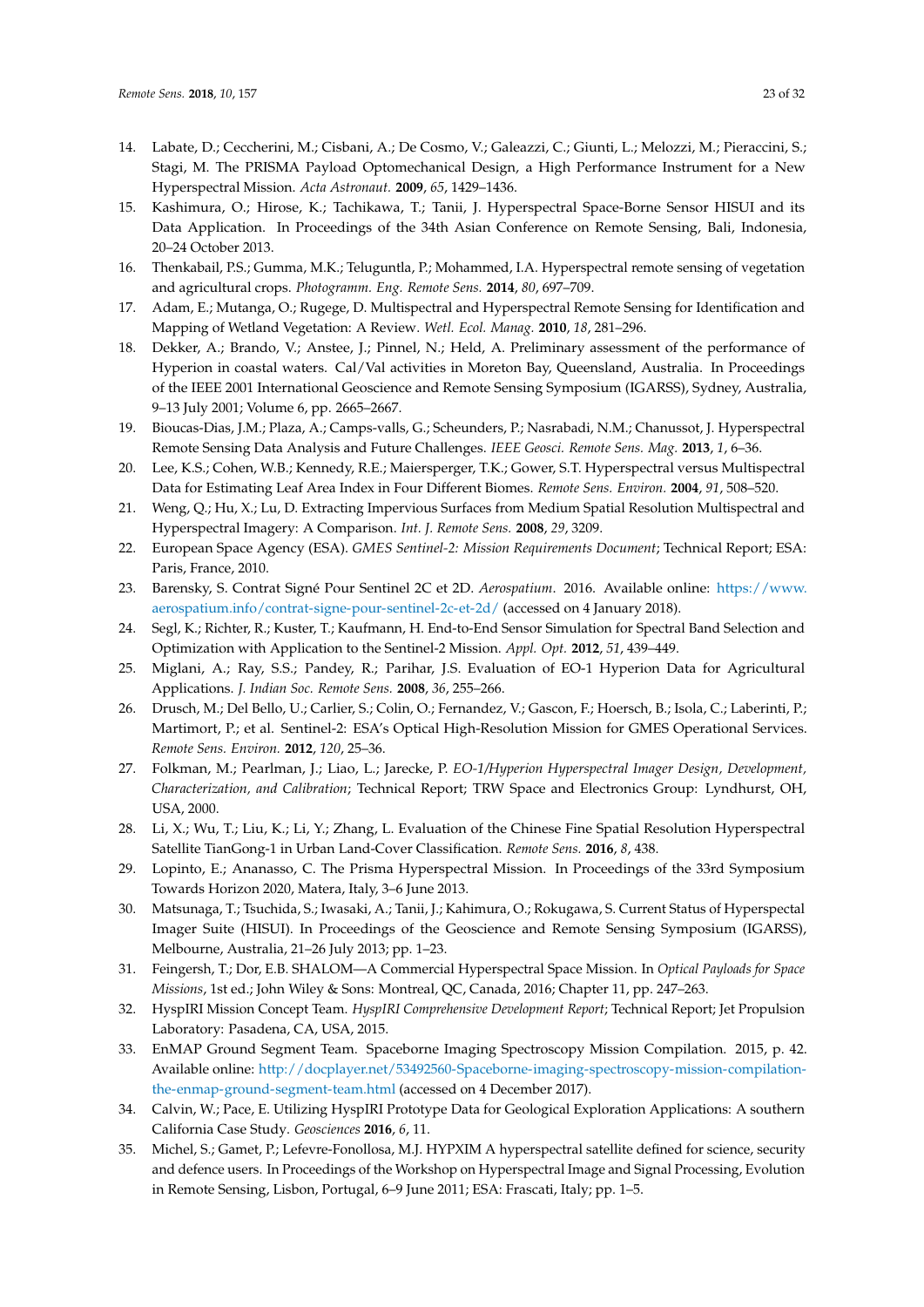- <span id="page-23-0"></span>36. Thenkabail, P.S.; Enclona, E.A.; Ashton, M.S.; Van Der Meer, B. Accuracy Assessments of Hyperspectral Waveband Performance for Vegetation Analysis Applications. *Remote Sens. Environ.* **2004**, *91*, 354–376.
- <span id="page-23-1"></span>37. Miura, T.; Huete, A. Discrimination and Biophysical Characterization of Cerrado Physiognomies with EO-1 Hyperspectral Hyperion. In Proceedings of the Simpósio Brasileiro de Sensoriamento Remoto, Belo Horizonte, Brazil, 5–10 April 2003.
- <span id="page-23-2"></span>38. Hochberg, E.J.; Roberts, D.A.; Dennison, P.E.; Hulley, G.C. Special issue on the Hyperspectral Infrared Imager (HyspIRI): Emerging science in terrestrial and aquatic ecology, radiation balance and hazards. *Remote Sens. Environ.* **2015**, *167*, 1–5.
- <span id="page-23-3"></span>39. Roth, K.L.; Roberts, D.A.; Dennison, P.E.; Alonzo, M.; Peterson, S.H.; Beland, M. Differentiating Plant Species within and across Diverse Ecosystems with Imaging Spectroscopy. *Remote Sens. Environ.* **2015**, *167*, 135–151.
- <span id="page-23-4"></span>40. Sibanda, M.; Mutanga, O.; Rouget, M. Comparing the Spectral Settings of the New Generation Broad and Narrow Band Sensors in Estimating Biomass of Native Grasses Grown under Different Management Practices. *GISci. Remote Sens.* **2016**, *53*, 614–633.
- <span id="page-23-5"></span>41. Vaglio Laurin, G.; Puletti, N.; Hawthorne, W.; Liesenberg, V.; Corona, P.; Papale, D.; Chen, Q.; Valentini, R. Discrimination of Tropical Forest Types, Dominant Species, and Mapping of Functional Guilds by Hyperspectral and Simulated Multispectral Sentinel-2 Data. *Remote Sens. Environ.* **2016**, *176*, 163–176.
- <span id="page-23-6"></span>42. Mitchell, J.J.; Shrestha, R.; Spaete, L.P.; Glenn, N.F. Combining Airborne Hyperspectral and LiDAR Data Across Local Sites for Upscaling Shrubland Structural Information: Lessons for HyspIRI. *Remote Sens. Environ.* **2015**, *167*, 98–110.
- <span id="page-23-7"></span>43. Asner, G.P.; Heidebrecht, K.B. Imaging Spectroscopy for Desertification Studies: Comparing AVIRIS and EO-1 Hyperion in Argentina Drylands. *IEEE Trans. Geosci. Remote Sens.* **2003**, *41*, 1283–1296.
- <span id="page-23-8"></span>44. Demuro, M.; Chisholm, L. Assessment of Hyperion for Characterizing Mangrove Communities. In Proceedings of the International Conference the AVIRIS 2003 Workshop, Pasadena, CA, USA, 24 February 2003; pp. 18–23.
- <span id="page-23-9"></span>45. Koedsin, W.; Vaiphasa, C. Discrimination of Tropical Mangroves at the Species Level with EO-1 Hyperion Data. *Remote Sens.* **2013**, *5*, 3562–3582.
- <span id="page-23-10"></span>46. Corbane, C.; Guttler, F.; Alleaume, S.; Ienco, D.; Teisseire, M. Monitoring the Phenology of Mediterranean Natural Habitats with Multispectral Sensors: An Analysis Based on Multiseasonal Field Spectra. In Proceedings of the International Geoscience and Remote Sensing Symposium (IGARSS), Quebec, QC, Canada, 13–18 July 2014; pp. 3934–3937.
- <span id="page-23-11"></span>47. Suess, S.; Van Der Linden, S.; Okujeni, A.; Leitão, P.J.; Schwieder, M.; Hostert, P. Using Class Probabilities to Map Gradual Transitions in Shrub Vegetation from Simulated EnMAP Data. *Remote Sens.* **2015**, *7*, 10668–10688.
- <span id="page-23-12"></span>48. Leitão, P.J.; Schwieder, M.; Suess, S.; Okujeni, A.; Galvão, L.S.; van der Linden, S.; Hostert, P. Monitoring Natural Ecosystem and Ecological Gradients: Perspectives with EnMAP. *Remote Sens.* **2015**, *7*, 13098–13119.
- <span id="page-23-13"></span>49. Schwieder, M.; Leitão, P.J.; Suess, S.; Senf, C.; Hostert, P. Estimating Fractional Shrub Cover Using Simulated EnMAP Data: A Comparison of Three Machine Learning Regression Techniques. *Remote Sens.* **2014**, *6*, 3427–3445.
- <span id="page-23-14"></span>50. Saini, M.; Christian, B.; Joshi, N.; Vyas, D.; Marpu, P.; Krishnayya, N. Hyperspectral Data Dimensionality Reduction and the Impact of Multi-seasonal Hyperion EO-1 Imagery on Classification Accuracies of Tropical Forest Species. *Photogramm. Eng. Remote Sens.* **2014**, *80*, 773–784.
- <span id="page-23-15"></span>51. Nagendra, H. Using Remote Sensing to Assess Biodiversity. *Remote Sens.* **2001**, *22*, 2377–2400.
- 52. Feret, J.B.; Asner, P. Tree Species Discrimination in Tropical Forests Using Airborne Imaging Spectroscopy. *IEEE Trans. Geosci. Remote Sens.* **2013**, *51*, 73–84.
- <span id="page-23-16"></span>53. Eckert, S.; Kneubühler, M. Application of Hyperion Data to Agricultural Land Classification and Vegetation Properties Estimation in Switzerland. In Proceedings of the XXth ISPRS Congress, Istanbul, Turkey, 12–23 July 2004; pp. 1–6.
- <span id="page-23-17"></span>54. Mariotto, I.; Thenkabail, P.S.; Huete, A.; Slonecker, E.T.; Platonov, A. Hyperspectral versus Multispectral Crop-Productivity Modeling and Type Discrimination for the HyspIRI Mission. *Remote Sens. Environ.* **2013**, *139*, 291–305.
- <span id="page-23-18"></span>55. Galvão, L.S.; Formaggio, A.R.; Tisot, D.A. Discrimination of Sugarcane Varieties in Southeastern Brazil with EO-1 Hyperion Data. *Remote Sens. Environ.* **2005**, *94*, 523–534.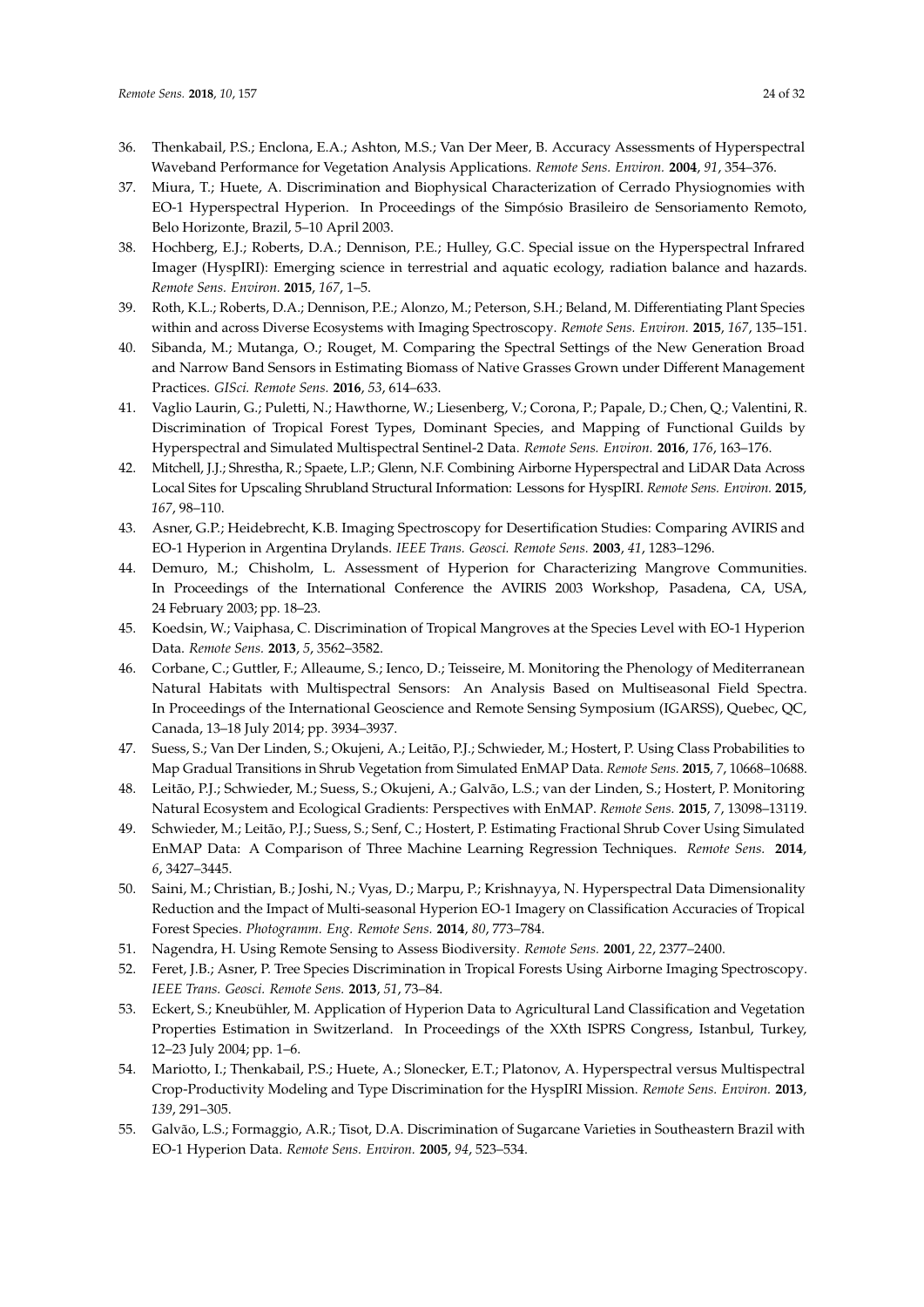- <span id="page-24-0"></span>56. Galvão, L.S.; Ponzoni, F.J.; Liesenberg, V.; dos Santos, J.R. Possibilities of Discriminating Tropical Secondary Succession in Amazônia Using Hyperspectral and Multiangular CHRIS/PROBA Data. *Int. J. Appl. Earth Obs. Geoinform.* **2009**, *11*, 8–14.
- <span id="page-24-1"></span>57. Amato, U.; Antoniadis, A.; Carfora, M.F.; Colandrea, P.; Cuomo, V.; Franzese, M.; Pignatti, S.; Serio, C. Statistical classification for assessing prisma hyperspectral potential for agricultural land use. *IEEE J. Sel. Top. Appl. Earth Obs. Remote Sens.* **2013**, *6*, 615–625.
- <span id="page-24-2"></span>58. Melgani, F.; Bruzzone, L. Classification of Hyperspectral Remote Sensing Images with Support Vector Machines. *IEEE Trans. Geosci. Remote Sens.* **2004**, *42*, 1778–1790.
- <span id="page-24-3"></span>59. Pal, M.; Mather, P.M. Assessment of the Effectiveness of Support Vector Machines for Hyperspectral Data. *Future Gener. Comput. Syst.* **2004**, *20*, 1215–1225.
- <span id="page-24-4"></span>60. Bostan, S.; Ortak, M.A.; Tuna, C.; Akoguz, A.; Sertel, E.; Ustundag, B.B. Comparison of Classification Accuracy of Co-located Hyperspectral & Multispectral Images for Agricultural Purposes. In Proceedings of the 5th International Conference on Agro-Geoinformatics (Agro-Geoinformatics 2016), Tianjin, China, 18–20 July 2016; pp. 1–4.
- <span id="page-24-5"></span>61. Thenkabail, P.S.; Enclona, E.A.; Ashton, M.S.; Legg, C.; De Dieu, M.J. Hyperion, IKONOS, ALI, and ETM+ Sensors in the Study of African Rainforests. *Remote Sens. Environ.* **2004**, *90*, 23–43.
- <span id="page-24-6"></span>62. Ramsey III, E.; Rangoonwala, a.; Nelson, G.; Ehrlich, R. Mapping the Invasive Species, Chinese Tallow, with EO1 Satellite Hyperion Hyperspectral Image Data and Relating Tallow Occurrences to a Classified Landsat Thematic Mapper Land Cover Map. *Int. J. Remote Sens.* **2005**, *26*, 1637–1657.
- <span id="page-24-7"></span>63. Foster, J.R.; Townsend, P.A.; Zganjar, C.E. Spatial and Temporal Patterns of Gap Dominance by Low-Canopy Lianas Detected Using EO-1 Hyperion and Landsat Thematic Mapper. *Remote Sens. Environ.* **2008**, *112*, 2104–2117.
- <span id="page-24-8"></span>64. Carter, G.A.; Lucas, K.L.; Blossom, G.A.; Holiday, C.L.L.; Mooneyhan, D.S.; Fastring, D.R.; Holcombe, T.R.; Griffith, J.A. Remote Sensing and Mapping of Tamarisk along the Colorado River, USA: A Comparative Use of Summer-Acquired Hyperion, Thematic Mapper and Quickbird Data. *Remote Sens.* **2009**, *1*, 318–329.
- <span id="page-24-9"></span>65. Pengra, B.W.; Johnston, C.A.; Loveland, T.R. Mapping an Invasive Plant, *Phragmites australis*, in Coastal Wetlands Using the EO-1 Hyperion Hyperspectral Sensor. *Remote Sens. Environ.* **2007**, *108*, 74–81.
- <span id="page-24-10"></span>66. Apan, A.; Held, A.; Phinn, S.; Markley, J. Detecting Sugarcane "Orange Rust" Disease Using EO-1 Hyperion Hyperspectral Imagery. *Int. J. Remote Sens.* **2004**, *25*, 489–498.
- <span id="page-24-11"></span>67. White, J.C.; Coops, N.C.; Hilker, T.; Wulder, M.A.; Carroll, A.L. Detecting Mountain Pine Beetle Red Attack Damage with EO-1 Hyperion Moisture Indices. *Int. J. Remote Sens.* **2007**, *28*, 2111–2121.
- <span id="page-24-12"></span>68. Dutta, S.; Bhattacharya, B.K.; Rajak, D.R.; Chattopadhayay, C.; Patel, N.K.; Parihar, J.S. Disease Detection in Mustard Crop using EO-1 Hyperion Satellite Data. *J. Indian Soc. Remote Sens.* **2006**, *34*, 325–330.
- <span id="page-24-13"></span>69. Samiappan, S.; Prasad, S.; Bruce, L.M.; Robles, W. NASA's Upcoming HyspIRI Mission—Precision Vegetation Mapping with Limited Ground Truth. In Proceedings of the International Geoscience and Remote Sensing Symposium (IGARSS), Honolulu, HI, USA, 25–30 July 2010; pp. 3744–3747.
- <span id="page-24-14"></span>70. Chemura, A.; Mutanga, O.; Dube, T. Separability of Coffee Leaf Rust Infection Levels with Machine Learning Methods at Sentinel-2 MSI Spectral Resolutions. In *Precision Agriculture*; Springer: New York, NY, USA, 2016; pp. 1–23.
- <span id="page-24-15"></span>71. Hamzeh, S.; Ali, A.; Kazem, S.; Bartholomeus, H.; Herold, M. Assessing the Accuracy of Hyperspectral and Multispectral Satellite Imagery for Categorical and Quantitative Mapping of Salinity Stress in Sugarcane Fields. *Int. J. Appl. Earth Obs. Geoinform.* **2016**, *52*, 412–421.
- <span id="page-24-16"></span>72. Bach, H.; Migdall, S.; Spannraft, K.; Hank, T.; Mauser, W. Potential and challenges of using Sentinel-2 for smart farming. In Proceedings of the First Sentinel-2 Preparatory Symposium, Frascati, Italy, 23–27 April 2012; pp. 1–7.
- <span id="page-24-17"></span>73. Pu, R.; Yu, Q.; Gong, P.; Biging, G.S. EO-1 Hyperion, ALI and Landsat 7 ETM+ Data Comparison for Estimating Forest Crown Closure and Leaf Area Index. *Int. J. Remote Sens.* **2005**, *26*, 457–474.
- <span id="page-24-18"></span>74. Locherer, M.; Hank, T.; Danner, M.; Mauser, W. Retrieval of Seasonal Leaf Area Index from Simulated EnMAP Data through Optimized LUT-based Inversion of the PROSAIL Model. *Remote Sens.* **2015**, *7*, 10321–10346.
- <span id="page-24-19"></span>75. Siegmann, B.; Jarmer, T.; Beyer, F.; Ehlers, M. The Potential of Pan-Sharpened EnMAP Data for the Assessment of Wheat LAI. *Remote Sens.* **2015**, *7*, 12737–12762.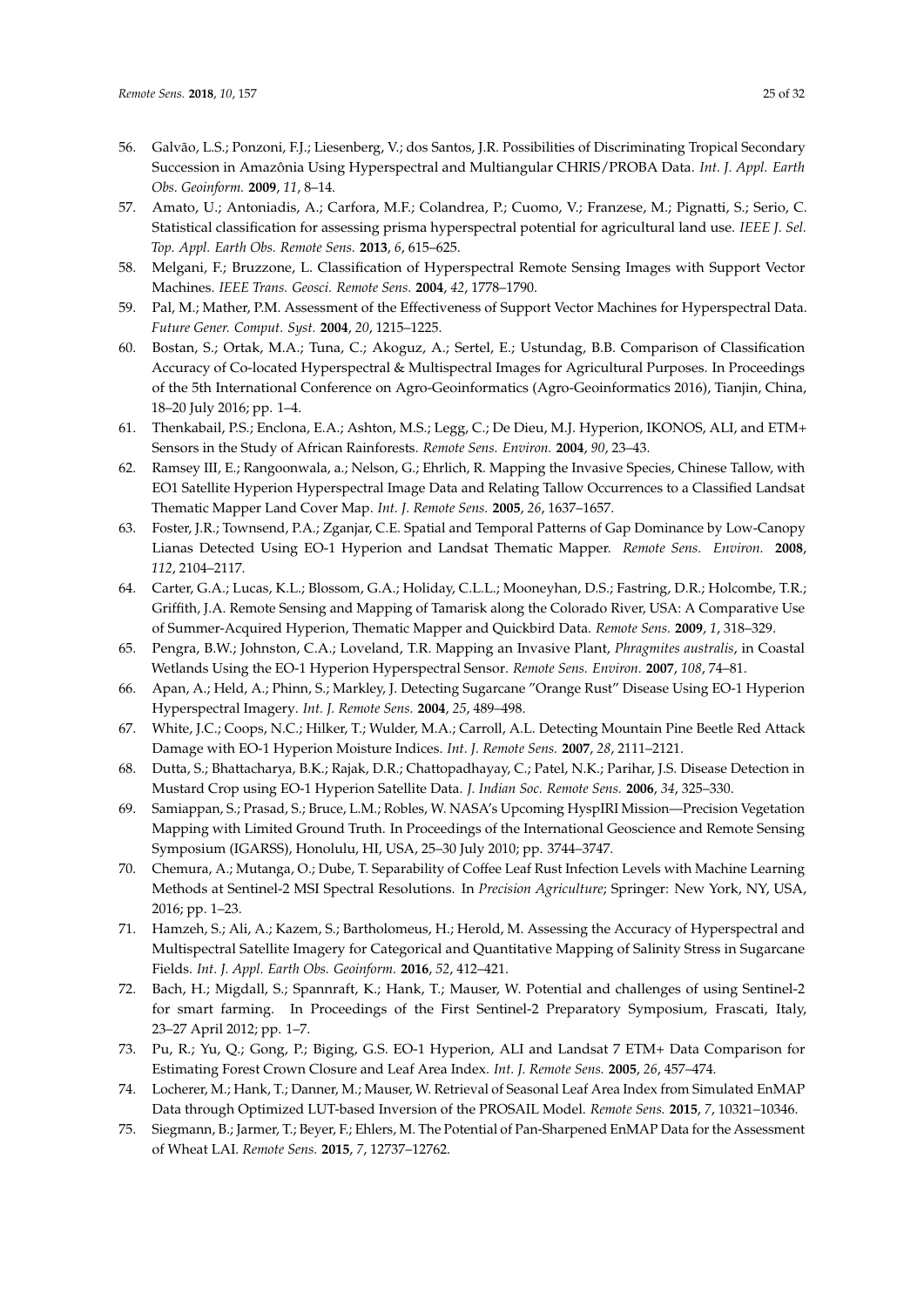- <span id="page-25-0"></span>76. Richter, K.; Hank, T.; Mauser, W. Preparatory Analyses and Development of Algorithms for Agricultural Applications in the Context of the EnMAP Hyperspectral Mission. In Proceedings of SPIE—The International Society for Optical Engineering, Toulouse, France, 22 October 2010; Volume 7824, pp. 1–11.
- <span id="page-25-1"></span>77. Pu, R.; Gong, P.; Yu, Q. Comparative Analysis of EO-1 ALI and Hyperion, and Landsat ETM+ data for Mapping Forest Crown Closure and Leaf Area Index. *Sensors* **2008**, *8*, 3744–3766.
- <span id="page-25-2"></span>78. Gong, P.; Pu, R.; Biging, G.S.; Larrieu, M.R. Estimation of Forest Leaf Area Index Using Vegetation Indices Derived from Hyperion Hyperspectral Data. *IEEE Trans. Geosci. Remote Sens.* **2003**, *41*, 1355–1362.
- <span id="page-25-3"></span>79. Wu, C.; Han, X.; Niu, Z.; Dong, J. An Evaluation of EO-1 Hyperspectral Hyperion Data for Chlorophyll Content and Leaf Area Index Estimation. *Int. J. Remote Sens.* **2010**, *31*, 1079–1086.
- <span id="page-25-4"></span>80. Sims, D.A.; Gamon, J.A. Relationships between Leaf Pigment Content and Spectral Reflectance across a Wide Range of Species, Leaf Structures and Developmental Stages. *Remote Sens. Environ.* **2002**, *81*, 337–354.
- <span id="page-25-5"></span>81. Navarro-Cerrillo, R.M.; Trujillo, J.; de la Orden, M.S.; Hernández-Clemente, R. Hyperspectral and Multispectral Satellite Sensors for Mapping Chlorophyll Content in a Mediterranean *Pinus sylvestris* L. Plantation. *Int. J. Appl. Earth Obs. Geoinform.* **2014**, *26*, 88–96.
- <span id="page-25-6"></span>82. Addabbo, P.; Focareta, M.; Marcuccio, S.; Votto, C.; Ullo, S.L. Contribution of Sentinel-2 Data for Applications in Vegetation Monitoring. *Acta Imeko* **2016**, *5*, 44–54.
- <span id="page-25-7"></span>83. Lehnert, L.W.; Meyer, H.; Meyer, N.; Reudenbach, C.; Bendix, J. A Hyperspectral Indicator System for Rangeland Degradation on the Tibetan Plateau: A Case Study towards Spaceborne Monitoring. *Ecol. Ind.* **2014**, *39*, 54–64.
- <span id="page-25-8"></span>84. Wu, C.; Wang, L.; Niu, Z.; Gao, S.; Wu, M. Nondestructive Estimation of Canopy Chlorophyll Content Using Hyperion and Landsat/TM Images. *Int. J. Remote Sens.* **2010**, *31*, 2159–2167.
- <span id="page-25-9"></span>85. Bachmann, M.; Makarau, A.; Segl, K.; Richter, R. Estimating the Influence of Spectral and Radiometric Calibration Uncertainties on EnMAP Data Products-Examples for Ground Reflectance Retrieval and Vegetation Indices. *Remote Sens.* **2015**, *7*, 10689–10714.
- <span id="page-25-10"></span>86. Huete, A.R.; Miura, T.; Gao, X. Land Cover Conversion and Degradation Analyses through Coupled Soil-Plant Biophysical Parameters Derived from Hyperspectral EO-1 Hyperion. *IEEE Trans. Geosci. Remote Sens.* **2003**, *41*, 1268–1276.
- <span id="page-25-11"></span>87. Zandler, H.; Brenning, A.; Samimi, C. Potential of Space-Borne Hyperspectral Data for Biomass Quantification in an Arid Environment: Advantages and Limitations. *Remote Sens.* **2015**, *7*, 4565–4580.
- <span id="page-25-12"></span>88. Numata, I.; Roberts, D.A.; Chadwick, O.A.; Schimel, J.P.; Galvão, L.S.; Soares, J.V. Evaluation of Hyperspectral Data for Pasture Estimate in the Brazilian Amazon Using Field and Imaging Spectrometers. *Remote Sens. Environ.* **2008**, *112*, 1569–1583.
- <span id="page-25-13"></span>89. Müller, S.; Büscher, O.; Jandewerth, M. Estimation of Biomass Potential Based on Classification and Height Information. In Proceedings of the International Society for Photogrammetry and Remote Sensing (ISPRS): ISPRS Hannover Workshop 2013, Hannover, Germany, 21–24 May 2013; Volume XL-1/W1, pp. 263–268.
- <span id="page-25-14"></span>90. Sibanda, M.; Mutanga, O.; Rouget, M. Discriminating Rangeland Management Practices Using Simulated HyspIRI , Landsat 8 OLI , Sentinel 2 MSI, and VENUS Spectral Data. *IEEE J. Sel. Top. Appl. Earth Obs. Remote Sens.* **2016**, *9*, 3957–3969.
- <span id="page-25-15"></span>91. Sibanda, M.; Mutanga, O.; Rouget, M. Examining the Potential of Sentinel-2 MSI Spectral Resolution in Quantifying above Ground Biomass across Different Fertilizer Treatments. *ISPRS J. Photogramm. Remote Sens.* **2015**, *110*, 55–65.
- <span id="page-25-16"></span>92. Monty, J.G.; Daughtry, C.S.T.; Crawford, M. Assessing Crop Residue Cover Using Hyperion Data. In Proceedings of the 2008 IEEE International Geoscience and Remote Sensing Symposium, Boston, MA, USA, 6–11 July 2008; pp. 19–21.
- <span id="page-25-17"></span>93. Bannari, A.; Staenz, K.; Champagne, C.; Khurshid, K.S. Spatial Variability Mapping of Crop Residue Using Hyperion (EO-1) Hyperspectral Data. *Remote Sens.* **2015**, *7*, 8107–8127.
- <span id="page-25-18"></span>94. Townsend, P.A.; Foster, J.R.; Chastian, R.A., Jr.; Currie, W.S. Canopy Nitrogen in the Forests of the Central Appalachian Mountains Using Hyperion and AVIRIS. *IEEE Trans. Geosci. Remote Sens.* **2003**, *41*, 1347–1354.
- <span id="page-25-19"></span>95. McNeil, B.E.; de Beurs, K.M.; Eshleman, K.N.; Foster, J.R.; Townsend, P.A. Maintenance of Ecosystem Nitrogen Limitation by Ephemeral Forest Disturbance: An Assessment Using MODIS, Hyperion, and Landsat ETM+. *Geophys. Res. Lett.* **2007**, *34*, 1–5.
- <span id="page-25-20"></span>96. Dotzler, S.; Hill, J.; Buddenbaum, H.; Stoffels, J. The Potential of EnMAP and Sentinel-2 Data for Detecting Drought Stress Phenomena in Deciduous Forest Communities. *Remote Sens.* **2015**, *7*, 14227–14258.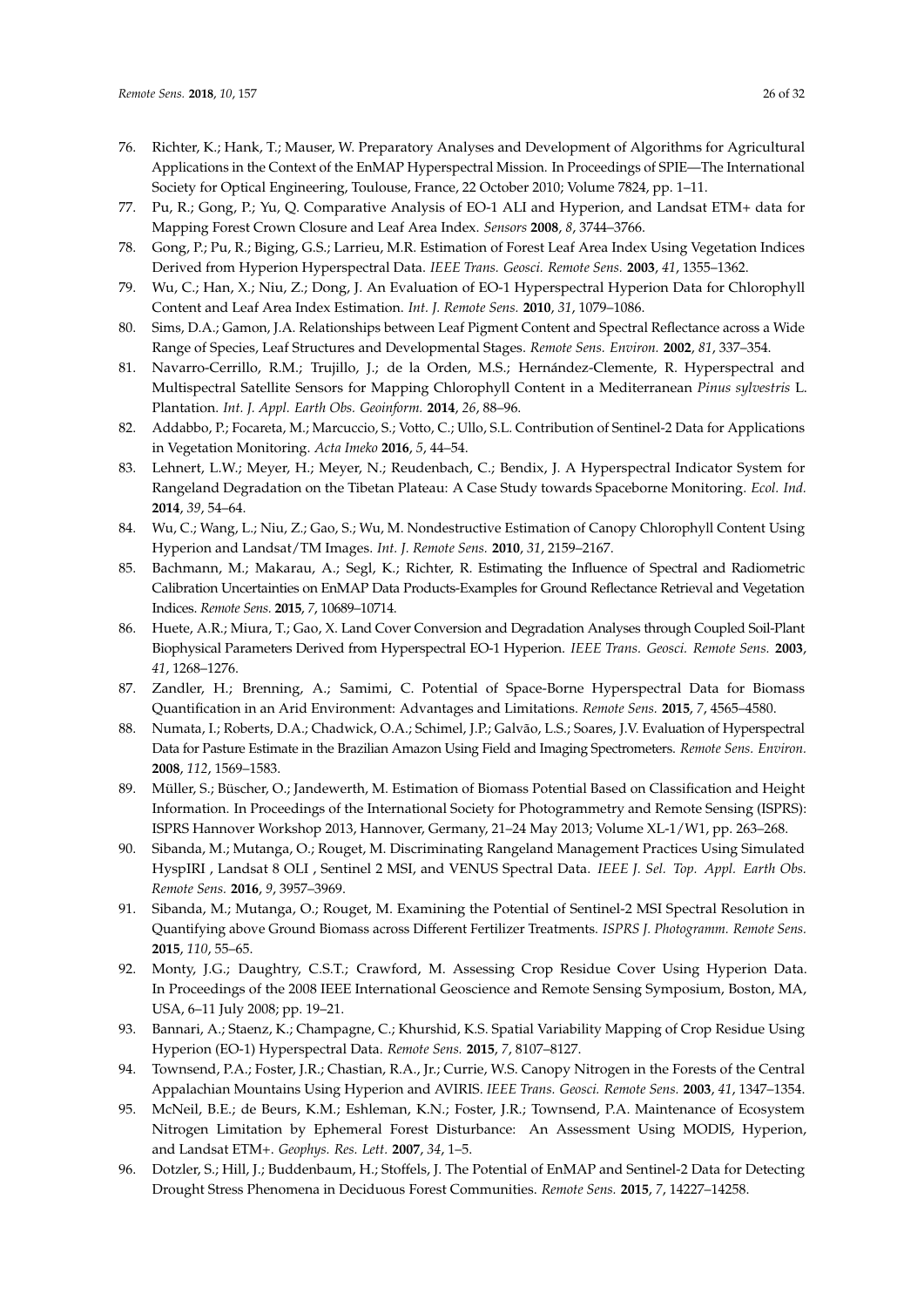- <span id="page-26-0"></span>97. Ciraolo, G.; Capodici, F.; D'Urso, G.; Goffredo, L.L.; Antonino, M. Mapping Evapotranspiration on Vineyards: The Sentinel-2 Potentiality. In Proceedings of the First Sentinel-2 Preparatory Symposium, Frascati, Italy, 23–27 April 2012; pp. 1–6.
- <span id="page-26-1"></span>98. White, J.C.; Gómez, C.; Wulder, M.A.; Coops, N.C. Characterizing Temperate Forest Structural and Spectral Diversity with Hyperion EO-1 Data. *Remote Sens. Environ.* **2010**, *114*, 1576–1589.
- <span id="page-26-2"></span>99. Nink, S.; Hill, J.; Buddenbaum, H.; Stoffels, J.; Sachtleber, T.; Langshausen, J. Assessing the Suitability of Future Multi- and Hyperspectral Satellite Systems for Mapping the Spatial Distribution of Norway Spruce Timber Volume. *Remote Sens.* **2015**, *7*, 12009–12040.
- <span id="page-26-3"></span>100. Clasen, A.; Somers, B.; Pipkins, K.; Tits, L.; Segl, K.; Brell, M.; Kleinschmit, B.; Spengler, D.; Lausch, A.; Förster, M. Spectral Unmixing of Forest Crown Components at Close Range, Airborne and Simulated Sentinel-2 and EnMAP Spectral Imaging Scale. *Remote Sens.* **2015**, *7*, 15361–15387.
- <span id="page-26-4"></span>101. Meerdink, S.K.; Roberts, D.A.; King, J.Y.; Roth, K.L.; Dennison, P.E.; Amaral, C.H.; Hook, S.J. Linking Seasonal Foliar Traits to VSWIR-TIR Spectroscopy across California Ecosystems. *Remote Sens. Environ.* **2016**, *186*, 322–338.
- <span id="page-26-5"></span>102. Roberts, D.A.; Dennison, P.E.; Roth, K.L.; Dudley, K.; Hulley, G. Relationships between Dominant Plant Species, Fractional Cover and Land Surface Temperature in a Mediterranean Ecosystem. *Remote Sens. Environ.* **2015**, *167*, 152–167.
- <span id="page-26-6"></span>103. Marshall, M.; Thenkabail, P. Developing in situ non-destructive estimates of crop biomass to address issues of scale in remote sensing. *Remote Sens.* **2015**, *7*, 808–835.
- <span id="page-26-7"></span>104. Kruse, F.; Perry, S.; Caballero, A. Integrated Multispectral and Hyperspectral Mineral Mapping, Los Menucos, Rio Negro, Argentina, Part II. EO-1 Hyperion/AVIRIS comparisons and landsat TM. In Proceedings of the 11th JPL Airborne Geoscience Workshop, Pasadena, CA, USA, 4–8 March 2002; pp. 2–6.
- <span id="page-26-8"></span>105. Hubbard, B.E.; Crowley, J.K. Mineral Mapping on the Chilean-Bolivian Altiplano Using Co-Orbital ALI, ASTER and Hyperion Imagery: Data Dimensionality Issues and Solutions. *Remote Sens. Environ.* **2005**, *99*, 173–186.
- <span id="page-26-9"></span>106. Waldhoff, G.; Bubenzer, O.; Bolten, A.; Koppe, W.; Bareth, G. Spectral Analysis of Aster, Hyperion, and Quickbird Data for Geomorphological and Geological Research in Egypt (Dakhla Oasis, Western Desert). *Int. Arch. Photogramm. Remote Sens. Spat. Inf. Sci.* **2008**, *XXXVII*, 1201–1206.
- <span id="page-26-10"></span>107. Leverington, D.W. Discrimination of Geological End Members Using Hyperion Imagery: Preliminary Results, Big Bend National Park, TEXAS. In Proceedings of the IEEE International Geoscience and Remote Sensing Symposium (IGARSS), Boston, MA, USA, 7–11 July 2008; Volume 2, pp. 40–41.
- <span id="page-26-11"></span>108. Leverington, D.W. Discrimination of Sedimentary Lithologies Using Hyperion and Landsat Thematic Mapper Data: A Case Study at Melville Island, Canadian High Arctic. *Int. J. Remote Sens.* **2010**, *31*, 233–260.
- <span id="page-26-12"></span>109. Cudahy, T.J.; Hewson, R.; Huntington, J.F.; Quigley, M.A.; Barry, P.S. The Performance of the Satellite-Borne Hyperion Hyperspectral VNIR-SWIR Imaging System for Mineral Mapping at Mount Fitton, South Australia. In Proceedings of the Geoscience and Remote Sensing Symposium (IGARSS 2001), Sydney, Australia, 9–13 July 2001; pp. 314–316.
- <span id="page-26-13"></span>110. Gersman, R.; Ben-Dor, E.; Beyth, M.; Avigad, D.; Abraha, M.; Kibreab, A. Mapping of Hydrothermally Altered Rocks by the EO-1 Hyperion Sensor, Northern Danakil Depression, Eritrea. *Int. J. Remote Sens.* **2008**, *29*, 3911–3936.
- <span id="page-26-14"></span>111. Ge, W.; Cheng, Q.; Jing, L.; Chen, Y.; Guo, X.; Ding, H.; Liu, Q. Mineral Mapping in the Western Kunlun Mountains Using Tiangong-1 Hyperspectral Imagery. *IOP Conf. Ser. Earth Environ. Sci.* **2016**, *34*, 012011.
- <span id="page-26-15"></span>112. Boesche, N.K.; Rogass, C.; Lubitz, C.; Brell, M.; Herrmann, S.; Mielke, C.; Tonn, S.; Appelt, O.; Altenberger, U.; Kaufmann, H. Hyperspectral REE (Rare Earth Element) Mapping of Outcrops-Applications for Neodymium Detection. *Remote Sens.* **2015**, *7*, 5160–5186.
- <span id="page-26-16"></span>113. Bösche, N.K. Detection of Rare Earth Elements and Rare Earth Oxides with Hyperspectral Spectroscopy. Ph.D. Thesis, Universität Potsdam, Potsdam, Germany, 2015.
- <span id="page-26-17"></span>114. Mielke, C.; Boesche, N.K.; Rogass, C.; Segl, K.; Kaufmann, H. Multi- and Hyperspectral Satellite Sensors for Mineral Exploration, New Applications to the Sentinel-2 and EnMAP Mission. In Proceedings of the 34th EARSeL Symposium, Poland, Warsaw, 16–20 June 2014; pp. 16–20.
- <span id="page-26-18"></span>115. Mielke, C.; Boesche, N.K.; Rogass, C.; Kaufmann, H.; Gauert, C.; de Wit, M. Spaceborne Mine Waste Mineralogy Monitoring in South Africa, Applications for Modern Push-Broom Missions: Hyperion OLI and EnMAP/Sentinel-2. *Remote Sens.* **2014**, *6*, 6790–6816.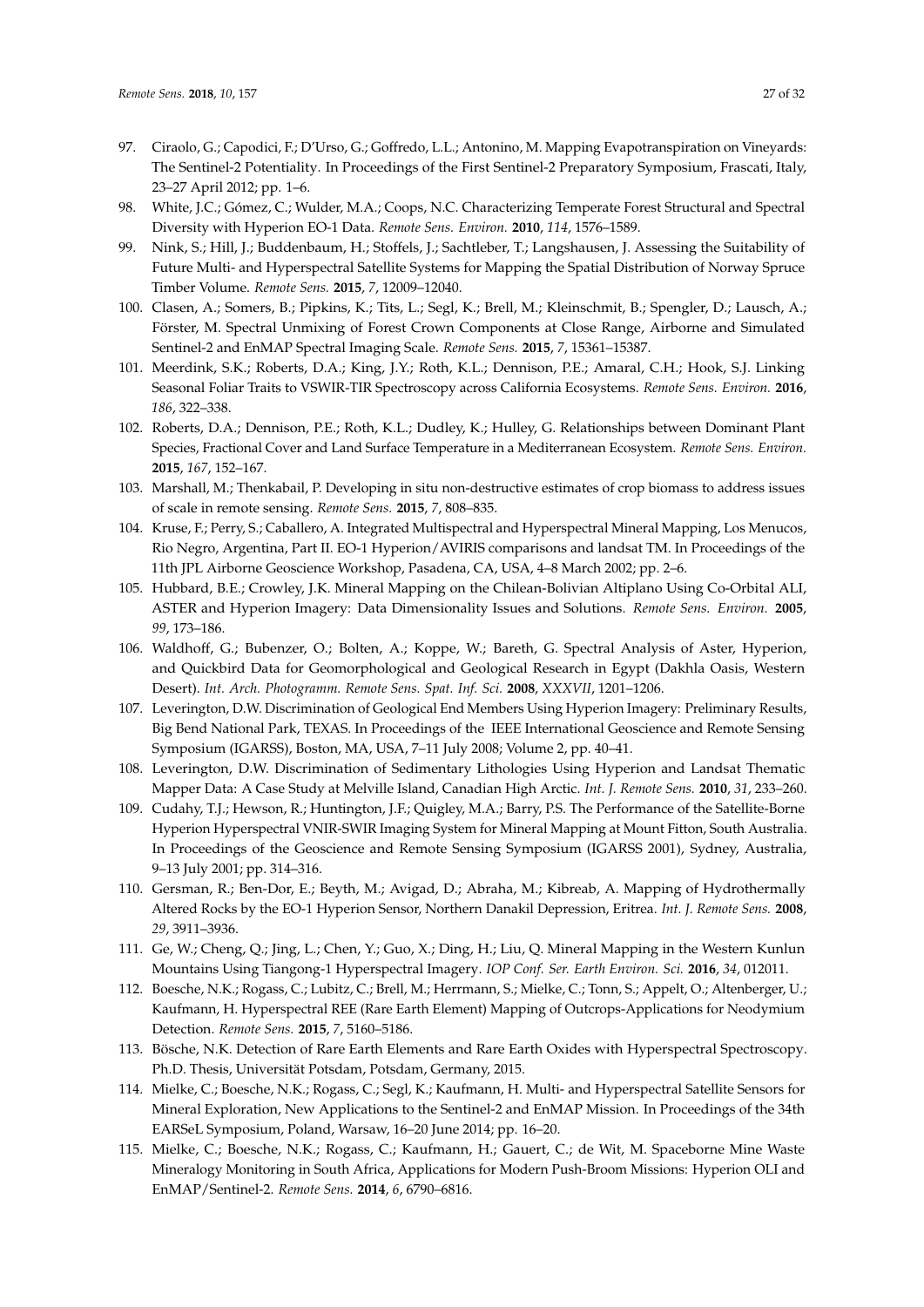- <span id="page-27-0"></span>116. Mielke, C.; Rogass, C.; Boesche, N.; Segl, K.; Altenberger, U. EnGeoMAP 2.0-Automated hyperspectral mineral identification for the German EnMAP space mission. *Remote Sens.* **2016**, *8*, 127.
- <span id="page-27-1"></span>117. Rogge, D.; Rivard, B.; Segl, K.; Grant, B.; Feng, J. Mapping of NiCu-PGE Ore Hosting Ultramafic Rocks Using Airborne and Simulated EnMAP Hyperspectral Imagery, Nunavik, Canada. *Remote Sens. Environ.* **2014**, *152*, 302–317.
- <span id="page-27-2"></span>118. Kruse, F.A.; Taranik, J.V.; Calvin, W.M.; Michaels, J.; Littlefield, E.F.; Coolbaugh, M.; Martini, B.A. Characterization of Hydrothermal Systems Using Simulated HyspIRI Data. In Proceedings of the IEEE Aerospace Conference, Big Sky, MT, USA, 5–12 March 2011; pp. 1–13.
- <span id="page-27-3"></span>119. Kruse, F.A.; Taranik, J.V.; Coolbaugh, M.; Michaels, J.; Littlefield, E.F.; Calvin, W.M.; Martini, B.A. Effect of Reduced Spatial Resolution on Mineral Mapping Using Imaging Spectrometry-Examples Using Hyperspectral Infrared Imager (HyspIRI)-Simulated Data. *Remote Sens.* **2011**, *3*, 1584–1602.
- <span id="page-27-4"></span>120. Ducart, D.F.; Silva, A.M.; Labouré, C.; Toledo, B.; Assis, L.M.D. Mapping Iron Oxides with Landsat-8/OLI and EO-1/Hyperion Imagery from the Serra Norte Iron Deposits in the Carajás Mineral Province, Brazil. *Braz. J. Geol.* **2016**, *46*, 331–349.
- <span id="page-27-5"></span>121. Yokoya, N.; Chan, J.C.W.; Segl, K. Potential of Resolution-Enhanced Hyperspectral Data for Mineral Mapping Using Simulated EnMAP and Sentinel-2 Images. *Remote Sens.* **2016**, *8*, 172.
- <span id="page-27-6"></span>122. Weng, Y.L.; Gong, P.; Zhu, Z.L. A Spectral Index for Estimating Soil Salinity in the Yellow River Delta Region of China Using EO-1 Hyperion Data. *Pedosphere* **2010**, *20*, 378–388.
- <span id="page-27-7"></span>123. Castaldi, F.; Palombo, A.; Santini, F.; Pascucci, S.; Pignatti, S.; Casa, R. Evaluation of the Potential of the Current and Forthcoming Multispectral and Hyperspectral Imagers to Estimate Soil Texture and Organic Carbon. *Remote Sens. Environ.* **2016**, *179*, 54–65.
- <span id="page-27-8"></span>124. Castaldi, F.; Palombo, A.; Pascucci, S.; Pignatti, S.; Santini, F.; Casa, R. Reducing the Influence of Soil Moisture on the Estimation of Clay from Hyperspectral Data: A Case Study Using Simulated PRISMA Data. *Remote Sens.* **2015**, *7*, 15561–15582.
- <span id="page-27-9"></span>125. Gomez, C.; Oltra-Carrió, R.; Bacha, S.; Lagacherie, P.; Briottet, X. Evaluating the Sensitivity of Clay Content Prediction to Atmospheric Effects and Degradation of Image Spatial Resolution Using Hyperspectral VNIR/SWIR Imagery. *Remote Sens. Environ.* **2015**, *164*, 1–15.
- <span id="page-27-10"></span>126. Malec, S.; Rogge, D.; Heiden, U.; Sanchez-Azofeifa, A.; Bachmann, M.; Wegmann, M. Capability of Spaceborne Hyperspectral EnMAP Mission for Mapping Fractional Cover for Soil Erosion Modeling. *Remote Sens.* **2015**, *7*, 11776–11800.
- <span id="page-27-11"></span>127. Petropoulos, G.P.; Arvanitis, K.; Sigrimis, N. Hyperion hyperspectral imagery analysis combined with machine learning classifiers for land use/cover mapping. *Expert Syst. Appl.* **2012**, *39*, 3800–3809.
- <span id="page-27-12"></span>128. Ben-Arfa, J.; Bergès, J.C.; Beltrando, G.; Rim, K.; Zargouni, F. Mapping the Land Cover in Coastal Gabes Oases Using the EO-1 Hyperion Hyperspectral Sensor. In Proceedings of the EGU General Assembly Conference, Vienna, Austria, 12–17 April 2015; Volume 17, p. 4314.
- <span id="page-27-13"></span>129. Xu, B.; Gong, P. Land-use/Land-cover Classification with Multispectral and Hyperspectral EO-1 Data. *Photogramm. Eng. Remote Sens.* **2007**, *73*, 955–965.
- <span id="page-27-14"></span>130. Jakovels, D.; Filipovs, J.; Brauns, A.; Taskovs, J.; Erins, G. Land Cover Lapping in Latvia Using Hyperspectral Airborne and Simulated Sentinel-2 Data. In Proceedings of the Fourth International Conference on Remote Sensing and Geoinformation of the Environment, Paphos, Cyprus, 4–8 April 2016; Volume 9688, pp. 1–11.
- <span id="page-27-15"></span>131. Törmä, M.; Lewiński, S.; Aleksandrowicz, S.; Esch, T.; Metz, A.; Smith, G.; Lamb, A.; Turlej, K. Seasonality of Land Cover Types as Basis for Improved Land Cover Classification within Pan-European Area Frame Sampling Scheme. In Proceedings of the First Sentinel-2 Preparatory Symposium, Frascati, Italy, 23–27 April 2012; Ouwehand, L., Ed.; ESA: Frascati, Italy, 2012; Number August 2015, p. 900.
- <span id="page-27-16"></span>132. Törmä, M.; Hatunen, S.; Härmä, P.; Järvenpää, E. Sentinel-2 Images and Finnish Corine Land Cover Classification. In Proceedings of the First Sentinel-2 Preparatory Symposium, Frascati, Italy, 23–27 April 2012; pp. 1–8.
- <span id="page-27-17"></span>133. Clark, M.L.; Kilham, N.E. Mapping of Land Cover in Northern California with Simulated Hyperspectral Satellite Imagery. *ISPRS J. Photogramm. Remote Sens.* **2016**, *119*, 228–245.
- <span id="page-27-18"></span>134. Clark, M.L. Mapping Land Cover with Hyperspectral and Multispectral Satellites Using Machine Learning and Spectral Mixture Analysis. In Proceedings of the International Geoscience and Remote Sensing Symposium (IGARSS), Beijing, China, 10–15 July 2016; pp. 513–516.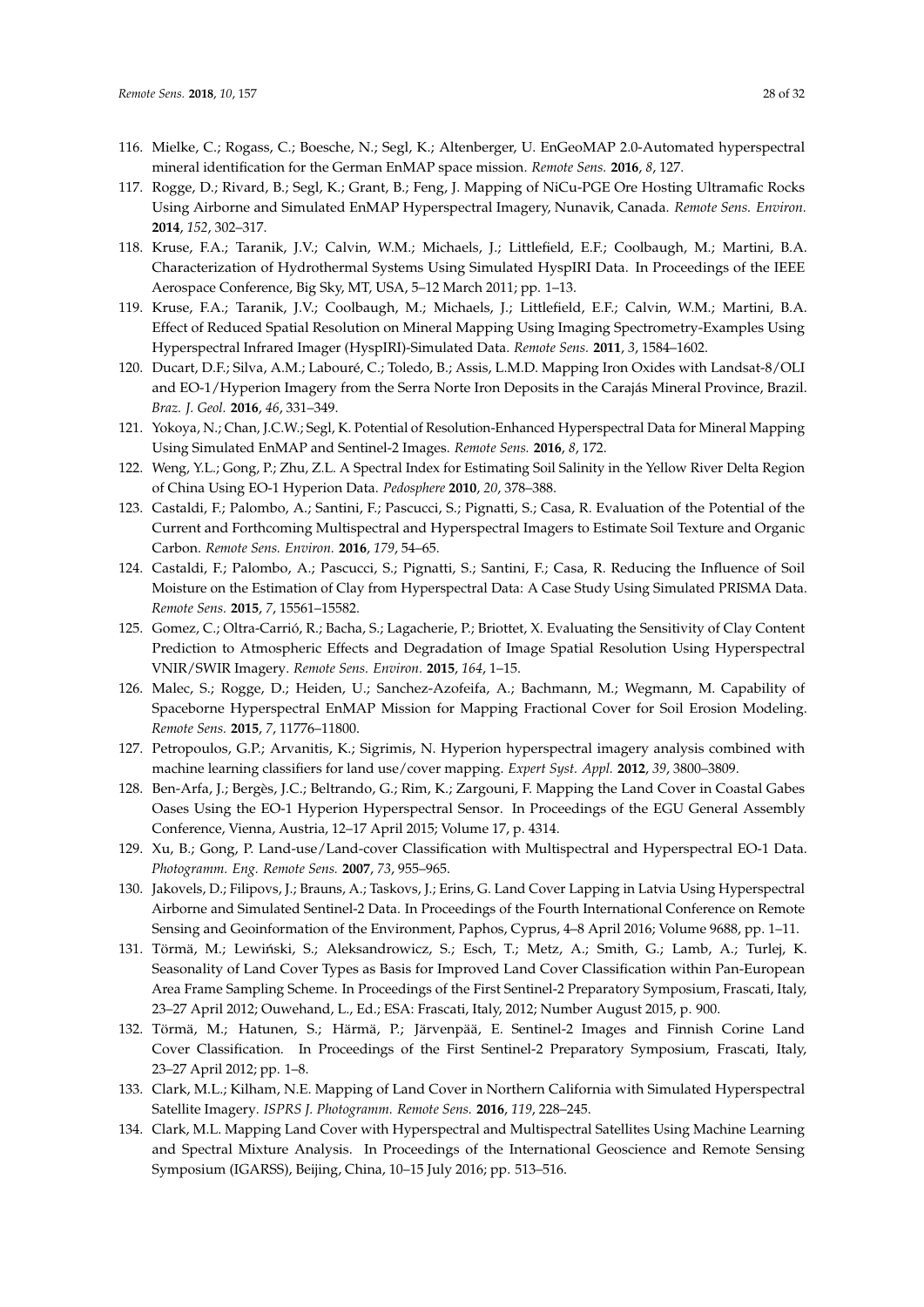- <span id="page-28-0"></span>135. Hunger, S.; Karrasch, P.; Wessollek, C. Evaluating the Potential of Image Fusion of Multispectral and Radar Remote Sensing Data for the Assessment of Water Body Structure. In Proceedings of the Remote Sensing for Agriculture, Ecosystems, and Hydrology, Edinburgh, UK, 25 October 2016; Volume 9996, pp. 1–11.
- <span id="page-28-1"></span>136. Pande, H.; Tiwari, P.S. High-Resolution and Hyperspectral Data Fusion for Classification. *New Advances in Image Fusion*; Miao, Q., Ed.; 2013; Chapter 4, pp. 57–77. Available online: [https://www.intechopen.com/](https://www.intechopen.com/books/new-advances-in-image-fusion/high-resolution-and-hyperspectral-data-fusion-for-classification) [books/new-advances-in-image-fusion/high-resolution-and-hyperspectral-data-fusion-for-classification](https://www.intechopen.com/books/new-advances-in-image-fusion/high-resolution-and-hyperspectral-data-fusion-for-classification) (accessed on 4 December 2017).
- <span id="page-28-2"></span>137. Falcone, J.A.; Gomez, R. Mapping Impervious Surface Type and Sub-Pixel Abundance Using Hyperion Hyperspectral Imagery. *Geocarto Int.* **2005**, *20*, 3–10.
- <span id="page-28-3"></span>138. Cavalli, R.M.; Fusilli, L.; Pascucci, S.; Pignatti, S.; Santini, F. Hyperspectral Sensor Data Capability for Retrieving Complex Urban Land Cover in Comparison with Multispectral Data: Venice City Case Study (Italy). *Sensors* **2008**, *8*, 3299–3320.
- <span id="page-28-4"></span>139. Okujeni, A.; van der Linden, S.; Hostert, P. Extending the Vegetation-Impervious-Soil Model Using Simulated EnMAP Data and Machine Learning. *Remote Sens. Environ.* **2015**, *158*, 69–80.
- <span id="page-28-5"></span>140. Heldens, W.; Heiden, U.; Esch, T.; Stein, E.; Müller, A. Can the Future EnMAP Mission Contribute to Urban Applications? A Literature Survey. *Remote Sens.* **2011**, *3*, 1817–1846.
- <span id="page-28-6"></span>141. Roberts, D.A.; Quattrochi, D.A.; Hulley, G.C.; Hook, S.J.; Green, R.O. Synergies between VSWIR and TIR Data for the Urban Environment: An Evaluation of the Potential for the Hyperspectral Infrared Imager (HyspIRI) Decadal Survey Mission. *Remote Sens. Environ.* **2012**, *117*, 83–101.
- <span id="page-28-7"></span>142. Li, F.; Provincial, S.; Alchanatis, V. The Potential of Airborne Hyperspectral Images to Detect Leaf Nitrogen Content in Potato. In Proceedings of the IEEE International Geoscience and Remote Sensing Symposium (IGARSS), Beijing, China, 10–15 July 2016; pp. 5888–5889.
- <span id="page-28-8"></span>143. Giardino, C.; Brando, V.E.; Dekker, A.G.; Strömbeck, N.; Candiani, G. Assessment of Water Quality in Lake Garda (Italy) Using Hyperion. *Remote Sens. Environ.* **2007**, *109*, 183–195.
- <span id="page-28-9"></span>144. Pu, R.; Bell, S. A Protocol for Improving Mapping and Assessing of Seagrass Abundance along the West Central Coast of Florida Using Landsat TM and EO-1 ALI/Hyperion Images. *Proc. ISPRS J. Photogramm. Remote Sens.* **2013**, *83*, 116–129.
- <span id="page-28-17"></span>145. Xi, H.; Hieronymi, M.; Röttgers, R.; Krasemann, H.; Qiu, Z. Hyperspectral Differentiation of Phytoplankton Taxonomic Groups: A Comparison between Using Remote Sensing Reflectance and Absorption Spectra. *Remote Sens.* **2015**, *7*, 14781–14805.
- <span id="page-28-10"></span>146. Ogashawara, I.; Mishra, D.R.; Mishra, S.; Curtarelli, M.P.; Stech, J.L. A Performance Review of Reflectance Based Algorithms for Predicting Phycocyanin Concentrations in Inland Waters. *Remote Sens.* **2013**, *5*, 4774–4798.
- <span id="page-28-11"></span>147. Rudorff, C.M.; Galvão, L.S.; Novo, E.M.L.M. Reflectance of Floodplain Waterbodies Using EO-1 Hyperion Data from High and Receding Flood Periods of the Amazon River. *Int. J. Remote Sens.* **2009**, *30*, 2713–2720.
- <span id="page-28-12"></span>148. Lee, Z.; Casey, B.; Arnone, R.; Weidemann, A.; Parsons, R.; Montes, M.J.; Gao, B.C.; Goode, W.; Davis, C.; Dye, J. Water and Bottom Properties of a Coastal Environment Derived from Hyperion Data Measured from the EO-1 Spacecraft Platform. *J. Appl. Remote Sens.* **2007**, *1*, 011502.
- <span id="page-28-13"></span>149. Devred, E.; Turpie, K.R.; Moses, W.; Klemas, V.V.; Moisan, T.; Babin, M.; Toro-Farmer, G.; Forget, M.H.; Jo, Y.H. Future Retrievals of Water Column Bio-Optical Properties Using the Hyperspectral Infrared Imager (HyspIRI). *Remote Sens.* **2013**, *5*, 6812–6837.
- <span id="page-28-14"></span>150. Hestir, E.L.; Brando, V.E.; Bresciani, M.; Giardino, C.; Matta, E.; Villa, P.; Dekker, A.G. Measuring freshwater aquatic ecosystems: The need for a hyperspectral global mapping satellite mission. *Remote Sens. Environ.* **2015**, *167*, 181–195.
- 151. Bell, T.W.; Cavanaugh, K.C.; Siegel, D.A. Remote Monitoring of Giant Kelp Biomass and Physiological Condition: An Evaluation of the Potential for the Hyperspectral Infrared Imager (HyspIRI) Mission. *Remote Sens. Environ.* **2015**, *167*, 218–228.
- <span id="page-28-15"></span>152. Hu, C.; Feng, L.; Hardy, R.F.; Hochberg, E.J. Spectral and Spatial Requirements of Remote Measurements of Pelagic *Sargassum macroalgae*. *Remote Sens. Environ.* **2015**, *167*, 229–246.
- <span id="page-28-16"></span>153. Kudela, R.M.; Palacios, S.L.; Austerberry, D.C.; Accorsi, E.K.; Guild, L.S.; Torres-Perez, J. Application of hyperspectral remote sensing to cyanobacterial blooms in inland waters. *Remote Sens. Environ.* **2015**, *167*, 196–205.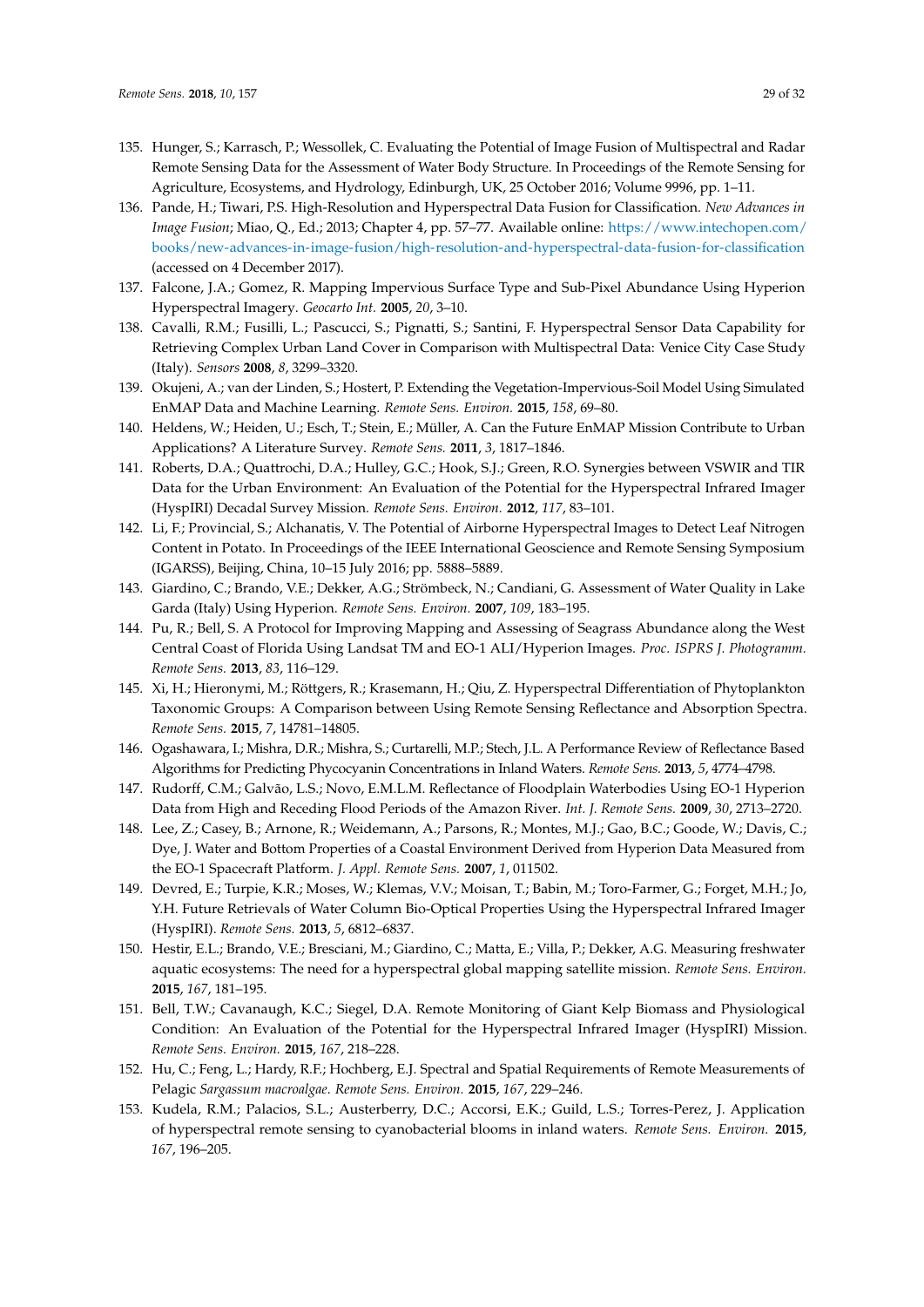- <span id="page-29-0"></span>154. Palacios, S.L.; Kudela, R.M.; Guild, L.S.; Negrey, K.H.; Torres-Perez, J.; Broughton, J. Remote Sensing of Phytoplankton Functional Types in the Coastal Ocean from the HyspIRI Preparatory Flight Campaign. *Remote Sens. Environ.* **2015**, *167*, 269–280.
- <span id="page-29-1"></span>155. Turpie, K.R.; Klemas, V.V.; Byrd, K.; Kelly, M.; Jo, Y.H. Prospective HyspIRI Global Observations of Tidal Wetlands. *Remote Sens. Environ.* **2015**, *167*, 206–217.
- <span id="page-29-2"></span>156. Vanhellemont, Q.; Ruddick, K. Acolite for Sentinel-2: Aquatic Applications of MSI Imagery. In Proceedings of the ESA Living Planet Symposium, Prague, Czech, 9–13 May 2016; Volume SP-740, pp. 9–13.
- <span id="page-29-3"></span>157. Toming, K.; Kutser, T.; Laas, A.; Sepp, M.; Paavel, B.; Nõges, T. First Experiences in Mapping Lakewater Quality Parameters with Sentinel-2 MSI Imagery. *Remote Sens.* **2016**, *8*, 640.
- <span id="page-29-4"></span>158. Du, Y.; Zhang, Y.; Ling, F.; Wang, Q.; Li, W.; Li, X. Water Bodies' Mapping from Sentinel-2 Imagery with Modified Normalized Difference Water Index at 10-m Spatial Resolution Produced by Sharpening the SWIR Band. *Remote Sens.* **2016**, *8*, 354.
- <span id="page-29-5"></span>159. Beck, R.; Zhan, S.; Liu, H.; Tong, S.; Yang, B.; Xu, M.; Ye, Z.; Huang, Y.; Shu, S.; Wu, Q.; et al. Comparison of Satellite Reflectance Algorithms for Estimating Chlorophyll-a in a Temperate Reservoir Using Coincident Hyperspectral Aircraft Imagery and Dense Coincident Surface Observations. *Remote Sens. Environ.* **2016**, *178*, 15–30.
- <span id="page-29-6"></span>160. Maltese, A.; Capodici, F.; Ciraolo, G.; Corbari, C.; Granata, A.; La Loggia, G. *Planktothrix rubescens* in Freshwater Reservoirs: The Sentinel-2 Potentiality for Mapping Phycocyanin Concentration. In Proceedings of the First Sentinel-2 Preparatory Symposium, Frascati, Italy, 23–27 April 2012; pp. 1–5.
- <span id="page-29-7"></span>161. Hedley, J.; Roelfsema, C.; Koetz, B.; Phinn, S. Capability of the Sentinel 2 mission for tropical coral reef mapping and coral bleaching detection. *Remote Sens. Environ.* **2012**, *120*, 145–155.
- <span id="page-29-8"></span>162. Kakuta, S.; Ariyasu, E.; Asada, N.; Takeda, T.; Matsunaga, T. A Monitoring Method of Coral Bleaching by Using Hyperspectral Sensor. In Proceedings of the International Geoscience and Remote Sensing Symposium (IGARSS), Melbourne, Australia, 21–26 July 2013; pp. 1598–1601.
- <span id="page-29-9"></span>163. Abrams, M. Beyond ASTER: Future VNIR-SWIR and TIR Hyperspectral Instruments. In Proceedings of the HyspIRI Science Workshop; Institute of Technology, Pasadena, CA, USA, 15 October 2013.
- <span id="page-29-10"></span>164. Ustin, S.; Roberts, D.; Gardner, M.; Dennison, P. Evaluation of the Potential of Hyperion Data to Estimate Wildfire Hazard in the Santa Ynez Front Range, Santa Barbara, California. *IEEE Int. Geosci. Remote Sens. Symp.* **2002**, *2*, 7536–7538.
- <span id="page-29-11"></span>165. Yoon, Y.; Kim, Y. Application of Hyperion Hyperspectral Remote Sensing Data for Wildfire Fuel Mapping. *Korean J. Remote Sens.* **2007**, *23*, 21–32.
- <span id="page-29-12"></span>166. Roberts, D.A.; Dennison, P.E.; Gardner, M.E.; Hetzel, Y.; Ustin, S.L.; Lee, C.T. Evaluation of the Potential of Hyperion for Fire Danger Assessment by Comparison to the Airborne Visible/Infrared Imaging Spectrometer. *IEEE Trans. Geosci. Remote Sens.* **2003**, *41*, 1297–1310.
- <span id="page-29-13"></span>167. Hunt, E.R.J.; Wang, L.; Qu, J.J.; Hao, X. Remote Sensing of Fuel Moisture Content from Canopy Water Indices and Normalized Dry Matter Index. *J. Appl. Remote Sens.* **2012**, *6*, 1–11.
- <span id="page-29-14"></span>168. Crowley, J.K.; Hubbard, B.E.; Mars, J.C. Analysis of Potential Debris Flow Source Areas on Mount Shasta, California, by Using Airborne and Satellite Remote Sensing Data. *Remote Sens. Environ.* **2003**, *87*, 345–358.
- <span id="page-29-15"></span>169. Brown, H.E.; Diuk-Wasser, M.A.; Guan, Y.; Caskey, S.; Fish, D. Comparison of Three Satellite Sensors at Three Spatial Scales to Predict Larval Mosquito Presence in Connecticut Wetlands. *Remote Sens. Environ.* **2008**, *112*, 2301–2308.
- <span id="page-29-16"></span>170. Numata, I.; Cochrane, M.A.; Galvëo, L.S. Analyzing the Impacts of Frequency and Severity of Forest Fire on the Recovery of Disturbed Forest Using Landsat Time Series and EO-1 Hyperion in the Southern Brazilian Amazon. *Earth Interact.* **2011**, *15*, 1–17.
- <span id="page-29-17"></span>171. Mitri, G.H.; Gitas, I.Z. Mapping post-fire vegetation regeneration using EO-1 Hyperion. In Proceedings of the 6th Internation Workshop of the EARSeL Special Interest Group on Forest Fires, Thessaloniki, Greece, 27–29 September 2007; pp. 252–255.
- <span id="page-29-18"></span>172. Fernández-Manso, A.; Fernández-Manso, O.; Quintano, C. Sentinel-2A Red-Edge Spectral Indices Suitability for Discriminating Burn Severity. *Int. J. Appl. Earth Obs. Geoinf.* **2016**, *50*, 170–175.
- <span id="page-29-19"></span>173. Matheson, D.S.; Dennison, P.E. Evaluating the Effects of Spatial Resolution on Hyperspectral Fire Detection and Temperature Retrieval. *Remote Sens. Environ.* **2012**, *124*, 780–792.
- <span id="page-29-20"></span>174. Arellano, P.; Tansey, K.; Balzter, H.; Boyd, D.S. Detecting the Effects of Hydrocarbon Pollution in the Amazon Forest Using Hyperspectral Satellite Images. *Environ. Pollut.* **2015**, *205*, 225–239.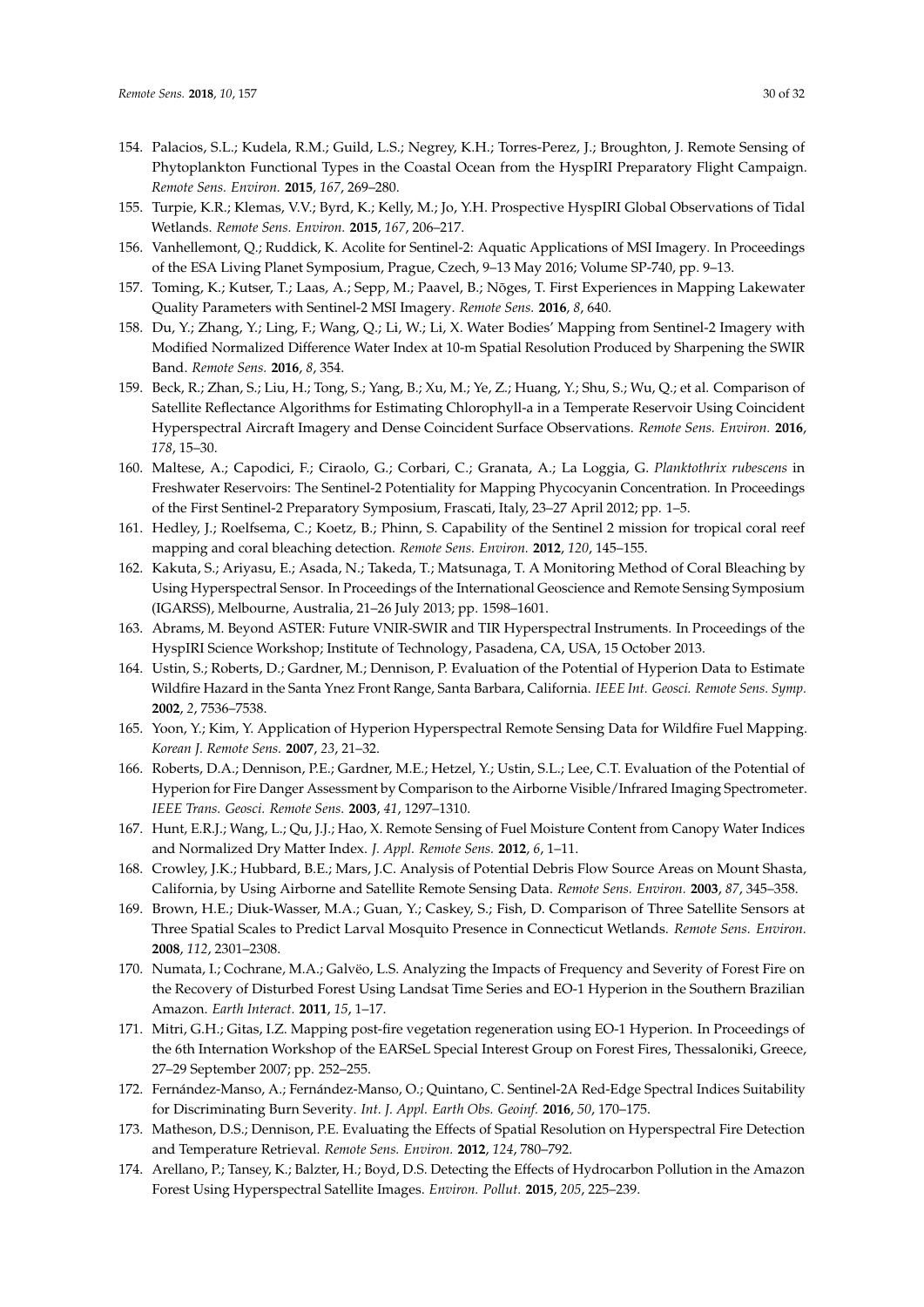- <span id="page-30-0"></span>175. De Bonis, R.; Laneve, G.; Palombo, A.; Pascucci, S.; Pignatti, S.; Santini, F.; Ananasso, C. The potential impact of the next hyperspectral PRISMA mission on the natural and anthropogenic hazards management. In Proceedings of the IEEE 15th International Conference on Environment and Electrical Engineering (EEEIC), Rome, Italy, 10–13 June 2015; pp. 1643–1646.
- <span id="page-30-1"></span>176. Thenkabail, P.S.; Mariotto, I.; Gumma, M.K.; Middleton, E.M.; Landis, D.R.; Huemmrich, K.F. Selection of Hyperspectral Narrowbands (HNBs) and Composition of Hyperspectral Twoband Vegetation Indices (HVIs) for Biophysical Characterization and Discrimination of Crop Types Using Field Reflectance and Hyperion/EO-1 Data. *IEEE J. Sel. Top. Appl. Earth Obs. Remote Sens.* **2013**, *6*, 427–439.
- <span id="page-30-2"></span>177. Thenkabail, P.S.; Lyon, G.J.; Huete, A. Advances in Hyperspectral Remote Sensing of Vegetation and Agricultural Crops. In *Hyperspectral Remote Sensing of Vegetation*; Thenkabail, P.S., Ed.; CRC Press: New York, NY, USA, 2011; Chapter 1; pp. 3–29.
- <span id="page-30-3"></span>178. Christian, B.; Krishnayya, N.S.R. Classification of Tropical Trees Growing in a Sanctuary Using Hyperion (EO-1) and SAM Algorithm. *Curr. Sci.* **2009**, *96*, 1601–1607.
- <span id="page-30-4"></span>179. Jafari, R.; Lewis, M.M. Arid Land Characterisation with EO-1 Hyperion Hyperspectral Data. *Int. J. Appl. Earth Obs. Geoinform.* **2012**, *19*, 298–307.
- <span id="page-30-5"></span>180. Zhao, Y.; Yang, J.; Chan, J.C.W. Hyperspectral Imagery Super-Resolution by Spatial-Spectral Joint Nonlocal Similarity. *IEEE J. Sel. Top. Appl. Earth Obs. Remote Sens.* **2014**, *7*, 2671–2679.
- <span id="page-30-6"></span>181. Walsh, S.J.; McCleary, A.L.; Mena, C.F.; Shao, Y.; Tuttle, J.P.; González, A.; Atkinson, R. QuickBird and Hyperion Data Analysis of an Invasive Plant Species in the Galapagos Islands of Ecuador: Implications for Control and Land Use Management. *Remote Sens. Environ.* **2008**, *112*, 1927–1941.
- <span id="page-30-7"></span>182. Somers, B.; Asner, G.P. Invasive Species Mapping in Hawaiian Rainforests Using Multi-Temporal Hyperion Spaceborne Imaging Spectroscopy. *IEEE J. Sel. Top. Appl. Earth Obs. Remote Sens.* **2013**, *6*, 351–359.
- <span id="page-30-8"></span>183. Yao, W.; Leeuwen, M.V.; Romanczyk, P.; Kelbe, D.; Aardt, J.V. Assessing the Impact of Sub-Pixel Vegetation Structure on Imaging Spectroscopy via Simulation. In Proceedings of the Algorithms and Technologies for Multispectral, Hyperspectral, and Ultraspectral Imagery XXI, Baltimore, MA, USA, 21 May 2015; Volume 9472, pp. 1–7.
- <span id="page-30-9"></span>184. Thorp, K.R.; French, A.N.; Rango, A. Effect of Image Spatial and Spectral Characteristics on Mapping Semi-Arid Rangeland Vegetation Using Multiple Endmember Spectral Mixture Analysis (MESMA). *Remote Sens. Environ.* **2013**, *132*, 120–130.
- <span id="page-30-10"></span>185. Feilhauer, H.; Dahlke, C.; Doktor, D.; Lausch, A.; Schmidtlein, S.; Schulz, G.; Stenzel, S. Mapping the Local Variability of Natura 2000 Habitats with Remote Sensing. *Appl. Veg. Sci.* **2014**, *17*, 765–779.
- <span id="page-30-11"></span>186. Wicaksono, P. Mangrove above-ground carbon stock mapping of multi-resolution passive remote-sensing systems. *Int. J. Remote Sens.* **2017**, *38*, 1551–1578.
- <span id="page-30-12"></span>187. Loncan, L.; Almeida, L.B.; Bioucas-dias, M.; Briottet, X.; Chanussot, J.; Dobigeon, N.; Fabre, S.; Liao, W.; Licciardi, G.A.; Sim, M.; et al. Hyperspectral Pansharpening: A Review. *IEEE Geosci. Remote Sens. Mag.* **2015**, *3*, 27–46.
- 188. Zhang, L.; Fu, D.; Sun, X.; Chen, H.; She, X. A Spatial-Temporal-Spectral Blending Model Using Satellite Images. In Proceedings of the IOP Conference Series: Earth and Environmental Science, Novokuznetsk, Russian, 7–10 June 2016; Volume 34, pp. 1–7.
- <span id="page-30-13"></span>189. Ghasrodashti, E.K.; Karami, A.; Heylen, R.; Scheuders, P. Spatial Resolution Enhancement of Hyperspectral Images Using Spectral Unmixing and Bayesian Sparse Representation. *Remote Sens.* **2017**, *9*, 541.
- <span id="page-30-14"></span>190. Yang, J.; Li, Y.; Chan, J.C.W.; Shen, Q. Image Fusion for Spatial Enhancement of Hyperspectral Image via Pixel Group Based Non-Local Sparse Representation. *Remote Sens.* **2017**, *9*, 53.
- <span id="page-30-15"></span>191. Song, H.; Huang, B.; Zhang, K.; Zhang, H. Spatio-Spectral Fusion of Satellite Images Based on Dictionary-Pair Learning. *Inf. Fusion* **2014**, *18*, 148–160.
- <span id="page-30-16"></span>192. Briottet, X.; Marion, R.; Carrere, V.; Jacquemoud, S.; Chevrel, S.; Prastault, P.; D'Oria, M.; Gilouppe, P.; Hosford, S.; Lubac, B.; et al. HYPXIM: A new hyperspectral sensor combining science/defence applications. In Proceedings of the 3rd Workshop on Hyperspectral Image and Signal Processing: Evolution in Remote Sensing (WHISPERS), Lisbon, Portugal, 6–9 June 2011; pp. 1–4.
- <span id="page-30-17"></span>193. Pearlman, J.; Carman, S.; Segal, C.; Jarecke, P.; Clancy, P.; Browne, W. Overview of the Hyperion Imaging Spectrometer for the NASA EO-1 mission. In Proceedings of the Geoscience and Remote Sensing Symposium, Sydney, Australia, 9–13 July 2001; Volume 7, pp. 3036–3038.